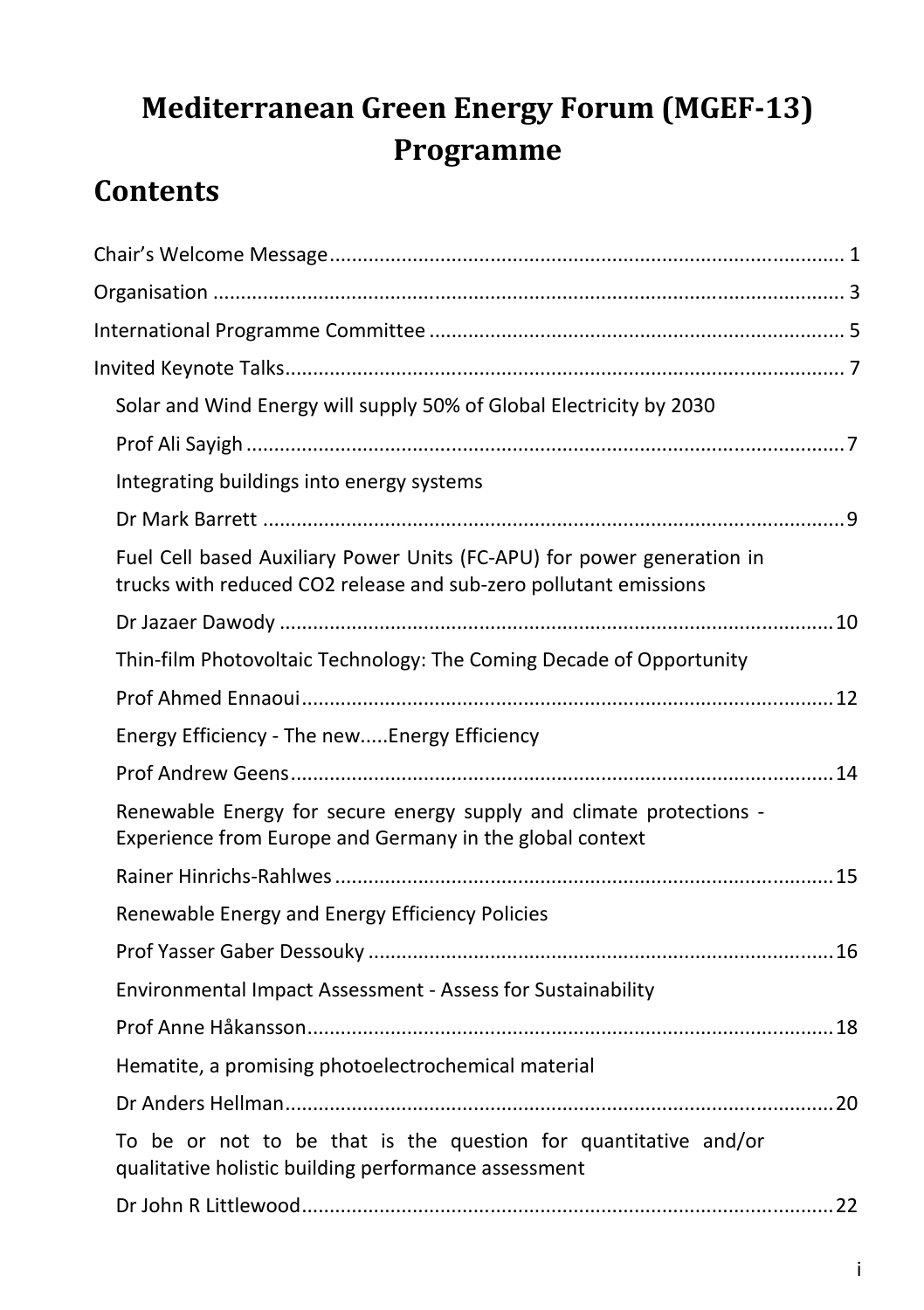| Different Models of HRES that can be used locally in mediterranean<br>cities: A research point of vue |  |
|-------------------------------------------------------------------------------------------------------|--|
|                                                                                                       |  |
| Renewable Energy and Electricity Grid: WITH or WITHOUT fear of<br>blackouts?                          |  |
|                                                                                                       |  |
| Osmotic Energy: a promising renewable energy source                                                   |  |
|                                                                                                       |  |
| Biomass Thermochemical Technologies and Biorefineries                                                 |  |
|                                                                                                       |  |
|                                                                                                       |  |
|                                                                                                       |  |
| M1: Session IS01a: Buildings Energy Performance in the Mediterranean                                  |  |
| M2: Session IS02: Impact of innovative integrated solar technologies on                               |  |
| M3: Session IS03: Improving Building Energy and Environmental                                         |  |
| M4 Session IS07: Smart Technologies for Renewable Energy 36                                           |  |
|                                                                                                       |  |
| T2: Session GT02a: Sustainable Building: Science and Technology 38                                    |  |
| T3: Session IS01b: Buildings Energy Performance in the Mediterranean                                  |  |
|                                                                                                       |  |
|                                                                                                       |  |
| T6: Session GT02b: Sustainable Building: Science and Technology 41                                    |  |
|                                                                                                       |  |
| W1: Session GT02c: Sustainable Building: Science and Technology  42                                   |  |
|                                                                                                       |  |
|                                                                                                       |  |
|                                                                                                       |  |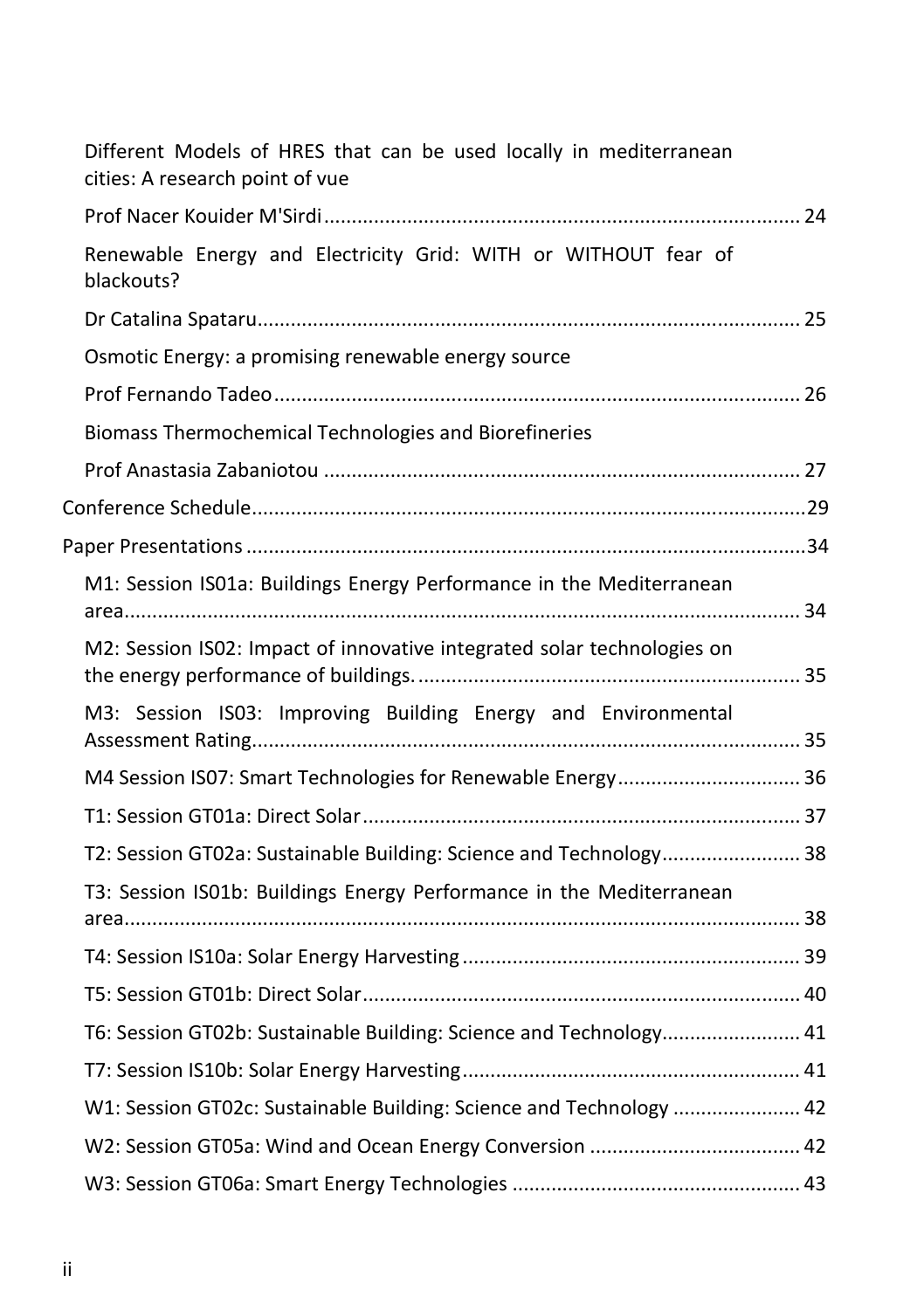| W4: Session IS09: Monitoring, diagnosis and evaluation of Photovoltaic |  |  |
|------------------------------------------------------------------------|--|--|
|                                                                        |  |  |
|                                                                        |  |  |
|                                                                        |  |  |
|                                                                        |  |  |
|                                                                        |  |  |
|                                                                        |  |  |
| H1: Session WS01a: Mediterranean Efficient Renewable Intelligent       |  |  |
|                                                                        |  |  |
|                                                                        |  |  |
| H5: Session WS01b: Mediterranean Efficient Renewable Intelligent       |  |  |
|                                                                        |  |  |
|                                                                        |  |  |
|                                                                        |  |  |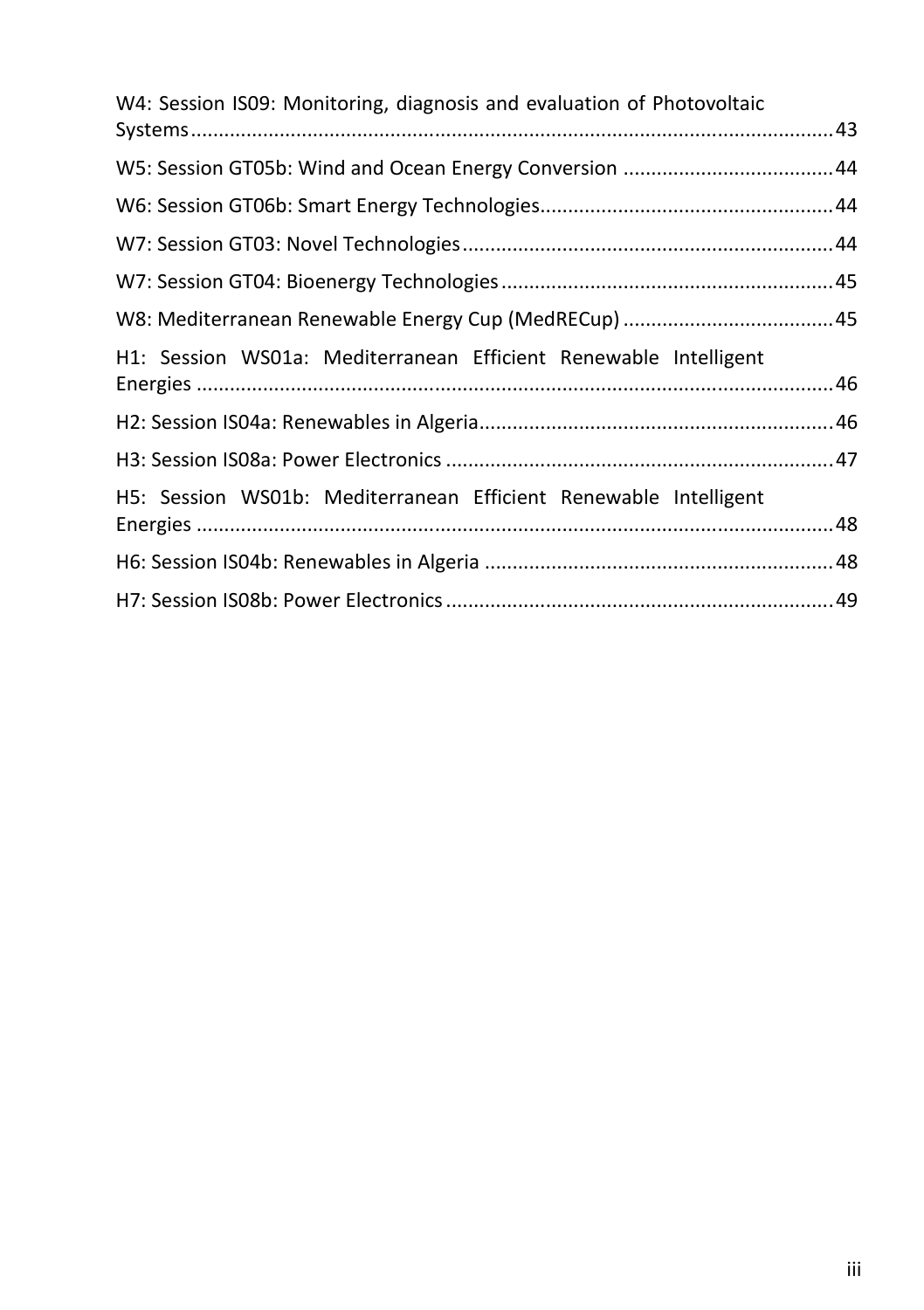Cover: Bou Inania Madrasa image courtesy of Bjørn Christian Tørrissen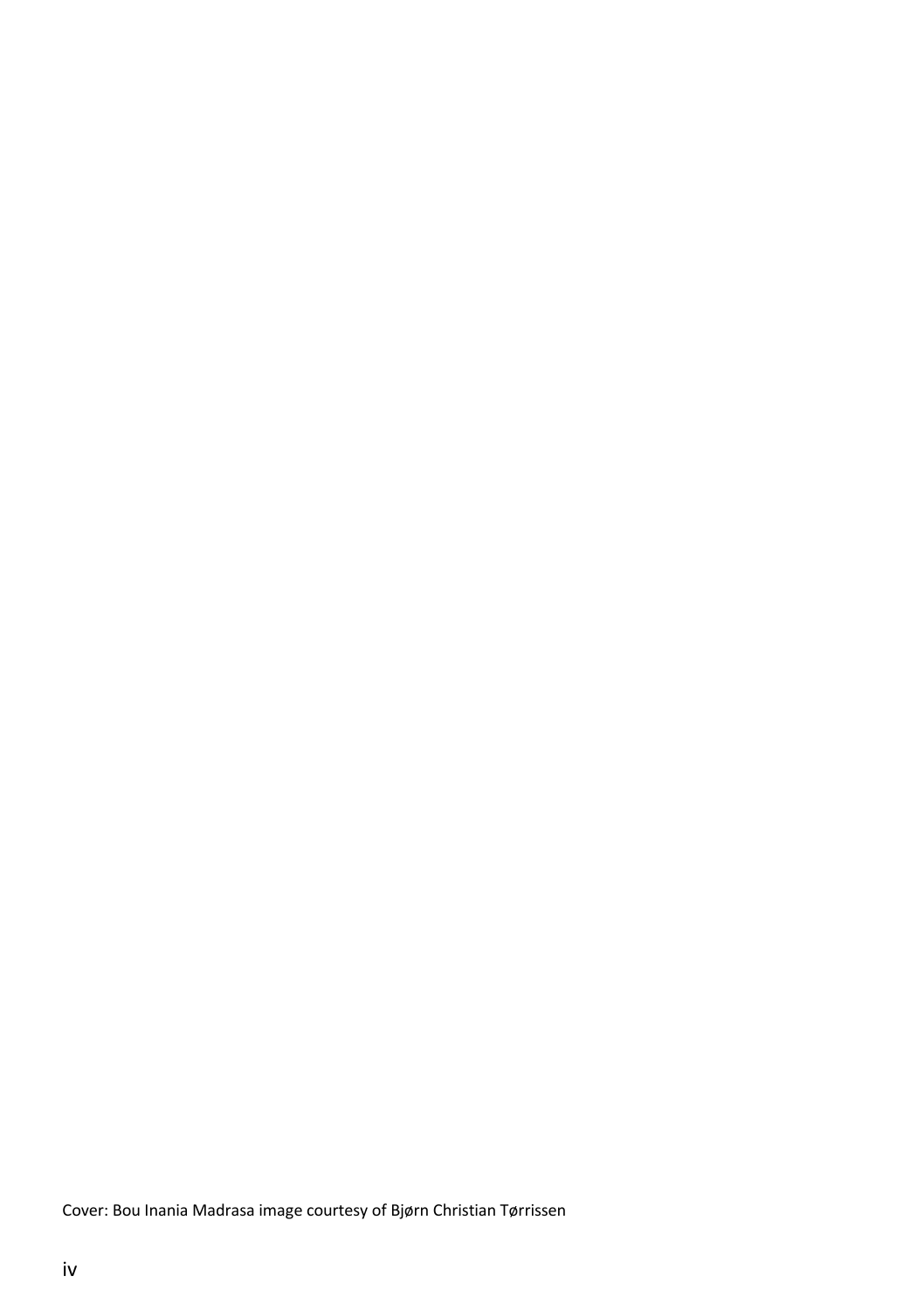### **Chair's Welcome Message**

The Mediterranean Green Energy Forum 2013 (MGEF-13) was a major international conference organised by a partnership made up of KES International, the World Renewable Energy Network and LSIS Marseilles, France, hosted by the Universite Sidi Mohamed Ben Abdellah, Fes, Morocco.

MGEF-13 was a combination of the annual KES Sustainability in Energy and Buildings conference and a regional meeting of the well-known World Renewable Energy Congress.

At no time in modern history has energy played a more crucial role in the development and well-being of nations than at present. The source and nature of energy, the security of supply and the equity of distribution, the environmental impact of its supply and utilization, are all crucial matters to be addressed by suppliers, consumers, governments, industry, academia, and financial institutions. The World Renewable Energy Congress (WREC), a major recognised forum for networking between these sectors, addresses these issues through regular meetings and exhibitions, bringing together representatives of all those involved in the supply, distribution, consumption and development of energy sources which are benign, sustainable, accessible and economically viable.

The Sustainability in Energy and Buildings conference wlecomes participation and paper submissions across a broad range of renewable energy and sustainabilityrelated topics relevant to the main theme of Sustainability in Energy and Buildings. Applicable areas include technology for renewable energy and sustainability in the built environment; also optimisation and modelling techniques, information and communication technology usage, behaviour and practice, including applications.

MGEF-13 formed a welcome opportunity for researchers in subjects related to sustainability, renewable energy technology, and applications in the built environment to mix with other scientists, industrialists and stakeholders in the field.

The conference featured six General Tracks:-

- Direct Solar
- Sustainable Building: Science and Technology
- **Novel Technologies**
- Bioenergy Technologies
- Wind and Ocean Energy Conversion, and
- **•** Smart Energy Technologies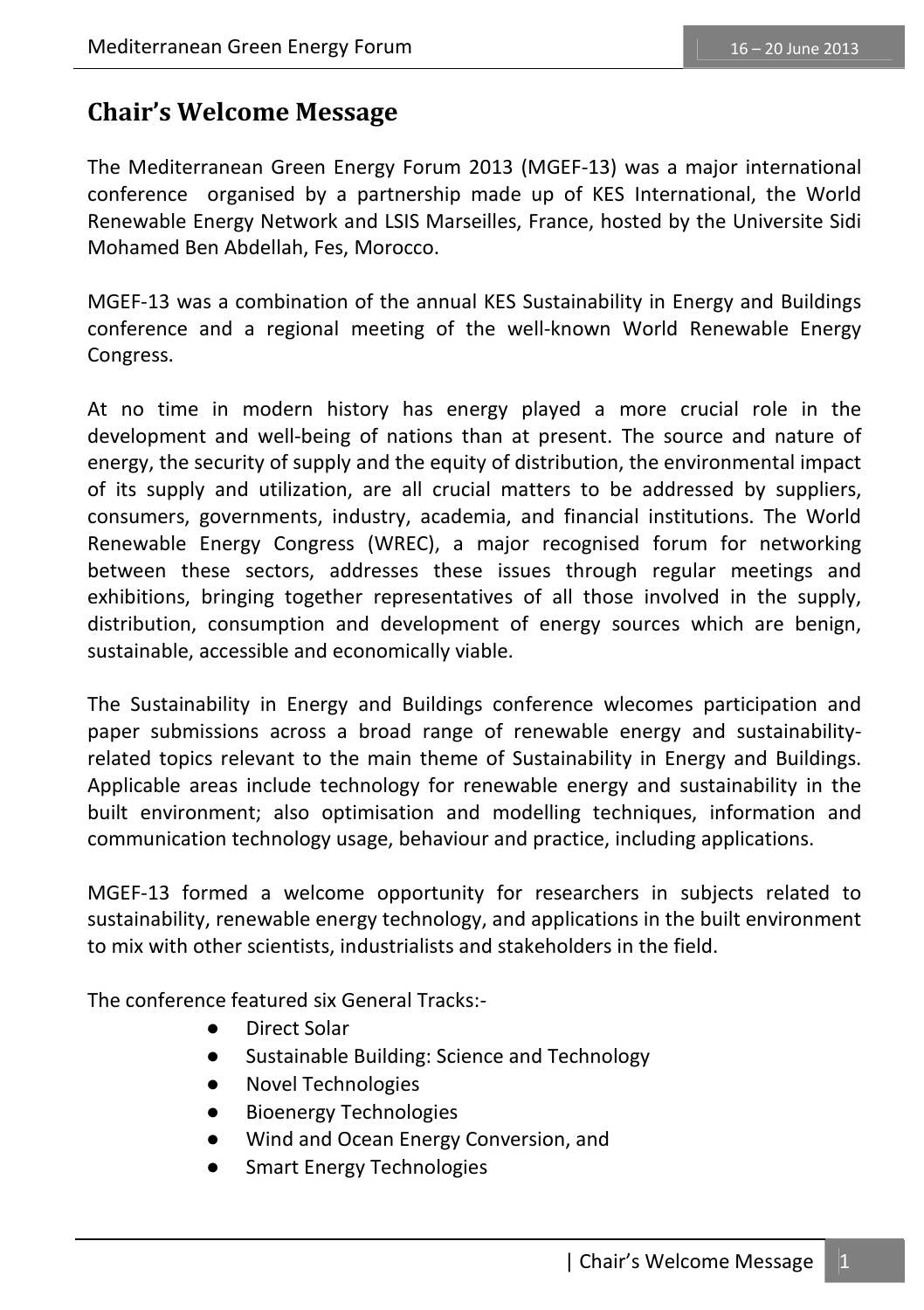In addition there was one Specialist Workshop and 10 Special Sessions

The conference attracted submissions from around the world. Submissions for the Full-Paper Track were subjected to a two-stage blind peer-review process. With the objective of producing a high-quality conference, only the best of these were selected for presentation at the conference and publication in the Elsevier Procedia Energy proceedings. Submissions for the Short Paper Track were subjected to a 'lightertouch' review and published in an online medium.

Thanks are due to the very many people who have given their time and goodwill freely to make MGEF-13 a success. We are grateful to the Universite Sidi Mohamed Ben Abdellah, Fes, Morocco, for its valued support for the conference. We would like to thank the members of the International Programme Committee who were essential in providing their reviews of the conference papers, ensuring appropriate quality. We thank the high-profile keynote speakers for providing interesting talks to inform delegates and provoke discussion. Important contributors to the conference were made by the authors, presenters and delegates without whom the conference could not have taken place, so we offer them our thanks.

It is hoped that you will enjoy the conference and find the proceedings an interesting, informative and useful resource for your research.

*MGEF-13 Chairs and Organising Committee*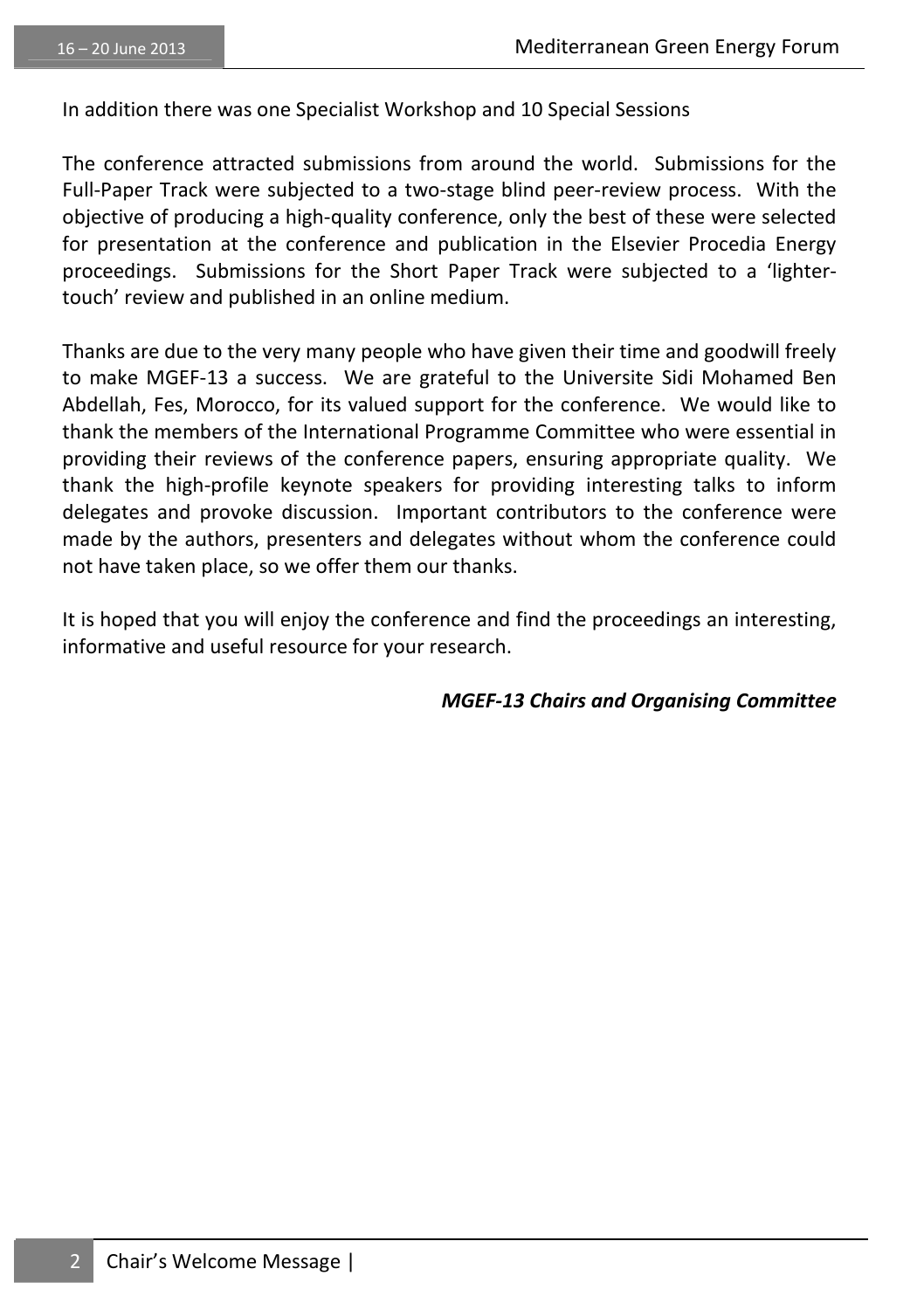### **Organisation**

#### *Patronage*

MGEF-13 is under the patronage of His Excellency **Dr Abdulaziz Othman Altwaijri**  Director General of the Islamic Educational, Scientific and Cultural Organization (ISESCO)

*Honorary Conference Chairs*  **Prof Serghini Farissi**  President of the university of Sidi Mohammed Ben Abdellah, Fes, Morocco

*Conference Co-Chairs*  **Professor Ali Sayigh**  Chairman of World Renewable Energy Congress Director General of World Renewable Energy Network

and

#### **Professor Robert J. Howlett**

Executive Chair, KES International & Bournemouth University, United Kingdom

#### *General Programme Co-chairs*

#### **Prof. Nacer Kouider M'Sirdi**

Laboratoire des Sciences del'Information et des Systèmes (LSIS), Marseille, France

and

#### **Prof. Aziz Naamane**  Laboratoire des Sciences del'Information et des Systèmes (LSIS), Marseille, France

#### *Universite Sidi Mohamed Ben Abdellah Liaison Chairs*  **Mostapha Mrabti**, ENSA of Fes, Morroco

and

#### **Prof Mohcine Zouak**, FST of Fes, Morroco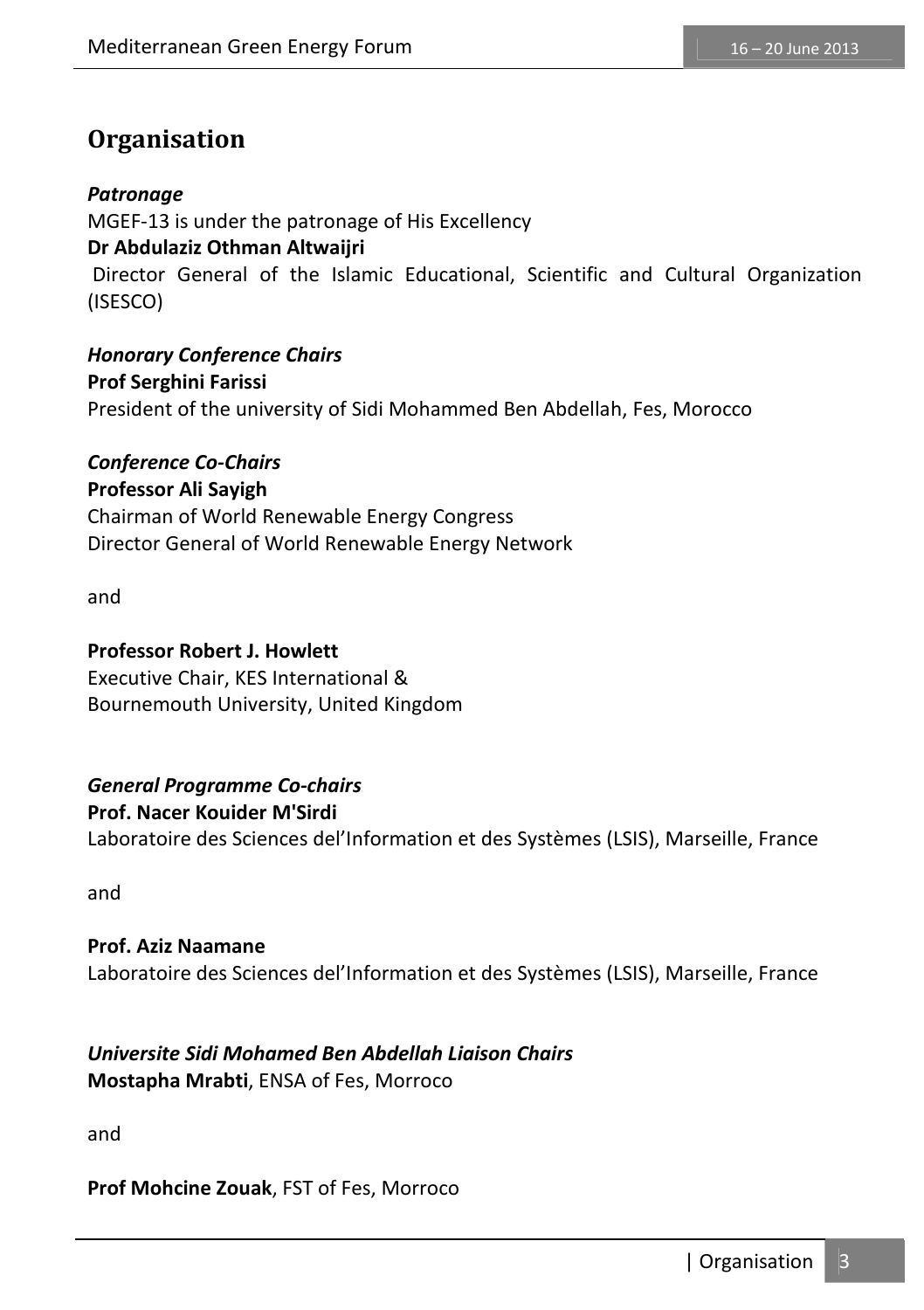#### *Steering Committee*

Dr HiHi Hicham, Morroco Dr Faiq Billal - ISESCO, Morroco Prof. Dr. Ahmed Ennaoui, Morroco Mr Mustapha Bakkoury, Morroco Prof Aziz Naamane, Morroco Prof Nacer M'Sirdi, Morroco Professeur Hassan Nfaoui, Morroco Ms Kamilia M'Hamdi, Morroco Prof Ahmed Ihlal, Morroco Prof Izeddine Zorkani, Morroco Dr Moussi Abderahmane, Algeria Mr Hisham Matar, Libya Prof Mohamed Salim Bouhlel, Tunisia Dr E.B. Nzabanita, Egypt Prof Dr Mohammed M. Shabat, Palestine Prof Soteris Kalogirou, Cyprus Prof Theocharis D Tsoutsos, Greece Mr Rayan K Kassis, Lebanon Dr Ahmad F Houri, Lebanon Prof. Dr. Ali Hamzeh, Syria Prof Dr Sener Oktik, Syria Dr Roberto Vigotti, Italy Dr Mario Fsadni, Malta Prof. Alfonso Soler, Spain Dr Arch Ruxandra Crutescu, Romania

#### **KES International**

The organisation and operation of the MGEF-13 conference is the responsibility of KES International and the World Renewable Energy Network.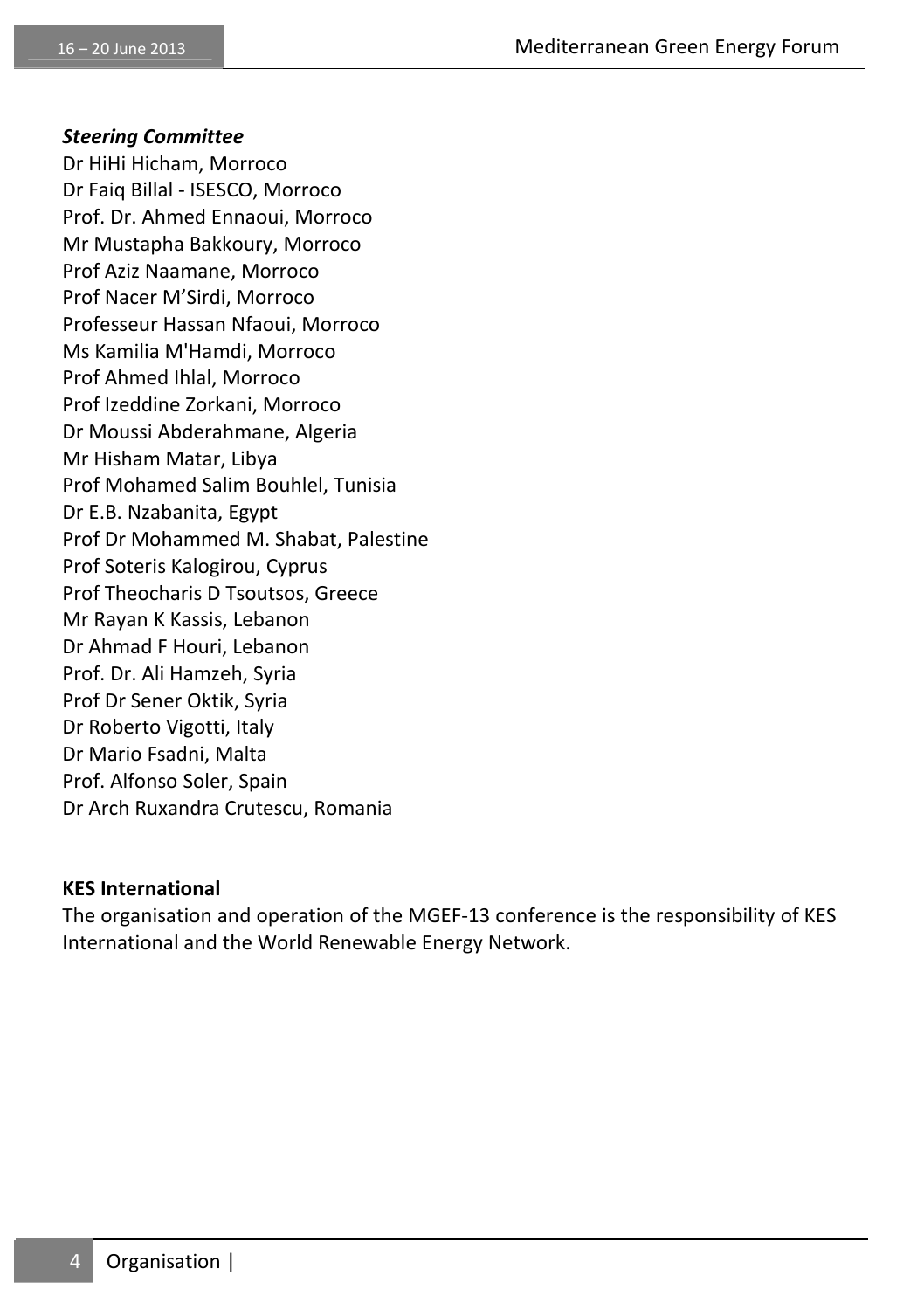### **International Programme Committee**

**Name Affiliation Dr. Kouzou Abdellah Bandara Bandara Dielfa University, Algeria Dr. Mounir Aksas** Université de Batna **Dr. Iqbal Atif Catar University Dr. Azeddine Draou** University of Hail, KSA **Prof. Antonio Gagliano** University of Catania, Italy **Prof. Giuseppe Marco Tina** University of Catania, Italy **Prof. Abu-Rub Haitham** Texas A&M University **Dr. Kenneth Ip 19. Example 20. All University of Brighton, UK** 

**Dr. Chérifa Abid Aix-Marseille Université, Marseille, France Prof. Vivek Agarwal** Indian Institute of Technology Bombay, India **Mr. Nader Anani Manchester Metropolitan University, UK Dr. Messaouda Azzouzi** University Ziane Achour of Djelfa **Prof. Naoual Belouaggadia** Université Hassan II, Casablanca Maroco **Prof. Brahim Benhamou** Cadi Ayyad University of Marrakech **Prof. Saadi Bougoul** Département des Sciences de la matiére, Faculté des Sciences, Université de Batna, Algérie. **Prof. Mohamed Boussak** Ecole Centrale Marseille (ECM) - LSIS UMR CNRS 7296 **Dr. Mohammed Chadli** University of Picardie Jules Verne - Amiens, France **Prof. Christopher Chao** The Hong Kong University of Science and **Technology Dr. Zhen Chen Heriot-Watt University, UK Prof. Mohamed Djemai** University of Valenciennes, LAMIH, CNRS, UMR 8201 **Prof. Bogdan Dlugogorski** The University of Newcastle, Australia **Dr. Mahieddine Emziane** Masdar Institute of Science and Technology **Dr. Oleg Golubchikov** University of Birmingham, UK **Prof. Abdelaziz Hamzaoui** University of Reims Champagne Ardennes, France **Prof. Robert J Howlett University of Bournemouth, UK Prof. Ahmed Ihlal** University Ibn Zohr, Agadir, Morocco **Prof. Abdelmajid Jemni** National Engineering School Of Monastir, University of Monastir **Prof. Hong Jin Harbin Institute of Technology Prof. Jeong Tai Kim Kyung Hee University, South Korea Prof. Sumathy Krishnan North Dakota State University, USA Prof. Angui Li** Xian University of Architecture & Technology **Prof. Søren Linderoth** Technical University of Denmark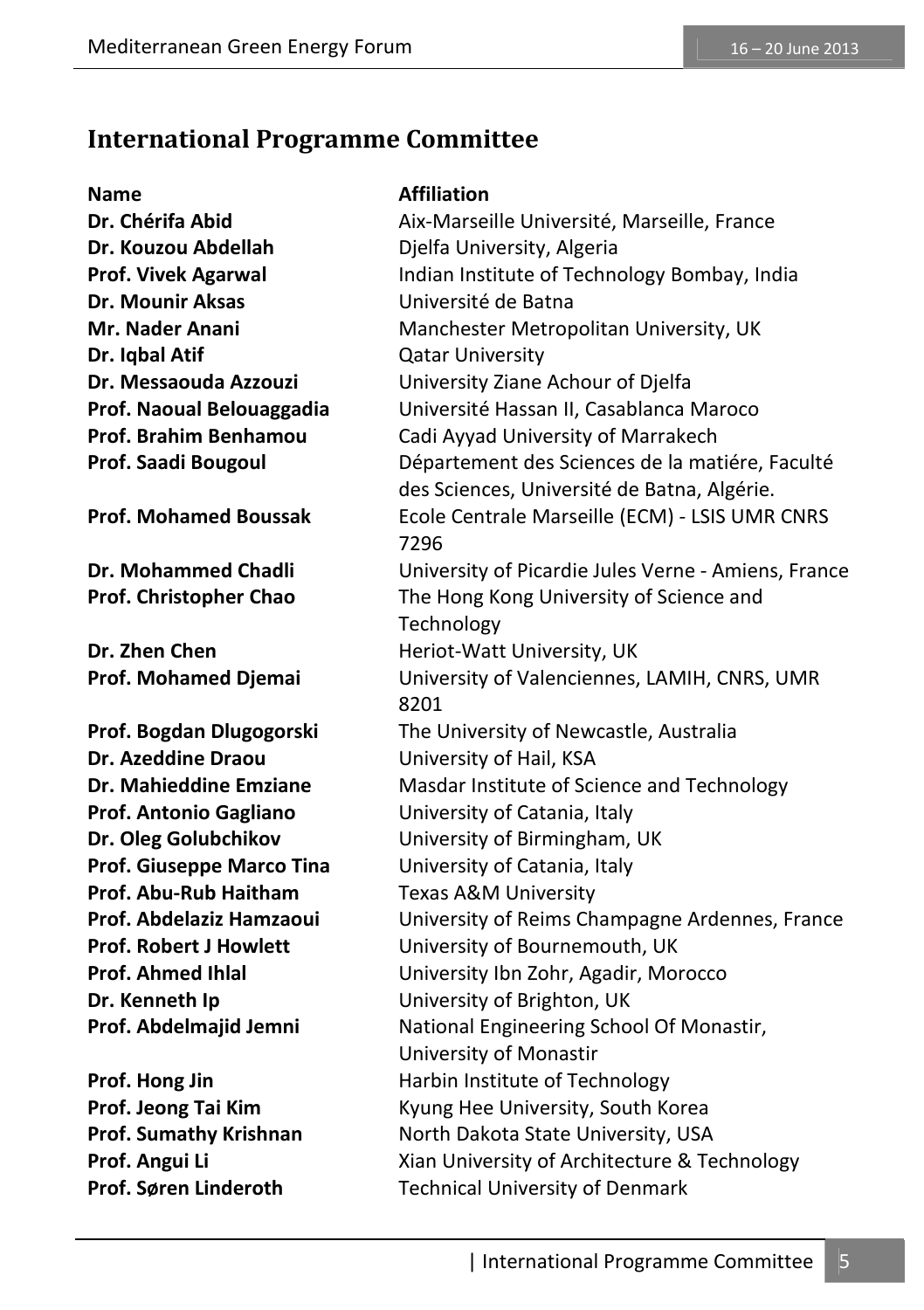### **International Programme Committee**

| <b>Name</b>                      | <b>Affiliation</b>                                        |
|----------------------------------|-----------------------------------------------------------|
| Dr. John Littlewood              | Cardiff Metropolitan University, UK                       |
| Dr. Karim Limam                  | University of La Rochelle, France                         |
| <b>Prof. Noureddine</b>          | Université Reims Champagne Ardenne                        |
| Manamanni                        |                                                           |
| Dr. Nachida Kasbadji             | Center of Renewable Energy CDER, Algeria                  |
| <b>Merzouk</b>                   |                                                           |
| <b>Prof. Ahmed Mezrhab</b>       | Université Mohammed Premier, Oujda, Morocco               |
| Prof. Mostafa Mrabti             | Université Sidi Mohamed Ben Abdellah, Morocco             |
| <b>Prof. Nacer Kouider</b>       | Laboratoire des Sciences del'Information et des Systèmes, |
| M'Sirdi                          | France                                                    |
| <b>Prof. Aziz Naamane</b>        | Laboratoire des Sciences de Information et des systemes-  |
|                                  | Aix Marseille Universite                                  |
| <b>Professor Rui Neves-Silva</b> | FCT - Universidade Nova de Lisboa, Portugal               |
| <b>Dr. Gilles Notton</b>         | University of Corsica Pascal Paoli                        |
| Emeka Efe Osaji                  | University of Wolverhampton, UK                           |
| Prof. Giuliano C. Premier        | University of Glamorgan, Wales                            |
| Prof. Abdelhamid Rabhi           | Laboratory of Modilisation, Information ans Systems of    |
|                                  | University of Picardie Jules Verne, Amiens, France        |
| <b>Prof. Saffa Riffat</b>        | University of Nottingham, UK                              |
| Prof. Abdulnaser Sayma           | University of Sussex (Moving from January 2013 to City    |
|                                  | University - London)                                      |
| Prof. Begum Sertyesilisik        | Liverpool John Moores University, UK                      |
| Dr. Marina Sokolova              | Southwest State University, Kursk, Russia                 |
| Dr. Catalina Spataru             | <b>UCL Energy Institute</b>                               |
| <b>Prof. Fernando Tadeo</b>      | University of Valladolid, Spain                           |
| <b>Prof. Lounès Tadrist</b>      | Polytech University, France                               |
| Dr. Ali Tahri                    | University of Sciences and Technology of Oran, Algeria    |
| <b>Dr. Humberto Varum</b>        | University of Aveiro, Civil Engineering Department,       |
|                                  | Portugal                                                  |
| <b>Dr. Simon Walters</b>         | Brighton University, UK                                   |
| Prof. Hong-Xing Yang             | Hong Kong Polytechnic University, China                   |
| Prof. Wim Zeiler                 | TU Eindhoven, Faculty of the Built Environment            |
| <b>Prof. Mohcine Zouak</b>       | Faculte des Sciences et Techniques, USMBA, Fès            |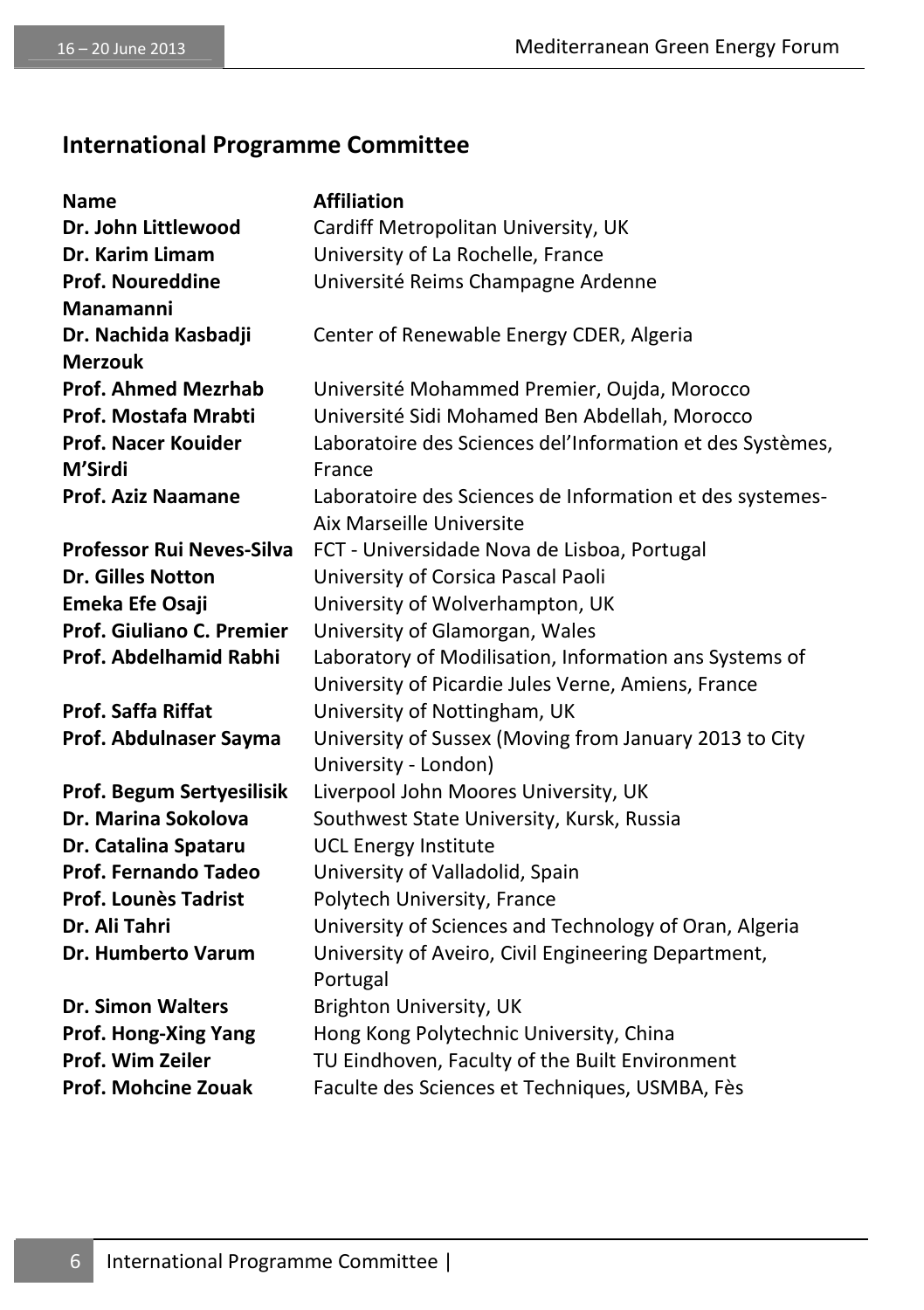### **Invited Keynote Talks**

#### **Prof Ali Sayigh**

World Renewable Energy Congress/Network (WREC/WREN), UK

#### *Solar and Wind Energy will supply 50% of Global Electricity by 2030*

**Abstract:** During the last 10 years, the yearly increase in photovoltaic (PV) application was more than 30%. Similarly, the same annual growth for wind energy is achieved. Presently there is more than 74 GW installed PV around the world equivalent to more than 60 nuclear reactors of 1100 MW. As for Wind Energy, there are more than 300 GW power installations globally. Solar thermal applications in heating, cooling, processed heat and desalination are all widely spread. The most effective small system is the evacuated tube collectors. China and Taiwan are covering more than 70% of the global market. Regarding concentrating solar power (CSP), Spain and USA are leading the market. Again more than 200 CSP already built or in the process to be built ranging from few MW to 500 MW. In term of employment and job scenario for example in the USA, renewable energy attributed to 13.5% employment growth compared with 2.4% national growth. The cost of electricity generation is in par with that of oil and gas electricity in most countries in Europe and America.

The paper will demonstration the importance of solar and wind applications in generating electricity and creating employment for green economy in many parts of the world.

**Biography:** British Citizen, Graduated from London University, & Imperial College, BSC.DIC, PhD, C Eng in 1966. Fellow of the Institute of Energy, and Fellow of the Institution of Electrical & Mech. Engineers, called now Institution of Energy and Technology, Chartered Engineer, Chairman of Iraq Energy Institute.

From 1966- 1985, Prof Sayigh taught at Baghdad University, College of Engineering; King Saud University, College of Engineering, Saudi Arabia; fulltime; and also Kuwait University as part time professor. He was Head of Energy Department at Kuwait Institute for Scientific Research (KISR) and Expert in renewable energy at AOPEC, Kuwait from 1981-1985

He started working in solar energy in September 1969. In 1972, he established "The Journal of Engineering Sciences" in Riyadh, Saudi Arabia and in 1984 he established with Pergamon Press his first International Journal for Solar and Wind Technology as an Editor-in-Chief. This has changed name in 1990 to Journal of Renewable Energy. He has been Editor-in-Chief of Renewable Energy incorporating Solar & Wind Technology,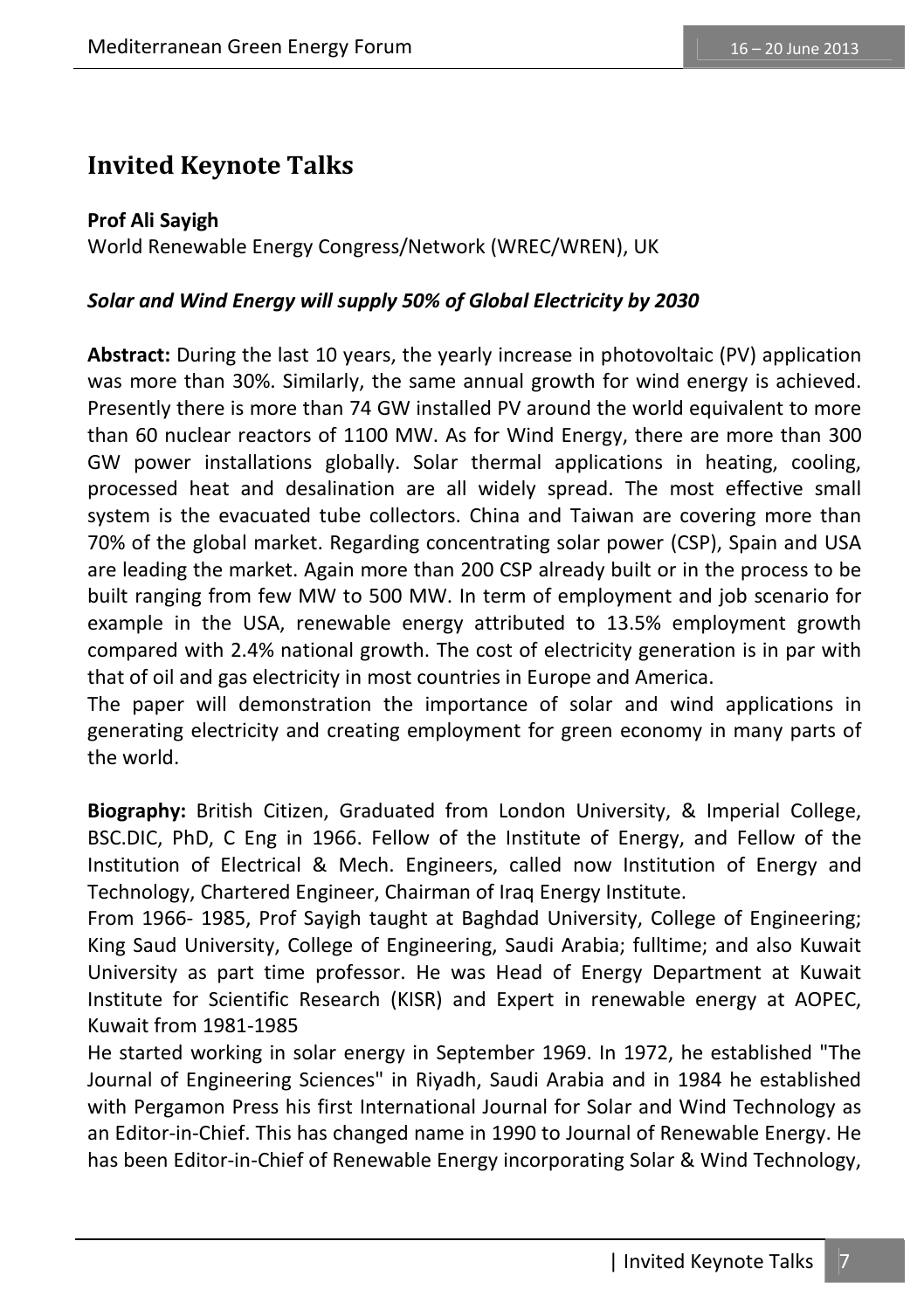published by Elsevier Science Ltd, Oxford, UK. He is editor of several international journal published in Morocco, Iran, Bangladesh, Nigeria and India.

He has been a member of ISES since 1973 and founder and Chairman of the ARAB Section of ISES since 1979. He was chairman of UK Solar Energy Society for 3-years and consultants to many national and international organizations, among them, the British Council, ISESCO, UNESCO, UNDP, ESCWA, & UNIDO.

Since 1977, Prof Sayigh founded and directed several Renewable Energy Conferences and Workshops in International Centre for Theoretical Physics, (ICTP) - Trieste, Italy, Canada, Colombia, Algeria, Kuwait, Bahrain, Malaysia, Zambia, Malawi, India, West Indies, Tunisia, Indonesia, Libya, Taiwan, UAE, Oman, Czech Republic, West Indies, Bahrain, Germany, Australia, Poland, Netherlands, Thailand, Oman, Korea, Iran, Syria, Saudi Arabia, Singapore, China, USA and UK.

In 1990, he established the World Renewable Energy Congress (WREC) and in 1992 the World Renewable Energy Network (WREN) which hold their Congresses every two years, attracting more than 100 countries each time. In 2000 he and others in UAE, Sharjah founded ASTF (Arab Science and Technology Foundation) and Regional WREC Conferences have been held in Sweden, Malaysia, Korea, Indonesia, Australia, UAE, Libya, China to name but a few. Prof Sayigh has been running an annual international seminar on all aspects of renewable energy since 1990, in the UK and abroad. In total there have been 86 seminars.

Prof Sayigh had supervised and graduated more than 34 Ph D, and 64 M Sc students under his supervision at Reading University and University of Hertfordshire when he was Professor 1986-2004.

He edited, contributed, and written more than 32-books, and published more than 500-papers in various international journals and Conferences.

In 2000-2009 initiated and worked closely with Sovereign Publication Company, then in 2010 with Ten Alps Publishing Company, to produce the most popular magazine at annual bases called Renewable Energy which distributed freely to more than 6,000 readers around the world. Presently he is the Editor-in-chief of Comprehensive Renewable Energy coordinating 154 top scientists, engineers and researchers contribution in eight volume published in 2012 by Elsevier Publishing Company, Oxford, UK.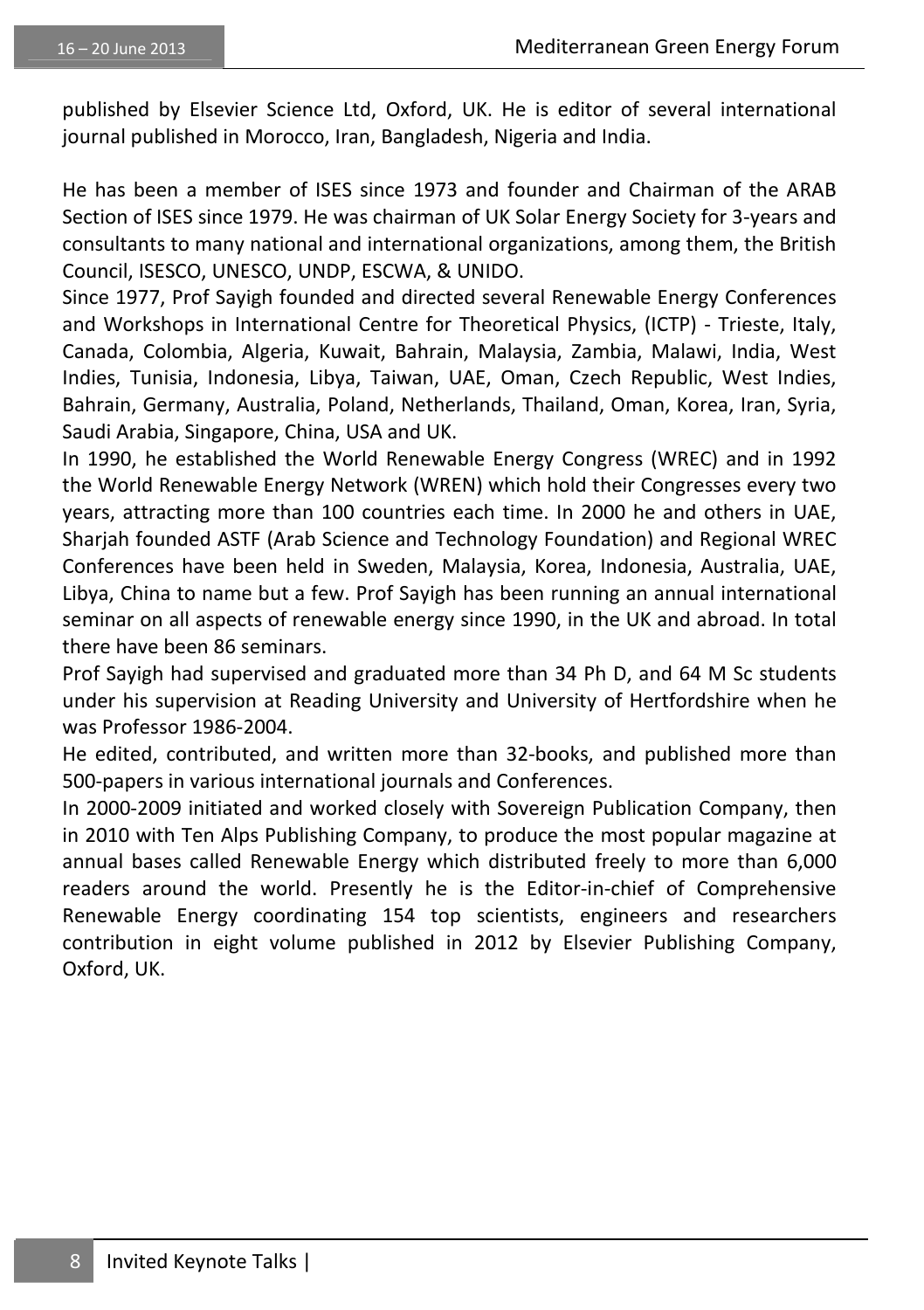#### **Dr Mark Barrett**

University College London, UK

#### *Integrating buildings into energy systems*

**Abstract:** Providing people with services such as heating, lighting and appliances in buildings engenders a large fraction of national energy consumption in most countries. To improve energy security and control carbon emissions, energy efficiency and renewable energy supply will have to be increased. But many renewable energy sources - such as wind and solar energy - are variable and unpredictable and so technologies such as storage and controls are required to match demand and supply hour by hour.

Using energy models, the talk will describe how the demands for services in buildings vary in time with people's activities and the weather, and the impact of energy efficiency on these demands. The dynamic performance of building energy systems such as heat pumps and solar heating will be described, and how public supplies of heat, gas and electricity can be configured to deliver energy to buildings given renewable inputs such as wind. Given correlations between demands and renewables, the role of storage, dispatchable generation and CHP in matching supply to demand and 'smart' control strategies will be explored.

**Biography:** Mark Barrett has a degree in Physics and Philosophy and a PhD in energy modelling. He has thirty five years experience modelling and developing policies for energy demand and supply systems, and transport systems so as to meet environmental, economic and energy objectives. He worked on solar energy, heat pumps and ventilation systems at the Building Research Establishment. He has developed overall scenarios of energy and emissions, and the transport (surface and aviation) and electricity sectors in European countries. He is currently working on dynamic energy systems including buildings and heat demand, renewable supply and storage. He has worked at both the international, national and regional level in the UK, Europe and Asia. He has worked for clients including Universities, the European Commission, the European Environment Agency, UK Government departments, the Japan Clean Air Programme, local authorities, private companies and consultancies, and non-governmental environmental organisations. He is now a Senior Lecturer at University College London and a Director of his own company, Sustainable Environment Consultants.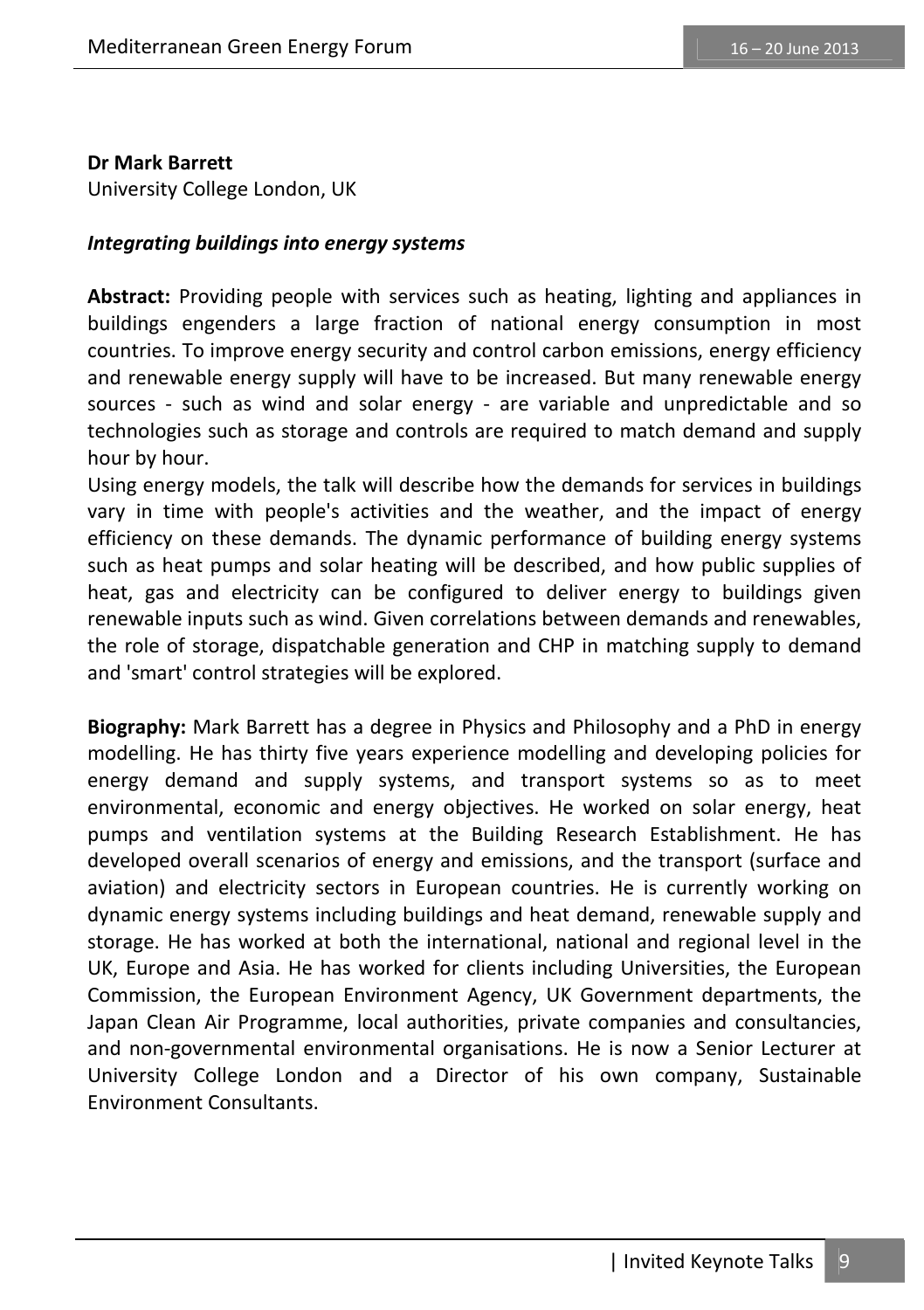#### **Dr Jazaer Dawody**

Volvo Technology Corporation, Sweden

#### *Fuel Cell based Auxiliary Power Units (FC-APU) for power generation in trucks with reduced CO2 release and sub-zero pollutant emissions*

**Abstract:** To combat climate change and increase the EU's energy security while strengthening its competitiveness the European Commission has decided to implement the 20-20-20 targets to be met by 2020:

- A reduction in EU greenhouse gas emissions of at least 20% below 1990 levels
- 20% of EU energy consumption to come from renewable resources
- A 20% reduction in primary energy use compared with projected levels, to be achieved by improving energy efficiency.

Today EU depends on 50% import of energy and it is expected to increase to 70% the next 20 - 30 years. Greening road transport is necessary to achieve EU and world targets in emissions reductions. In the EU, 19% of total EU greenhouse gas emissions and 28% of CO2 emissions in 2005 are linked to the transport sector. More than 90% of total EU transport emissions are due to road transport. While total EU emissions declined, transport emissions increased continuously between 1990 and 2005 due to high growth in both passenger (28%) and freight transport (62%). EPA has estimated the emission from long haulage trucks in US at idling to;

- NO<sub>x</sub>: 180 000 tons per year
- PM: 5 000 tons per year
- $CO<sub>2</sub>: 11$  million ton per year

The increasing demand for electrical power when the vehicle stands still has lead to an increasing need for an onboard electric power generator which operates with high efficiency and very low emissions. A fuel cell based auxiliary power unit (FC-APU), with a diesel fuel processor is regarded as one of the most interesting options since it combines high efficiency, low emissions and the use of the same fuel as the main engine. FC-APU has been identified as an important way to increase efficiency of onboard power generation and reduce CO2 emissions and local pollution from truck, marine and aeronautic applications. This onboard generator or FC- APU, should be able to run when the main engine is shut off.

By developing a fuel cell based APU for truck application in Europe we can contribute to:

- Decarbonisation of transport
- Ensuring mobility: reliable, safe and secure transport
- Global competitiveness growth & jobs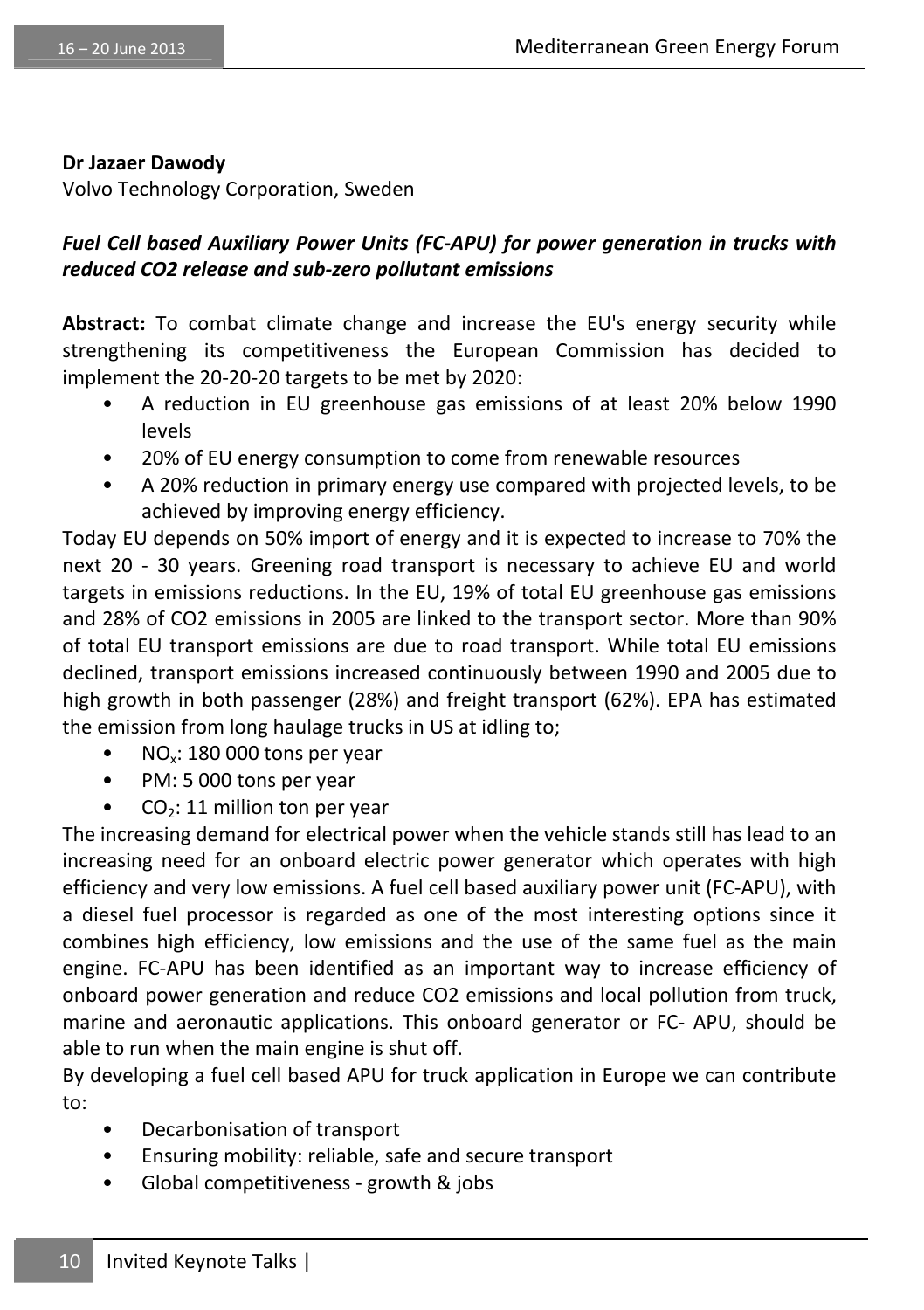In this presentation, the development of Fuel Cell based power generators for mobile applications will be discussed in general. A particular attention will be given to an ongoing European projects for the development of FC-APU systems for trucks application called FCGEN (Fuel Cell based power Generator) which is so far the first European project to develop and demonstrate a proof-of-concept complete fuel cell auxiliary unit in a real application, onboard a truck. The FCGEN project consortium is set up by leading OEMs, system integrators, components suppliers and research providers in Europe with long experience of collaborative research and development on the key components and subsystem needed for the APU.

The FCGEN project started in November 2011 and will be ended in October 2014. The FC-APU system which is developed within the FCGEN project consists of a lowtemperature PEM fuel cell, a diesel fuel processor and necessary balance of plant components which are designed to meet automotive requirements regarding e.g. size, mechanical tolerances, durability etc. High targets are set for energy efficiency and therefore this will significantly lead to emissions reductions and greener transport solutions in line with EU targets.

**Biography:** Jazaer Dawody has a PhD degree in Materials Science from Chalmers University of Technology and a M.Sc. degree in Physical Chemistry from Gothenburg University. She is currently working at Volvo Technology Corporation in Gothenburg Sweden as project manager for both European and Swedish projects for the development of Fuel Cell-based Auxiliary Power Units s as well as energy efficient low emission exhaust gas aftertreatment systems for mobile applications. Dr. Dawody has also been working at Powercell Sweden as manager for the development of fuel converter systems and as senior researcher at Chalmers University of Technology in Gothenburg Sweden. She has a strong background in catalyst preparation, characterization, deactivation, performance optimization, reaction kinetics and modeling. She is a member of the scientific committee of CAPoC (Catalysis and Automotive Pollution Control) and chair for the Hydrogen and Fuel Cells technical committee of WREC.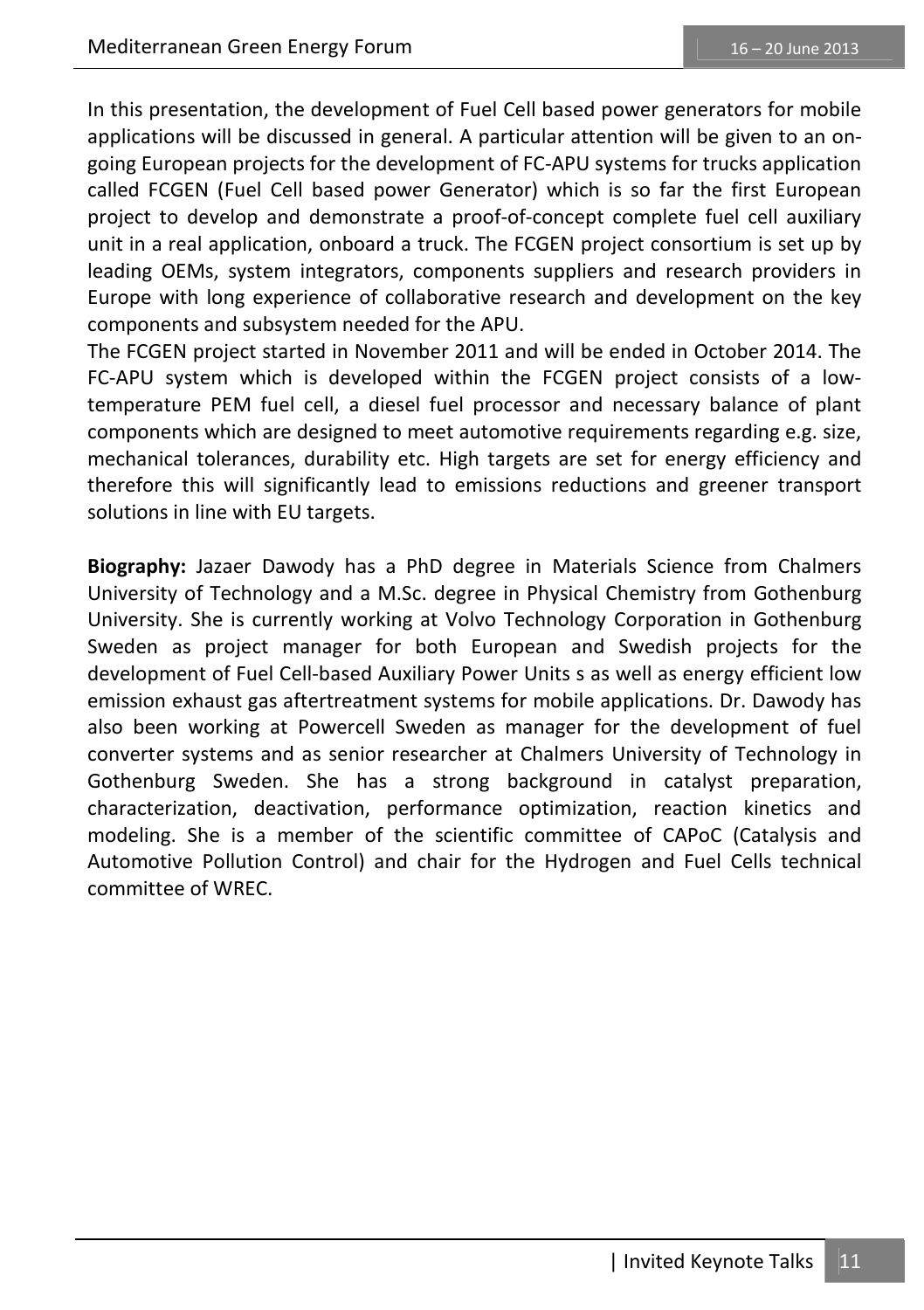#### **Prof Ahmed Ennaoui**

Helmholtz-Zentrum Berlin, Berlin, Germany

#### *Thin-film Photovoltaic Technology: The Coming Decade of Opportunity*

**Abstract:** Thin-film PV technology has the advantage using a semiconductor layer a few microns (μm) thick, which is about 100 times thinner than current c-Si cells. Most thin films are based on direct band gap absorbers, which mean they are able to absorb the energy contained in sunlight with a much thinner layer than indirect band gap semiconductors such as traditional c-Si. The most common thin-film semiconductor materials are cadmium telluride (CdTe), amorphous silicon (a-Si). However multinary chalcogenide such as  $Cu(In,Ga)(SSe)$ , CIGS are the most promising materials for PV. They offer opportunities for innovation and creativity with the common goal of cutting production costs for photovoltaic solar energy conversion. Highly absorbing layer is typically deposited on a substrate. Molybdenum coated Glass is a common substrate however thin films can also be deposited on flexible substrates such as metal and polymer, which allows for the potential for flexible lightweight solar modules. CIGS thin films PV are very sensitive to water vapor and therefore research on new encapsulation to maintain performance is required. Another problem related to CIGS is that Indium (In) is a rare element and could run low within the next 10-20 years, while the price is already now increasing rapidly. A new material namely kesterite Cu2(Zn,Sn)(S,Se)<sub>4</sub>, CZTS have emerged replacing In(III) ion with Zn(II) and Sn(IV). The number of research groups on this material has increased dramatically, after the work of IBM team on CZTS with conversion efficiency exceeding 10% using low cost nonvacuum methods [1]. We believe that the use of non-vacuum methods will open many opportunities to achieve the electricity price parity resulting in large-scale world deployment of PV technologies. Other PV technologies referred to as third-generation PV are being developed. Dye-sensitized solar cells use dye molecules absorbed onto a nanostructured substrate to absorb solar radiation, Organic PV (OPV) solar cells, based on polymers or small molecules with semiconductor properties. Quantum dots with physical properties similar to both bulk semiconductors and discrete molecules have the potential to achieve higher efficiencies through multiple exciton generation. In this paper we describe current status of PV technologies and address a wide range of low cost non vacuum methods including the challenges to the commercialization of solution-processed PV technologies. Particularly we will present our research on low cost fabrication of metal chalcogenide materials such as CIGS and CZTS and devices as well as the characterization of their properties [2,3].

[1] S. Bag, O. Gunawan, T. Gokmen, Y. Zhu, T. K. Todorov and D. B. Mitzi, Energy Environ. Sci., 5 (2012) 7060.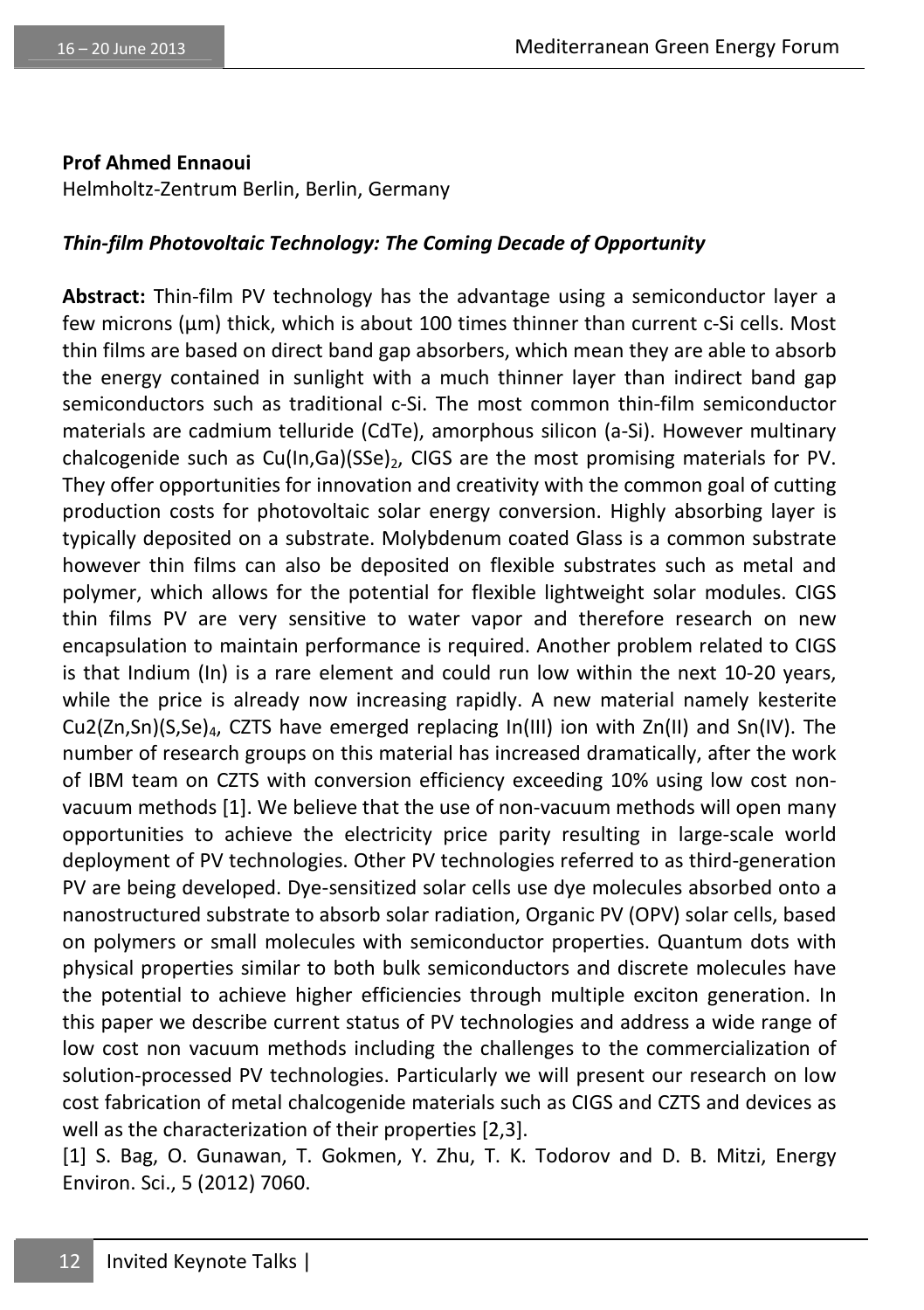[2] Xianzhong Lin, Jaison Kavalakkatt, Kai Kornhuber, Daniel Abou-Ras, Susan Schorr, Martha Ch. Lux-Steiner and Ahmed Ennaoui, RSC Advances, 2012, 2, 9894-9898 [3] Ahmed Ennaoui Renewable Energy 49 (2013) 68-71

**Biography:** Prof. Dr. Ahmed Ennaoui was born and brought up in Morocco. He studied Physics and Chemistry and holds in 1976 his M. Sc. degree in solid state electronics from the University of Bourgogne (France) and then earned a doctorate in solid state electronics in 1979 on solar energy conversion for water splitting using Titanium oxide electrodes. He joined the University Mohamed V, Morocco in 1979 and served as professor of physics. From 1983 to 1987 he worked for his Habilitation degree with Prof. Helmut Tributsch at the Hahn-Meitner-Institute, Berlin/Germany. He obtained in 1987, his Habilitation with the highest honor: summa cum laude for his work entitled "Iron Disulfide, FeS2: Synthesis, (photo) -electrochemistry, physical properties and application for solar energy conversion". Most important results of this habilitationthesis were published as invited chapter in the journal Solar Energy Materials and Solar Cells, (Volume 29 (1993) Issue 4, Pages 289-370) with the title: Iron disulfide for solar energy conversion. Presently he is working as Senior Scientist and head of a research group in the institute of heterogeneous material systems at "Helmholtz-Zentrum Berlin für Materialien und Energie GmbH", HZB (the former Hahn-Meitner-Institute, HMI). His research covers the processing of new materials, properties and applications in Photovoltaic emerging technologies. He is supervising at HZB both PhD and M. Sc. students as well as postdoctoral associates. He is involved in different grant projects financed by the European commission, the Federal Ministry of Education and Research (Germany). He is executing HZB's strategy exploring the topic: Scaling up Cadmium free buffer layer for production scale Cu-chalcopyrite absorbers provided by different industry partners in collaboration with the competence center "PVcomB - Kompetenzzentrum Dünnschicht- und Nanotechnologie für Photovoltaik Berlin" Meanwhile he is supervising student at "Freie Universität" Berlin on the Renewable Energies Seminar "Lehrseminar Erneuerbare Energien". Since 2009 he work in collaboration with the Research Center for Solar Energy Chemistry at Osaka University, and taught several talks on the topics: Research Opportunities in Cuchalcopyrite Materials and electroplating of binary and ternary compounds for PV applications. Ahmed Ennaoui is author and co-author of more than 160 scientific papers and 3 patents all of them on innovative materials for solar energy conversion. He published two special issues in the journal Solar Energy Materials and Solar Cells and 4 more other journals. He is also serving as Scientific Advisory Board member for the Moroccan "Institut de Recherche en Energie Solarie et Energies Nouvelles, IRESEN". His research interests are in advanced materials, nanosynthesis, photoelectrochemistry, solid state devices. He is now exploring Cu-Kesterite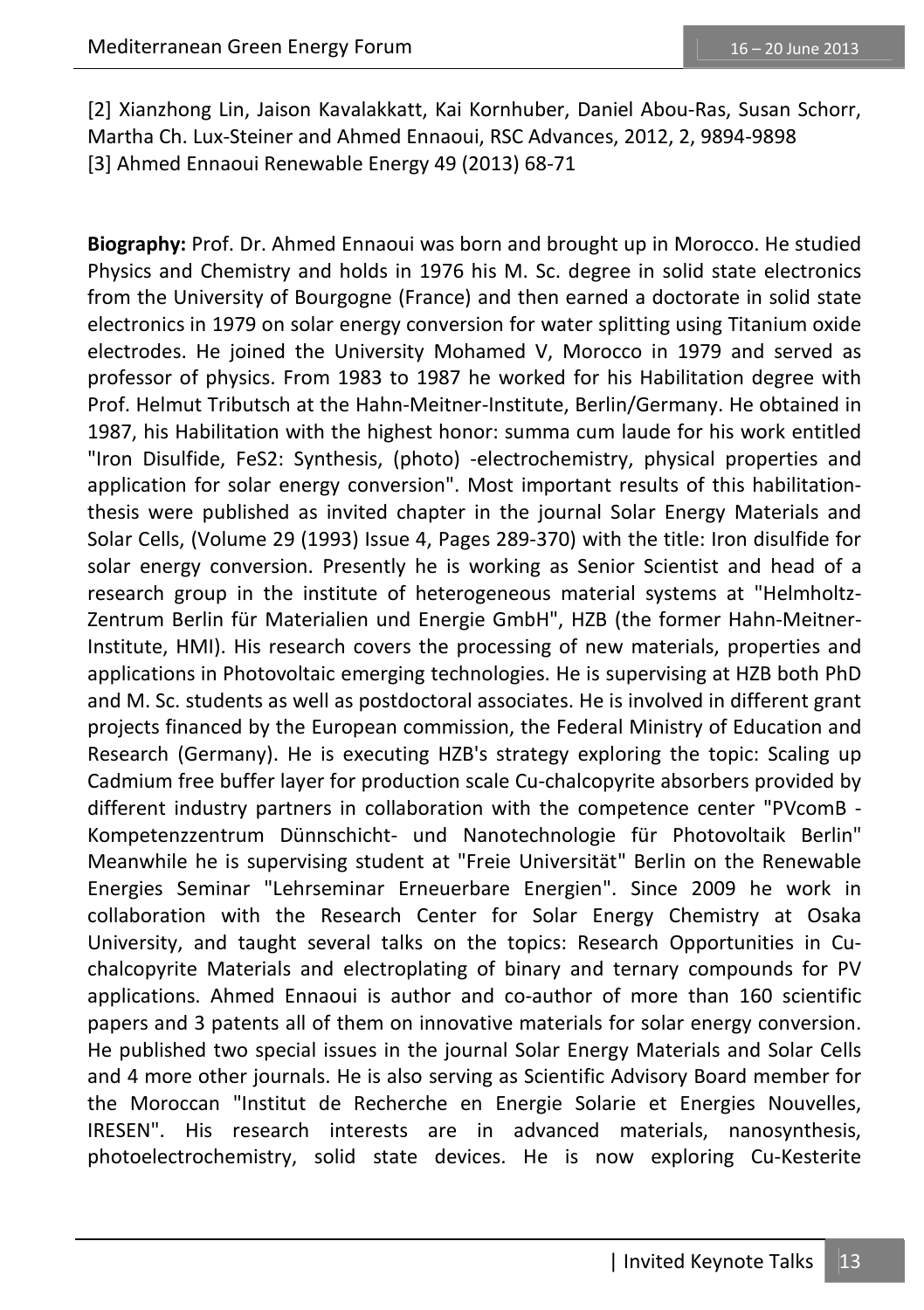Cu2ZnSn(S,Se)4 NPs ink, novel fabrication techniques, non-vacuum techniques and novel device concepts for next generation solar cell.

#### **Prof Andrew Geens**

Chartered Institute of Building Services Engineers (CIBSE), UK

#### *Energy Efficiency - The new.....Energy Efficiency*

**Abstract:** The cyclical nature of political interest in the energy performance of buildings in the UK can be traced back to the early 1970s when it was triggered by concerns over security of supplies at a time when oil was an imported commodity. With the development of North Sea oil and gas, security of supply became less of a concern and interest waned. More recently, interest has been driven by concerns over the effect that the burning of fossils fuels might be having on the climate, although it may be no co-incidence that the political will to tackle this problem is evident at a time that the UK, having depleted its reserves of gas and oil in the North Sea is once again a net importer of these fuels.

The implementation of the 2007 Energy Performance of Buildings Directive in the UK (and its re-cast) and other recent energy conservation initiatives such as the Green Deal have resulted in political enthusiasm and support for "new" technology like heat pumps and water turbines. However whilst innovation is being encouraged on the one hand, on the other hand attempts to manage energy better in existing buildings are being shunned. It is against this background that this paper aims to identify what, if anything has been learnt in the last 40 years and what the research community needs to do to avoid another wasted 40 years.

**Biography:** Professor Andrew Geens is Head of CIBSE Certification in London and an Associate Academic at Cardiff Metropolitan University where he is supervising a number of PhD projects related to the energy performance of buildings. Andrew was formerly a Principal Lecturer in the Faculty of Advanced Technology at the University of Glamorgan. A Chartered Engineer and Fellow of the Chartered Institution of Building Services Engineers, his particular interests in indoor air quality, energy performance of buildings and low energy design of buildings are reflected in his teaching, research and consultancy activities. Andrew is actively involved in examining, assessing, and training Non-Domestic Energy Assessors and is accredited to produce Certificates himself.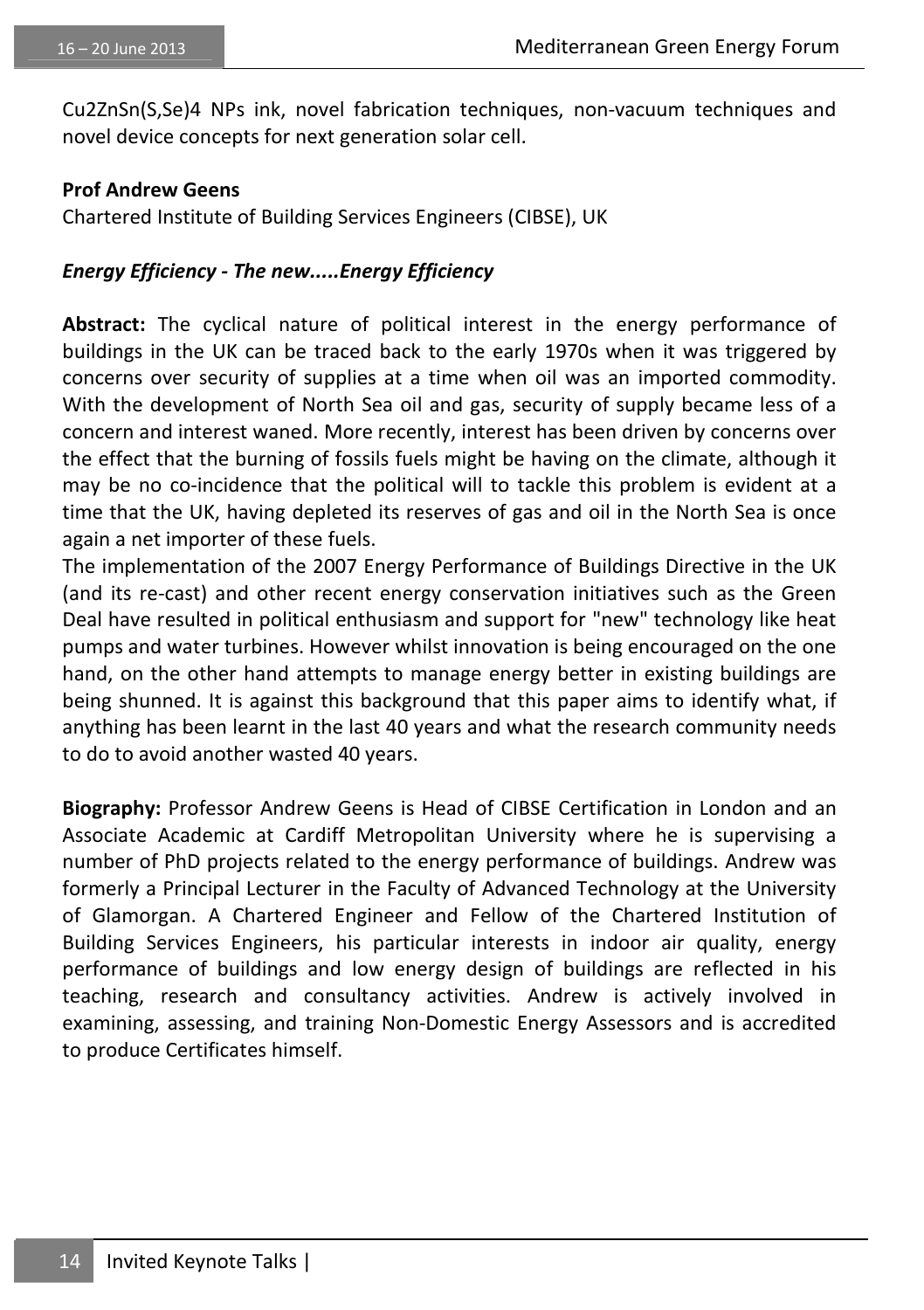#### **Rainer Hinrichs-Rahlwes**

German Renewable Energy Federation, Germany

### *Renewable Energy for secure energy supply and climate protections - Experience from Europe and Germany in the global context*

**Abstract:** Based on the experience of some frontrunner and pioneer countries, an increasing number of states and provinces world wide have developed policies for Renewable Energy in all sectors: electricity, heating & cooling and transport. They have set targets and developed specific policies to foster growth of Renewables. Investment in Renewables and significant growth rates can increasingly be observed globally, with the pioneer countries still as strong competitors but with global deployment accelerating quickly. Based on experience in Germany (in particular the success of the feed-in system for the electricity sector) and in the European Union as a whole, with China, India and other developing countries following suite Renewable Energies are bound to become major and increasingly dominant sources of global energy supply. I will discuss challenges and benefits for an ambitious transition towards Renewable Energy in an increasing number of countries - developed and developing, north and south.

**Biography:** Rainer Hinrichs-Rahlwes is the President of EREC, the European Renewable Energy Council, the umbrella organization of European renewable energy industry, trade and research associations. And he is the President of EREC's member Association EREF, the European Renewable Energies Federation, the voice of independent producers of energy from renewable sources.

He is a Board Member of the German Renewable Energy Federation (BEE). He is BEE's Spokesperson European and international affairs, and he is the Chairman of BEE's related working group.

From November 1998 to December 2005, he was a Director General in the German Federal Ministry for the Environment, Nature Conservation and Nuclear Safety (BMU), in charge of - among others - renewable energies and climate protection. He was one of the two chairmen of the International Steering Committee preparing the renewables2004-conference in Bonn. After the conference, he served as BMU's representative and a co-chair and later a member of the Bureau of the Global Policy Network, now known as REN21.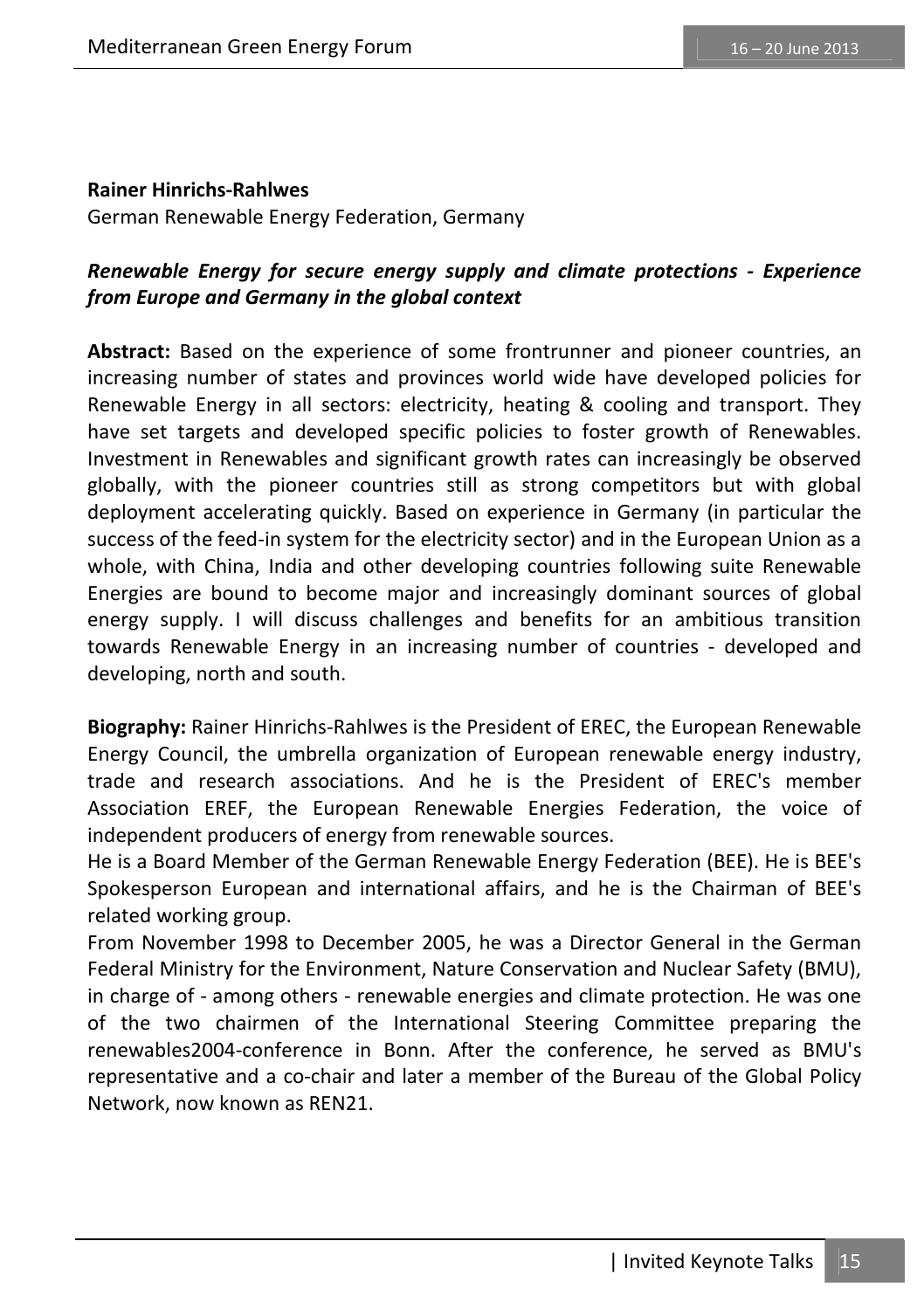#### **Prof Yasser Gaber Dessouky**

College of Engineering and Technology, Arab Academy for Science and Technology and Maritime Transport, Egypt

#### *Renewable Energy and Energy Efficiency Policies*

**Abstract:** A major transition of the energy sector is needed if the global issues of energy security, energy access, sustainable development and climate change are all to be adequately addressed this century. Whereas many of the policy initiatives and negotiations relating to energy and climate change are being undertaken at the national and international levels, in parallel many leading cities and towns are taking their own decisions concerning their energy destiny - and their actions are beginning to have an impact. Their collective voice is starting to be heard at the most recent climate talks which are aiming to reach a new framework agreement.

This keynote presents an overview of renewable energy resources and technologies and identifies and describes successful case studies. It will examine the potential for the greater deployment of renewable technologies in built-up environments, including implications for supporting policy development. It evaluates successful policies in selected towns and cities that have enabled the cost-effective deployment of renewable energy (including by investing in "green" electricity projects and purchases, distributed heat and power generation and transport biofuels). These initiatives are often developed in association with national policies and in accordance with supportive energy efficiency measures.

This keynote includes methods of identifying local renewable energy resources, overcoming barriers to implementation, and a review of state-of-the-art technologies. Technologies evaluated include district heating and cooling; combined heat and power from biomass and geothermal sources; distributed generation mainly from solar, wind, geothermal and biomass; smart metering; intelligent networks; and biofuel production. The focus is on technologies and policies that will enable the costeffective deployment of renewable energy heat, power and transport fuel use in cities, towns and also island communities.

**Biography:** Yasser Gaber A. Dessouky is Currently a professor in the Electrical and Control Engineering, in the Arab Academy for Science, Technology and Maritime Transport (AASTMT) since 2006. He got his Ph.D. from Heriot-Watt University, UK in July 1998. He was the Vice Dean for International Affairs from August 2008 to Jan. 2011, and the Program Chair, Electrical & Control Eng. Department from Feb. 2011 to Sept. 2012. He is the AASTMT focal point to the Ministry of Scientific Research, RDIN.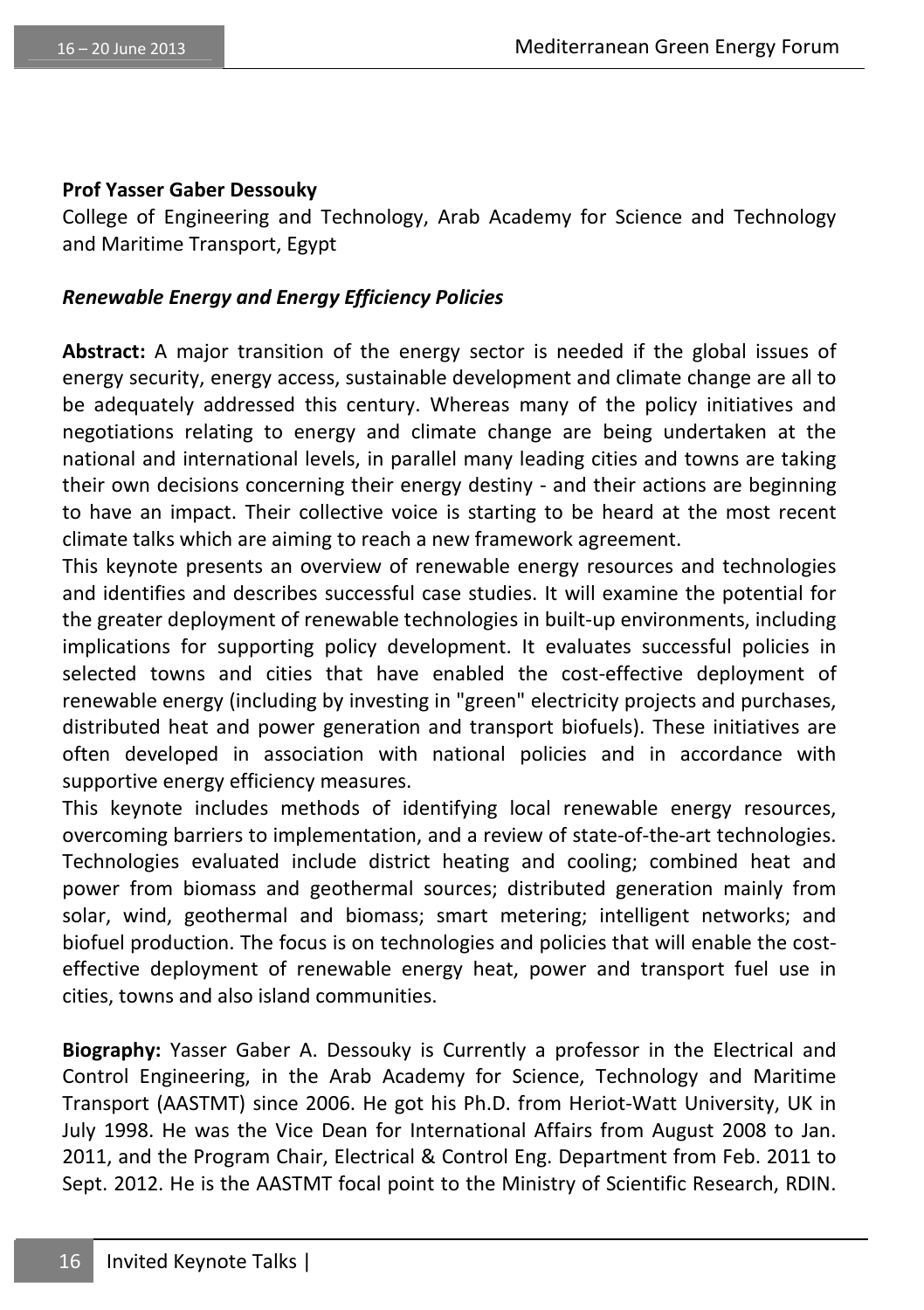He is a Senior Member in IEEE and Member in IET, the Chair of Industry Relations Subcommittee, IEEE Alexandria and the representative, BEIE/IET Alexandria Subsection. He is Member of the board of Reseau Mediterraneen des Ecoles d'Ingenieurs (RMEI), France. Professor Dessouky is an Editorial board member for many Journals and a consultant with the two Industrial Companies, Alexandria. He is a leading and working in many Scientific Research projects. He has a patent from the Patent Office in UK. He supervised many MSc and PhD projects and Peer Reviewed in many international journals, Transactions and Conferences. He has more than 45 papers in international conferences and journals.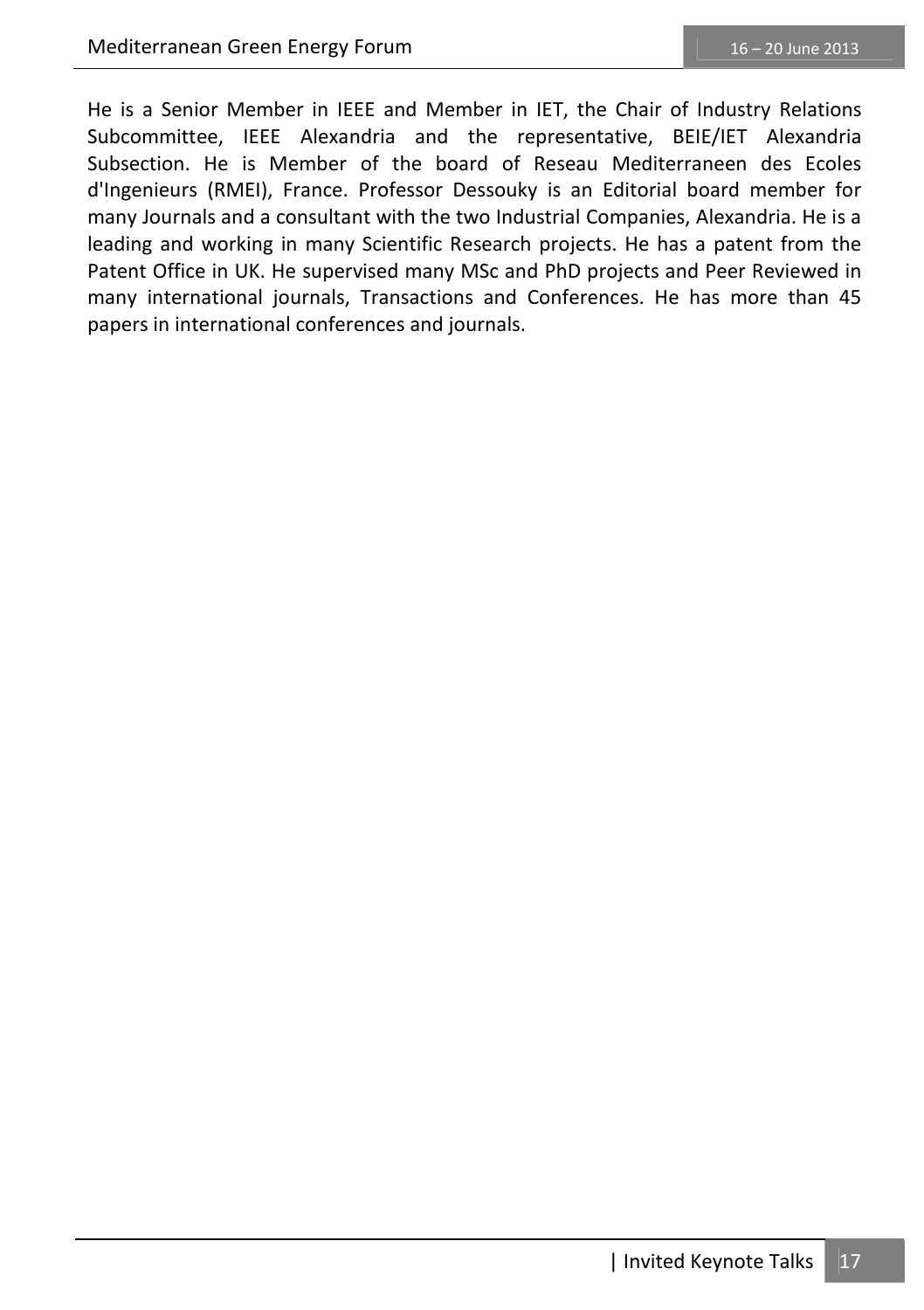#### **Prof Anne Håkansson**

KTH The Royal Institute of Technology, Sweden

#### *Environmental Impact Assessment - Assess for Sustainability*

**Abstract:** Environmental Impact Assessment (EIA) method assesses the implications of construction, such as, a building, dam site and hydropower development and river regulation, road or motorway, or an airport, will have on surrounding environment. The implications include the effects on the nature, natural resources, as well as, society and economics.

One of the benefits of the EIA method is the growing awareness of and concern with environmental issues at all levels of society. The impacts on society, the social impact assessment (SIA) reviews the social effects caused by the constructions, like infrastructure, agriculture and other projects [1].

Society increasingly recognises the need to incorporate environmental considerations into economic development. Here, the economic development refers to sustained and concerted actions of policymakers and communities promoting critical infrastructure, environmental sustainability and standard of living and economic health.

Adopting social impact assessment as a part of the environmental impact assessment in formal planning systems and including economic development give a unique assessment combination that promotes sustainability.

The EIA method ensures that the implications are considered before making any decisions about building the constructions. These judgements, often based on social and economic criteria, reflect the political reality of impact assessment in which significance is translated into public acceptance and desirability.

An applied EIA method facilitates the integration of environmental factors into the development process and generates alternatives that minimise the wasteful use of natural resources and reduce the impact on the environment [2]. Furthermore, EIA is centred on the effects of human activities and involves society making value judgements concerning the significance and importance of these effects.

Hence, EIA method is a sequential set of activities designed to identify and predict the consequences an action has on the bio-geophysical environment and on man's health and well-being. It is also designed to interpret and communicate the information about the consequences. The set of activities and the consequences can be provided and pinpointed via knowledge-based systems [3].

In this talk, the technology for sequential set of activities of EIA is the focus. The computer systems can support and give tools to carry out the set of activities to achieve the best and most sustainable solution for the environment and the construction to be built. It makes use of large data sets and satellite images to provide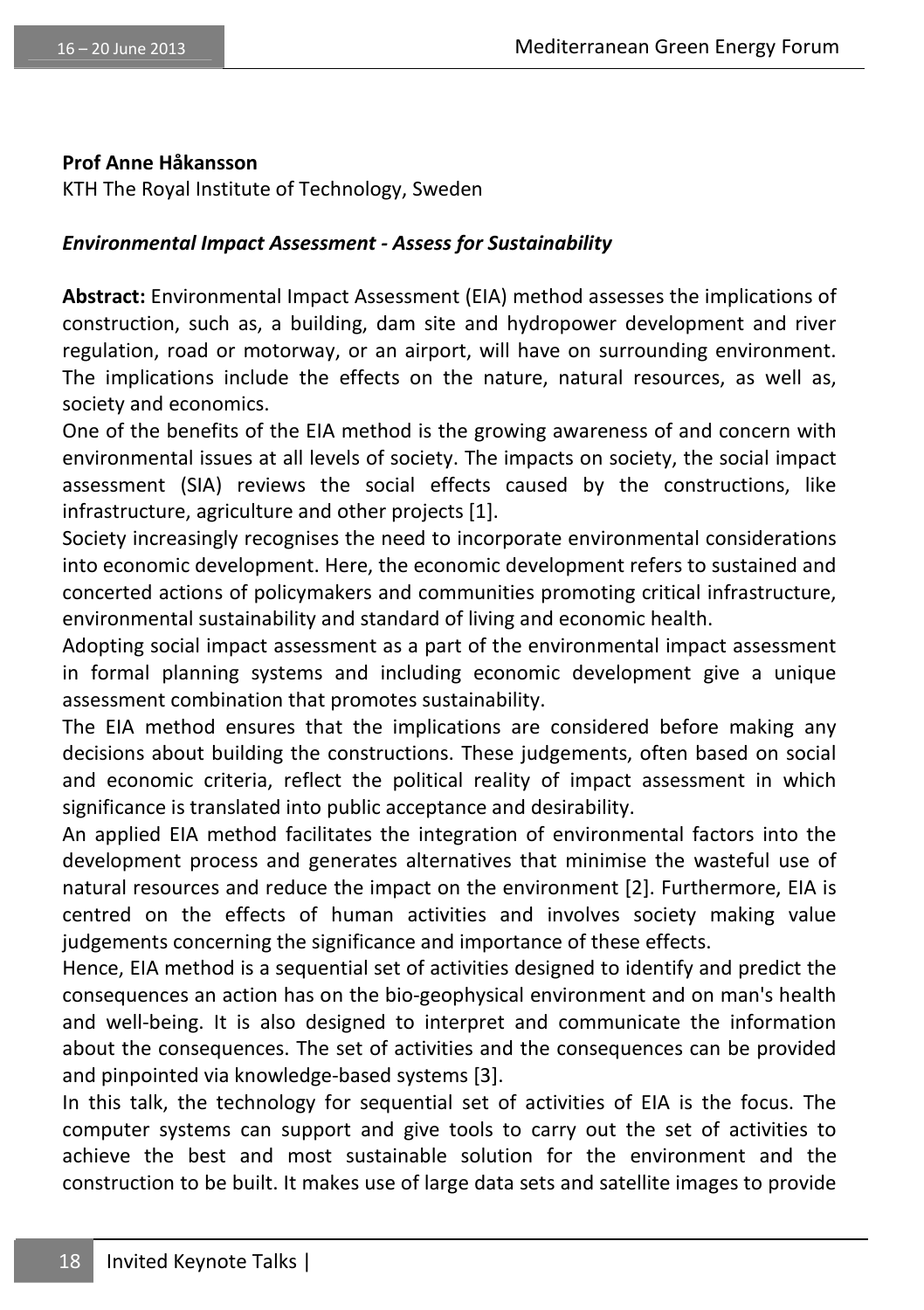data, information and knowledge about the area that will be affected by the construction. With this information at hand, the evaluations of the impacts are more valid, which makes the decision sustainable.

References

- 1. Strömquist, L., (1994) Environmental Impact Assessment of the La Sirena hydropower project, Nicaragua. Feasibility study. Instituto Nicaraguense de Energia/Norconsult International/ SwedPower. 75 pp
- 2. Strömquist, L. and Tatham, E., 1992, A practical approach to environmental impact assessment in developing countries. In Strömquist, L. (ed) Environment, Development, and Environmental Impact Assessment: Notes on Applied Research. Reprocentralen HSC, Uppsala University, Uppsala, ISSN 0375-8109, ISBN 91-506-0910-6, UNGI Rapport nr 82.
- 3. Håkansson, A., 2004. An Expert System for the Environment Impact Assessment Method. Research Report 2004:1. Department of Information Science, Division of Computer Science, University of Uppsala, Sweden, 2004. ISSN 1403-7572.

**Biography:** Anne Håkansson is an Associate Professor in computer science at KTH The Royal Institute of Technology, Stockholm, Sweden. In 2004, she received a PhD in Computer Science at Uppsala University, Uppsala, Sweden and her research has focused on intelligent systems and knowledge based systems for different application areas, such as, environmental impact assessment, large data sets and context. For her work through the years, 2012 she received a KES Award for outstanding contributions to the activities and status of the KES organisation and become an ambassador for Uppsala, Sweden, 2009.

1993, Associate Professor Håkansson participated in developing computer systems for assessing environmental impacts at dam sites and hydropower projects for developing countries in tropical climate. Moreover, she has arranged conferences including, SEB'12 Sustainability in Energy and Buildings, Stockholm, Sweden and is the editor of IJSEB, International Journal of Sustainability in Energy and Buildings.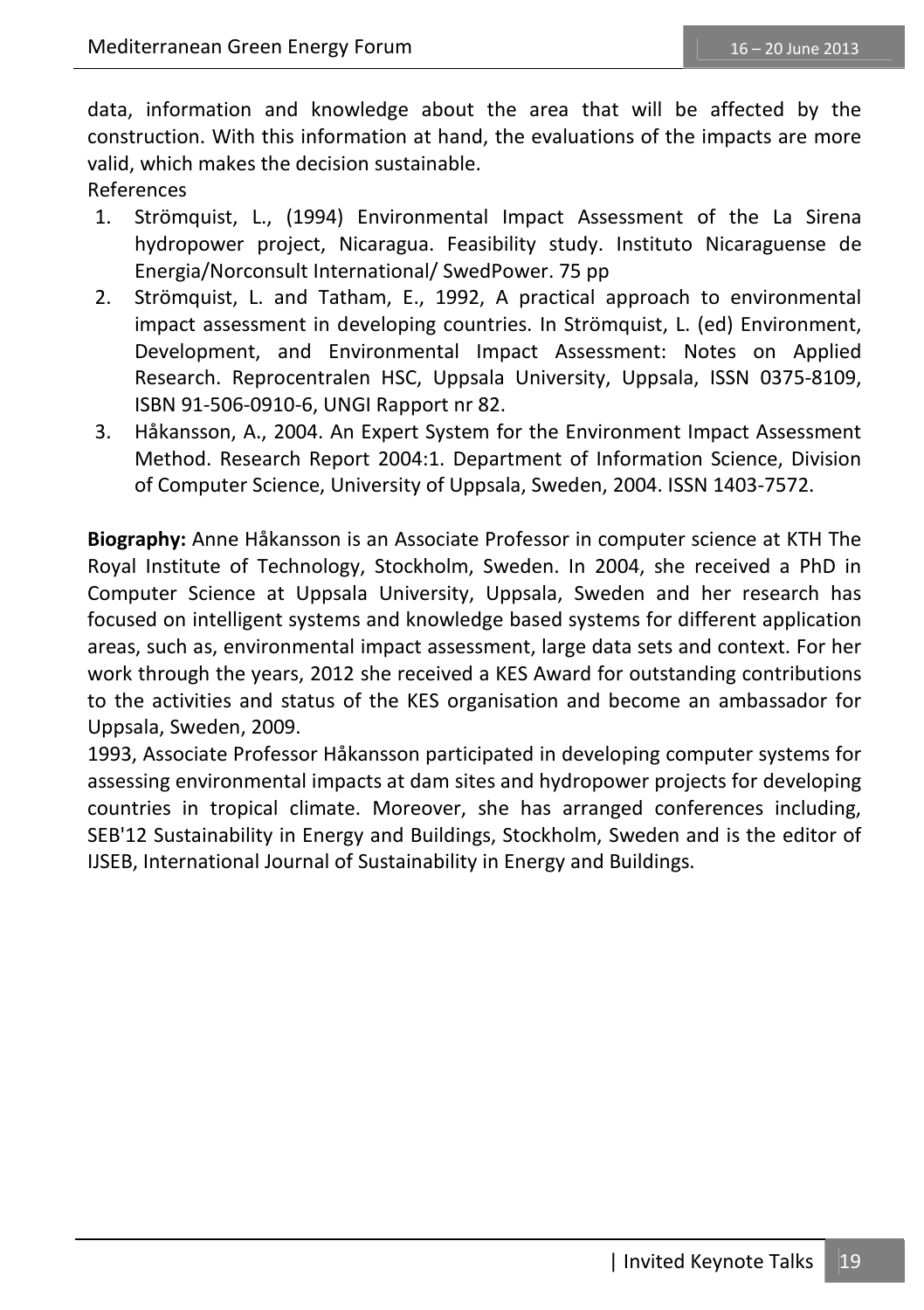#### **Dr Anders Hellman**

Chalmers University of Technology, Sweden

#### *Hematite, a promising photoelectrochemical material*

**Abstract:** In the novel "L île mystérieuse" Jules Vernes writes "water will be the coal of the future". This is the passing conclusion of the main characters after a lengthy discussion on whether the known coal reserves of that time would be depleted within the near future. The discussion in the novel is still very relevant. Although Vernes will never be right about water being used as fuel (thermodynamics considerations), water still is a key element in the envisioned future hydrogen-based energy infrastructure. With enough supply of energy, water can be separated into its elementary components, hydrogen and oxygen, in which hydrogen for example; can be used as fuel in a fuel cell.

Absorption of sunlight can be coupled directly to electrochemical processes in photoelectrocatalytic devices that produce fuel directly. However, there are a number of processes that are important for the concept; the first is the actual capture of photons, the second is the creation of electron-hole pairs that should be separated. The separated electron-hole pair then needs to be transported to a site, preferable catalytically active, on which the transformation to chemical energy can occur. In order to find new and improved catalysts for the photoinduced water oxidation reaction it is necessary to have an atomistic understanding of the underlying multifarious physicochemical phenomena [1]. Recently developed modeling methodology provides first-principles insights into the thermodynamics of photoelectrochemical reaction energetics [2].

I will show what can be addressed using this methodology, and I will use recent results for water oxidation on hematite [3] as case study. For instance, under steady state photoelectrochemical reaction condition, the presence of the photogenerated hole at the VBE will destabilize many surface terminations and only O3-Fe-O3-R and O3-R are stable. Further, water oxidation is thermodynamically feasible only on (HO)3-Fe-H3O3-R, (HO)3-Fe-O3-R, O3-Fe-O3-R terminations. Thus, the modeling studies suggests that if (HO)3-Fe-H3O3-R is present in the system, it will be converted to O3- Fe-O3-R at steady state illumination, and over this termination, photoinduced water splitting is allowed thermodynamically.

However, although the water oxidation reaction is allowed on hematite, there are some problematic properties that prohibit us to utilize hematite in photoelectrochemical devices. Two important ones are the weak photoabsorption and the short diffusion length of the generated electron-hole pairs. I will also discuss recent development [4] in the use of metal nanoparticles (MNP) that interact strongly with light (plasmon active particles). Combining hematite with MNP results in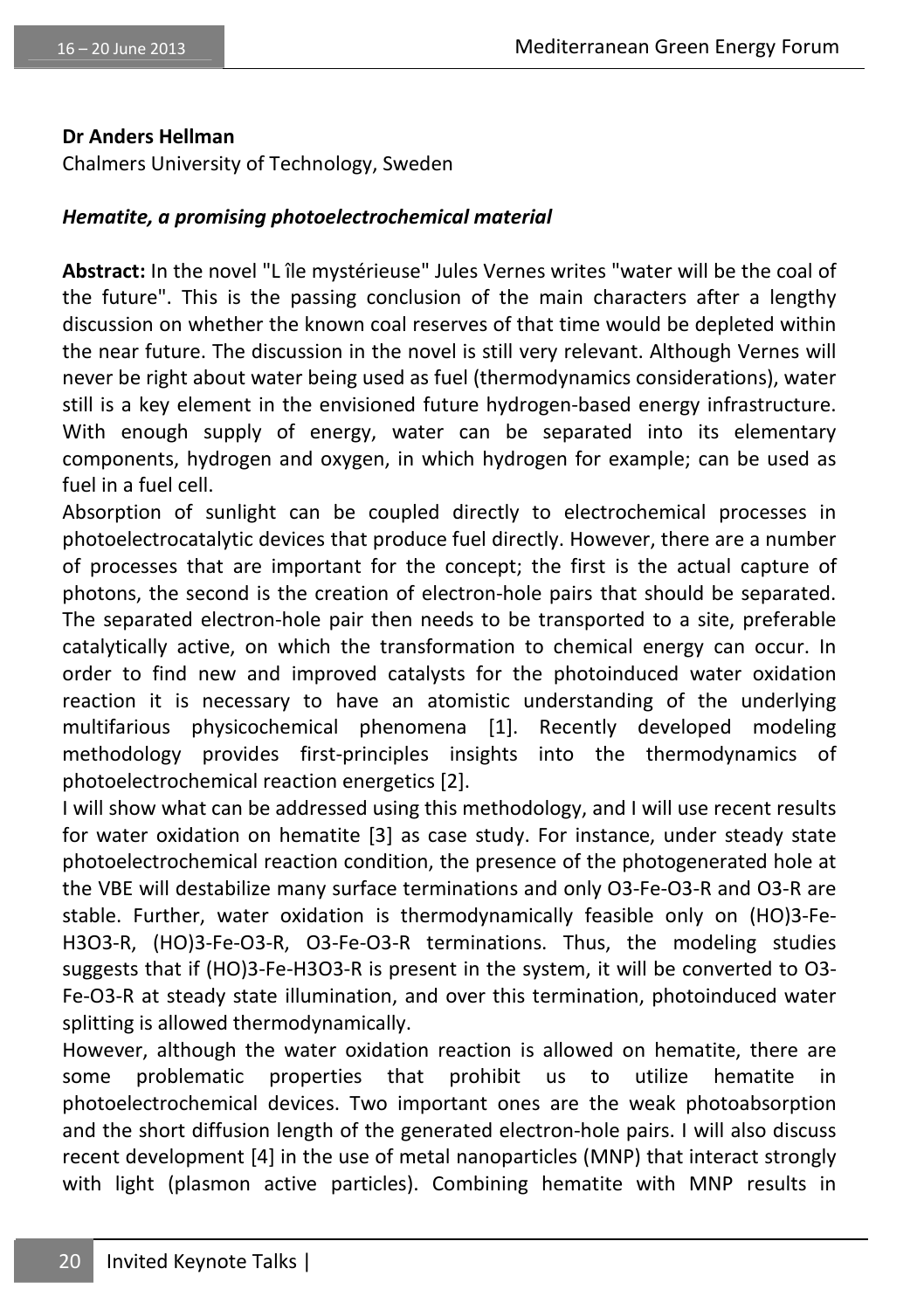improvement of the photoabsorption properties of hematite as well as the real-space position where the necessary electron-hole pairs are created.

To conclude, the there are some promising developments in the use of hematite as the photoanode material in photoelectrochemical devices.

#### References

- 1. Grätzel, M. Nature 414, 338 (2001).
- 2. Valdes, A et al., J. Phys. Chem. C. 112, 9872 (2008)
- 3. Hellman, A et al., J. Phys. Chem. C 115, 12901 (2011)
- 4. Iandolo, B et al, submitted

**Biography:** Anders Hellman received his PhD in theoretical physics in 2003 from University of Gothenburg, Sweden. Since then he has worked on various topics related to surface science, heterogeneous catalysis and materials for energy harvesting. He works as associate professor at Chalmers University of technology, Sweden, and is also associated with the Competence Centre for Catalysis, Sweden. His research interests range from automotive catalysis to plasmon-assisted water oxidation. His research portfolio includes charge transfer and non-adiabaticity in surface reaction, ammonia synthesis, CO and methane oxidation, thin oxides supported on metals, and photoelectrochemical studies of water oxidation.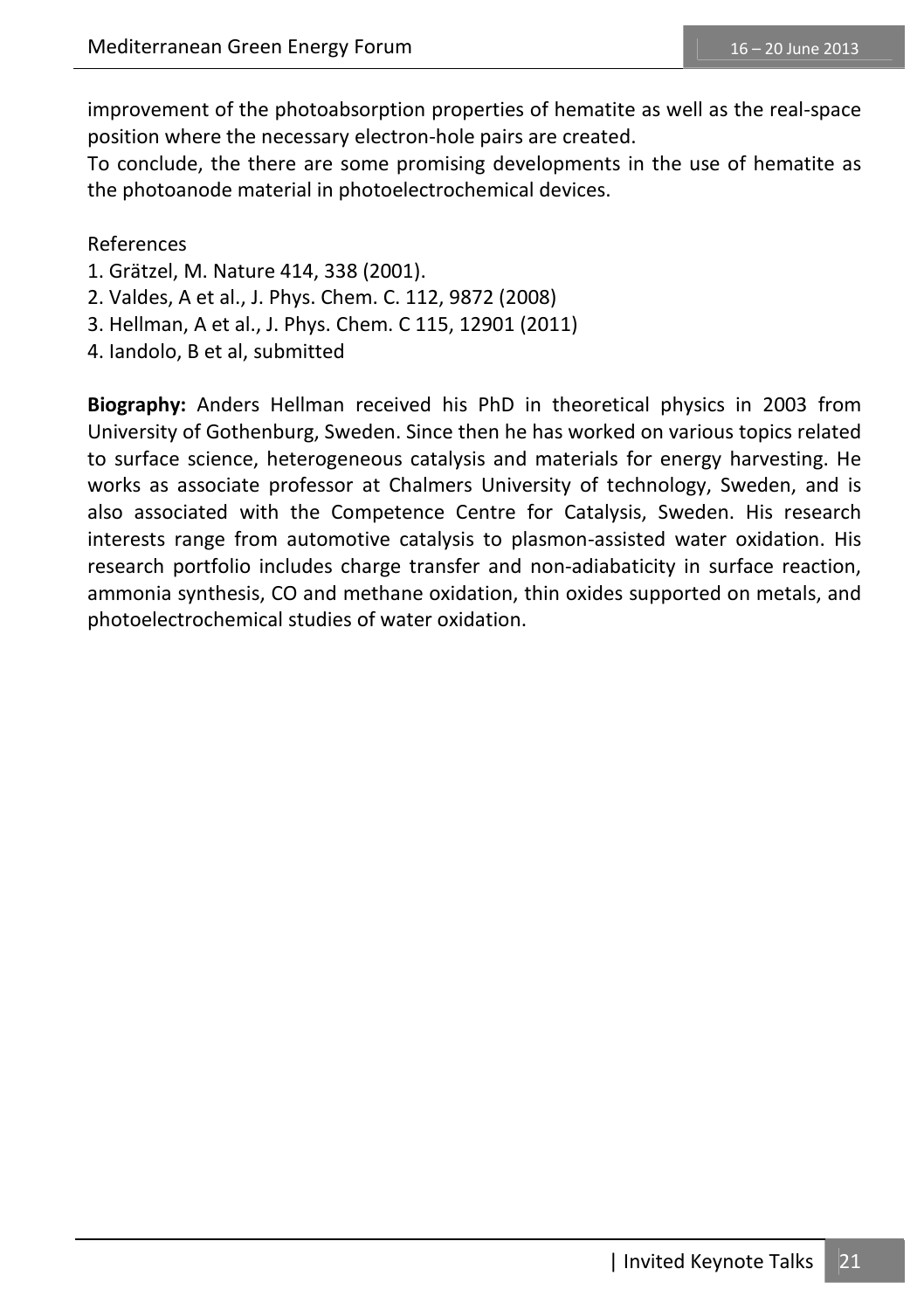#### **Dr John R Littlewood**

Cardiff Metropoltian University, UK

#### *To be or not to be that is the question for quantitative and/or qualitative holistic building performance assessment*

**Abstract:** There has been a rise in post occupancy evaluation (POE) of buildings in the UK since 2010, following numerous EU and UK research council grants and also the UK Technology Strategy Board's Building Performance Evaluation (BPE) scheme. The TSB BPE initiative has seen hundreds of domestic and non domestic buildings, their design teams and occupants assessed and monitored; using both quantitative and qualitative methodologies and finishes in 2014. One of the outcomes of these various initiatives funding schemes is a call for a 'light touch yet holistic' BPE methodology, which can be adapted to both new low and carbon neutral buildings and existing buildings being retrofitted with energy saving measures.

Research undertaken by Dr Littlewood on a number of BPE projects involving inconstruction testing (iCT) using thermography (iCT:Th) during the construction process and the POE of low carbon dwellings led to the creation of the invited session 'assessment and monitoring the environmental performance of buildings' (AMEPB) at SEB'11 and the further enhancement at SEB'12. This presentation gives an overview of the dilemma on occasions facing researchers, practioners and scientists "To be or not to be that is the question for quantitative or qualitative holistic building performance assessment" and what this really means in practice, particularly using science and technology to deliver sustainable buildings. Hence the expansion of the AMEPB invited session into the Sustainable Building: Science and Technology general track launched at SEB'13.

**Biography:** John has studied, practised and lectured in the built environment since 1986 in both craft and professional roles, with a particular focus on sustainable housing, assessing and monitoring the thermal performance and occupant attitudes of and in dwellings, and also architectural technology. His PhD was entitled 'A study of the design and thermal performance of two-storey earth sheltered houses for the UK climate', which he completed in 2001. He is currently managing numerous EU & UK industry funded applied research projects developing methodologies for assessing environmental performance during and post construction of new and existing dwellings and also investigating end user energy demand and use and behaviour. Furthermore, he has been practising as a sustainability consultant and building performance evaluator with a number of housing associations since 2007. He co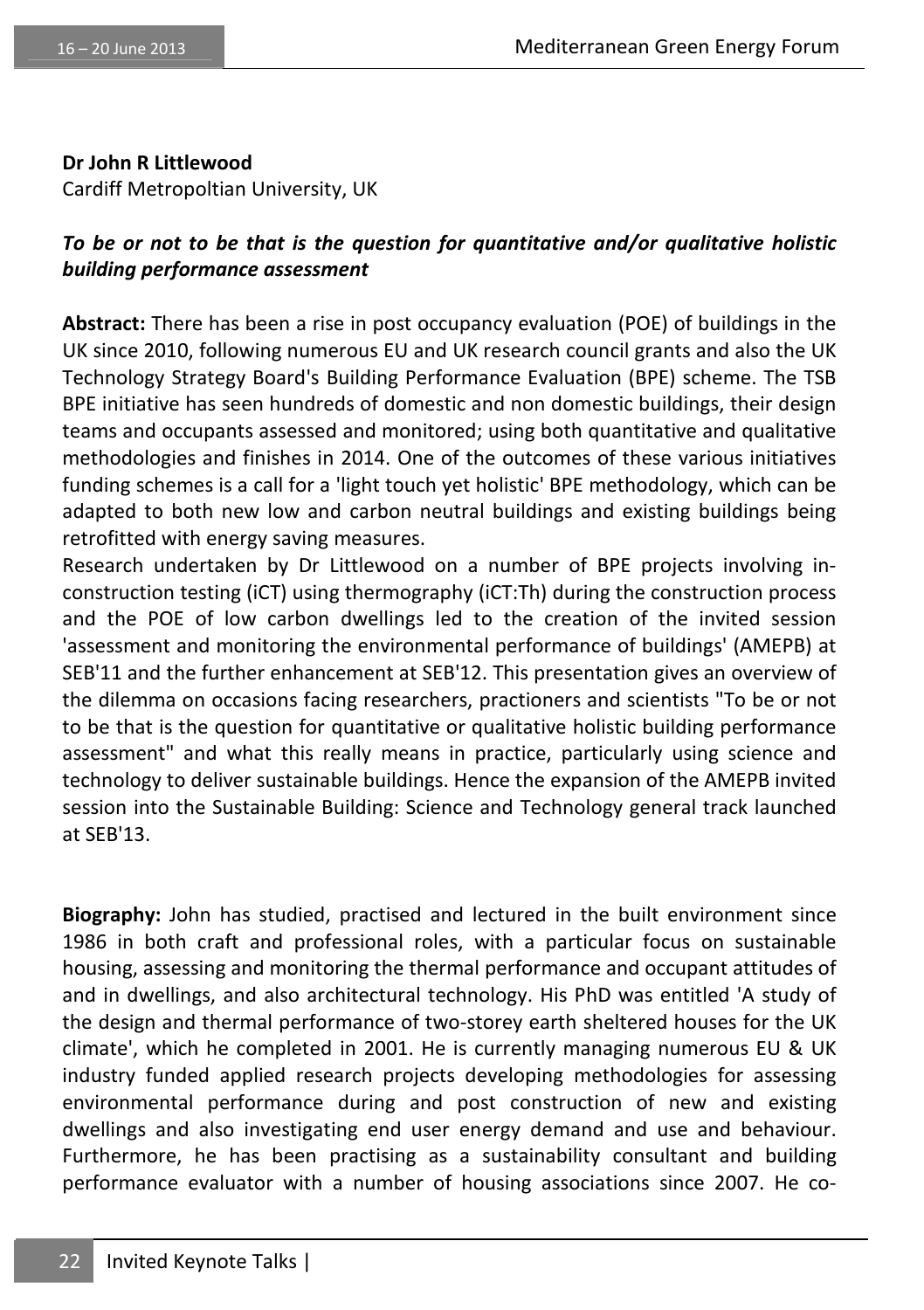foundered and has led the Ecological Built Environment Research & Enterprise group (EBERE) and also the Professional Doctorate: Ecological Building Practices (DEBP) since 2009 at Cardiff Metropolitan University. He is supervising six DEBP students from the UK, South Africa and Canada. He is also supervising five PhD students from the UK, Abu Dhabi, Kuwait and Iran; having already supervised to completion two PhD projects and examined three PhDs and one MPhil research project.

John is always interested in developing collaborative projects with higher education organisations and industry and will be happy to be back in Morocco after 11 years; when he trekked to the top of Jebel Toubkal, in the Atlas Mountains in April 2002.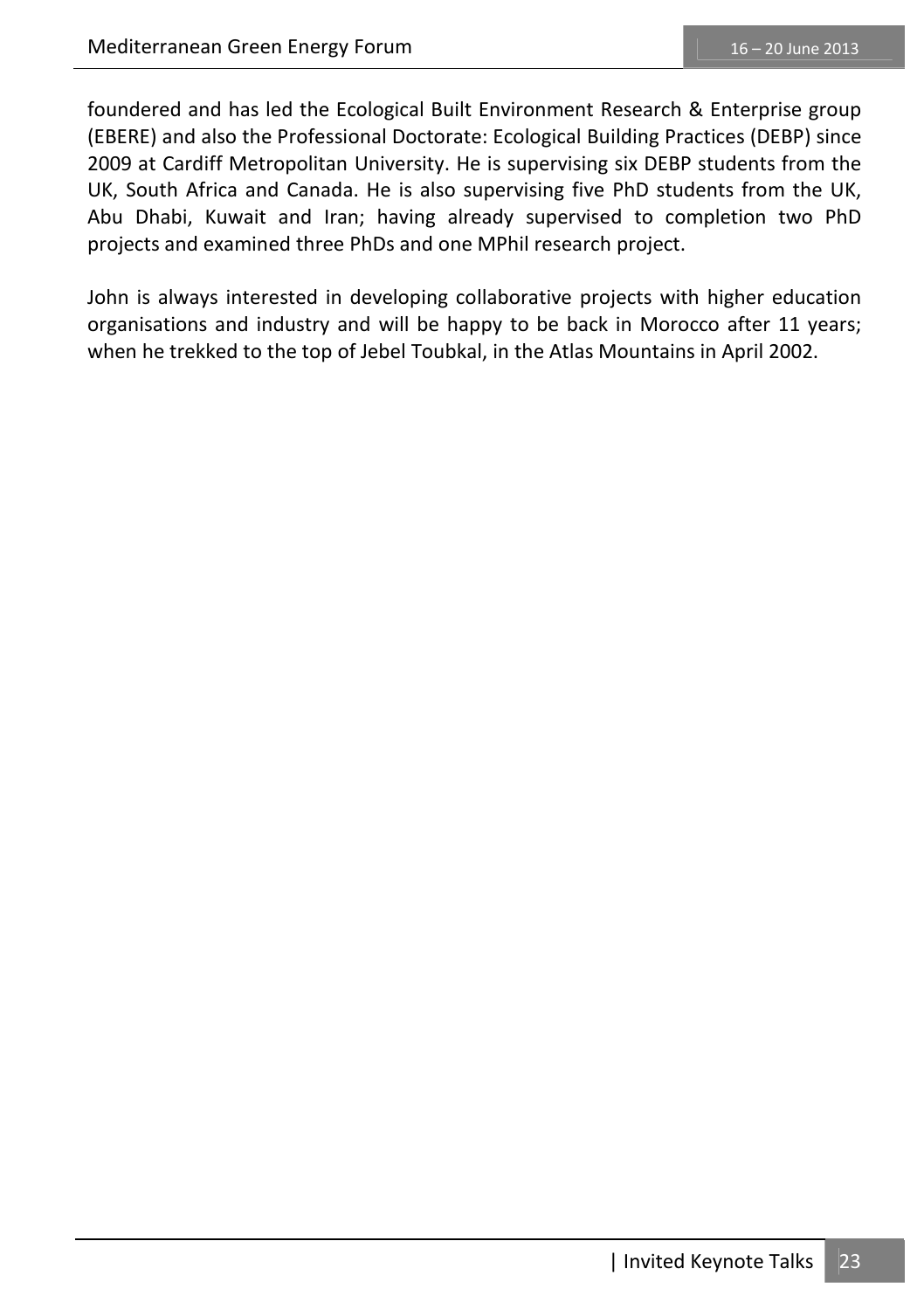#### **Prof Nacer Kouider M'Sirdi**

Laboratoire des Sciences del'Information et des Systèmes, France

#### *Different Models of HRES that can be used locally in mediterranean cities: A research point of vue*

**Biography:** M'Sirdi Kouider Nacer is professor at Polytech Marseille and Aix Marseille University (AMU). He got the Phd in Electronics at INPG Grenoble (1983) and the Doctorat d'Etat in adaptive signal processing for non-stationary signals at the INPG, Grenoble, in 1988 (Laboratory of Automatic of Grenoble). He was assistant professor, in signal processing and automatic control, in University of Paris 6 in 1987 and Professor at University of Versailles in 1993 where he created a master specialised in Mechatronic of Robotic Systems (Option MSR in the DEA of Robotics). His research was done in the Laboratory of Robotics of Paris.

He was the dean of the research Laboratory of Robotics of Versailles (the LRV that he has created in 2000), from 2000 to 2004. From 2005 up to now, he is a research member of the LSIS (UMR CNRS 7296). His main research activities deal with adaptive and robust control, signal processing, diagnosis and observation for complex systems such as vehicles and robots.

In 2009 he has created the VSAS research project on Variable Structure Automatic Systems (SASV), for fundamental research in automatic control and optimization of Variable Structure Systems with commutations. The considered class of systems (VSAS) is multi components (using multiple connected models with commutations) involving exchanges between several parts of the system and the environment. This the case in one of vehicules and mobile systems application and also the case of Systems with Multiple Renewable Energy Sources. Applications of his research activities deal in one hand on vehicles and autonomous robots applications and in another hand on MACSyME project (Modeling Analysis and Control of Systems with Multiple Energy sources). Recently he has proposed to create the MERIE group (Mediterranean Efficient and Renewable Intelligent Energies) in the RMEI network. The aim of this group is to promote compatible and efficient renewable energies in merditerranean countries.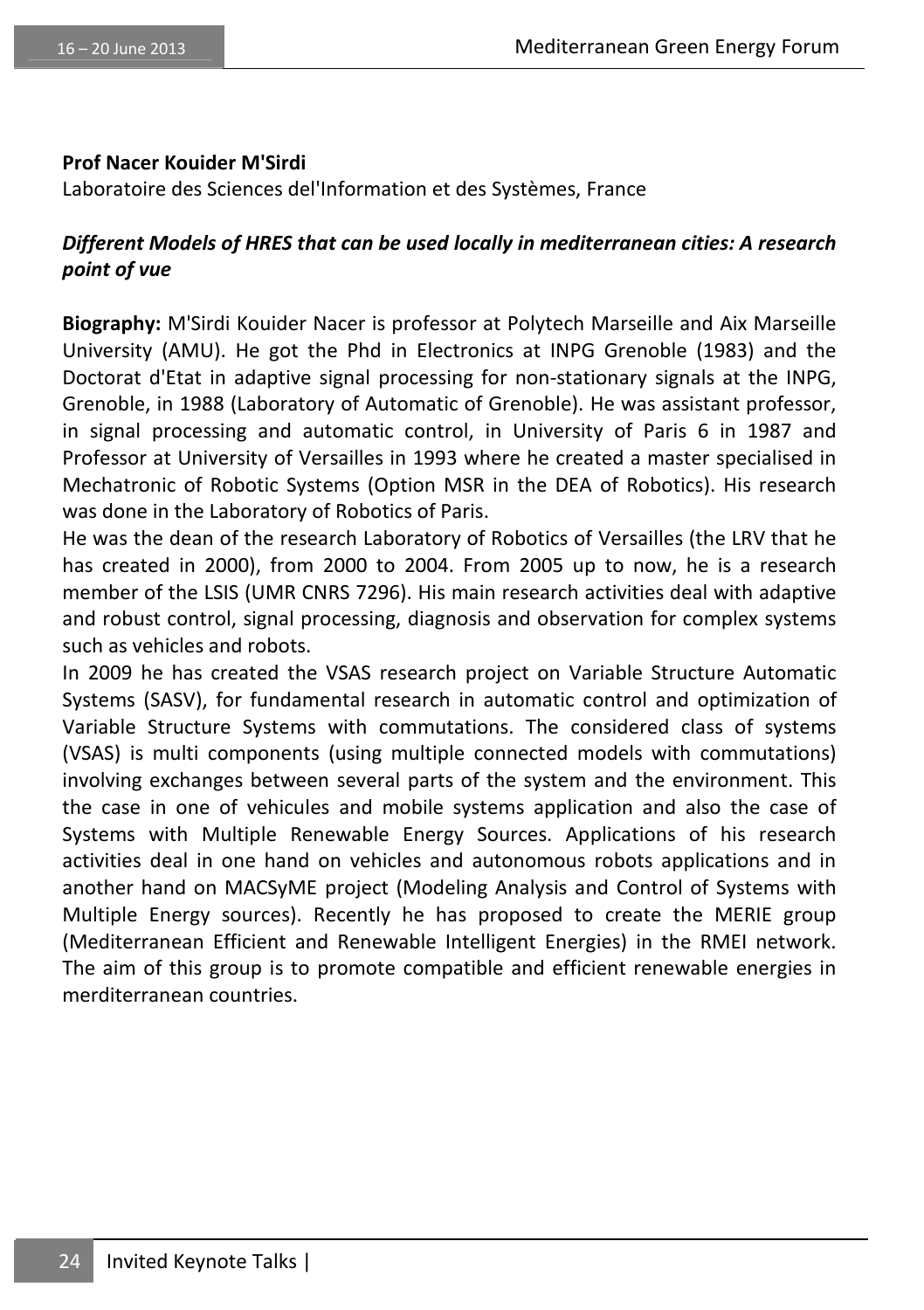#### **Dr Catalina Spataru**

University College London, UK

#### *Renewable Energy and Electricity Grid: WITH or WITHOUT fear of blackouts?*

**Abstract:** The renewable energy use is increasing and in the future we will be looking at a completely different power grid. Sources such as solar and wind provide power intermittently and have actually made the system more delicate. In addition, more people will be driving electrical cars, energy which needs to be delivered by the power grid. We need a better understanding of power grid that can cope with intermittent conditions and find new ways to stabilize the power grid. Unfortunately, across the world, in many countries not enough has been done to address this problem. In the future, this could create more disruptions and potential for more frequent blackouts. If we look at US, electric supplies have usually been fairly efficient. However, when it comes to outages, the essential issue is whether we can get connected to the grid and whether you can island from the grid, in other words what it is linked with and not the type of power we use. Therefore, the main challenge to prevent such blackouts is having a self- constructive network that can synchronize spontaneously and recover from failures in real time, with fast respond. This presentation gives illustrations of blackouts cases which happened when power demand outstrips the capacity and when renewable energy (such as wind) was the main source in ending the blackout. Possible approaches which could help reduce both the frequency of blackouts and the cost of electricity and ways to handle the intermittent power sources of renewable energy to destabilize the network will be discussed.

**Biography:** Catalina's past and current research is interdisciplinary, being interested in practical research problems, which can inform policy decision makers. Her main research interests are in the technical and economic integration of renewable energy alongside energy efficiency in dynamic energy systems, security of supply and prevention of electricity blackouts, smart super grids. Her background is in mathematics and physics, but her research is interdisciplinary in nature and she collaborates closely with experts from different disciplines: medicine, mathematics, electrical engineering, economics, political science, social science.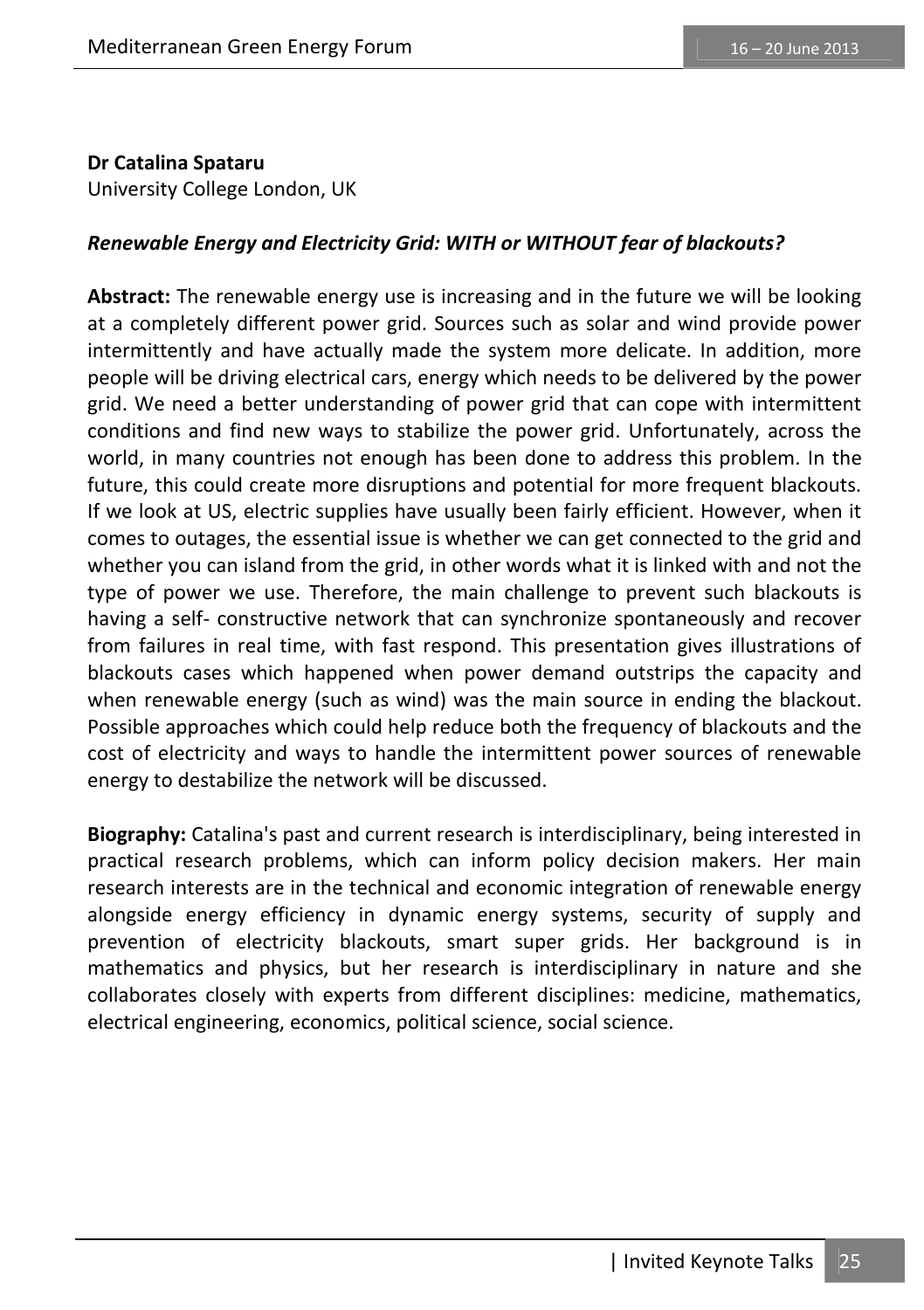**Prof Fernando Tadeo** 

University of Valladolid, Spain

#### *Osmotic Energy: a promising renewable energy source*

**Abstract:** Osmotic Energy is a renewable energy technology based on exploiting the chemical differences between liquids with different concentrations of salts. It has been successfully developed during the last decades, with one pilot plant already in operation in Norway, based on the Pressure Retarded Osmosis (PRO) concept. The potential of using Osmotic (also known as Salinity Gradient) Energy worldwide, as a continuous renewable energy source will be discussed, showing how these membrane-based systems could transform the osmotic energy of seawater into electricity, as long as there is an abundant source of low-salinity water, from a nearby river or wastewater treatment plant.

**Biography:** Fernando Tadeo is Professor of the School of Engineering at the University of Valladolid since 2010. He graduated from the same university, in Physics and in Electronic Engineering. After completing an M.Sc. in Control Engineering in the Univ. of Bradford, U.K., he got his Ph.D. from the Univ. of Valladolid. His main interest area is Advanced Process Control, focused on applications in Desalination and Renewable Energies (Wind, Solar and Osmotic).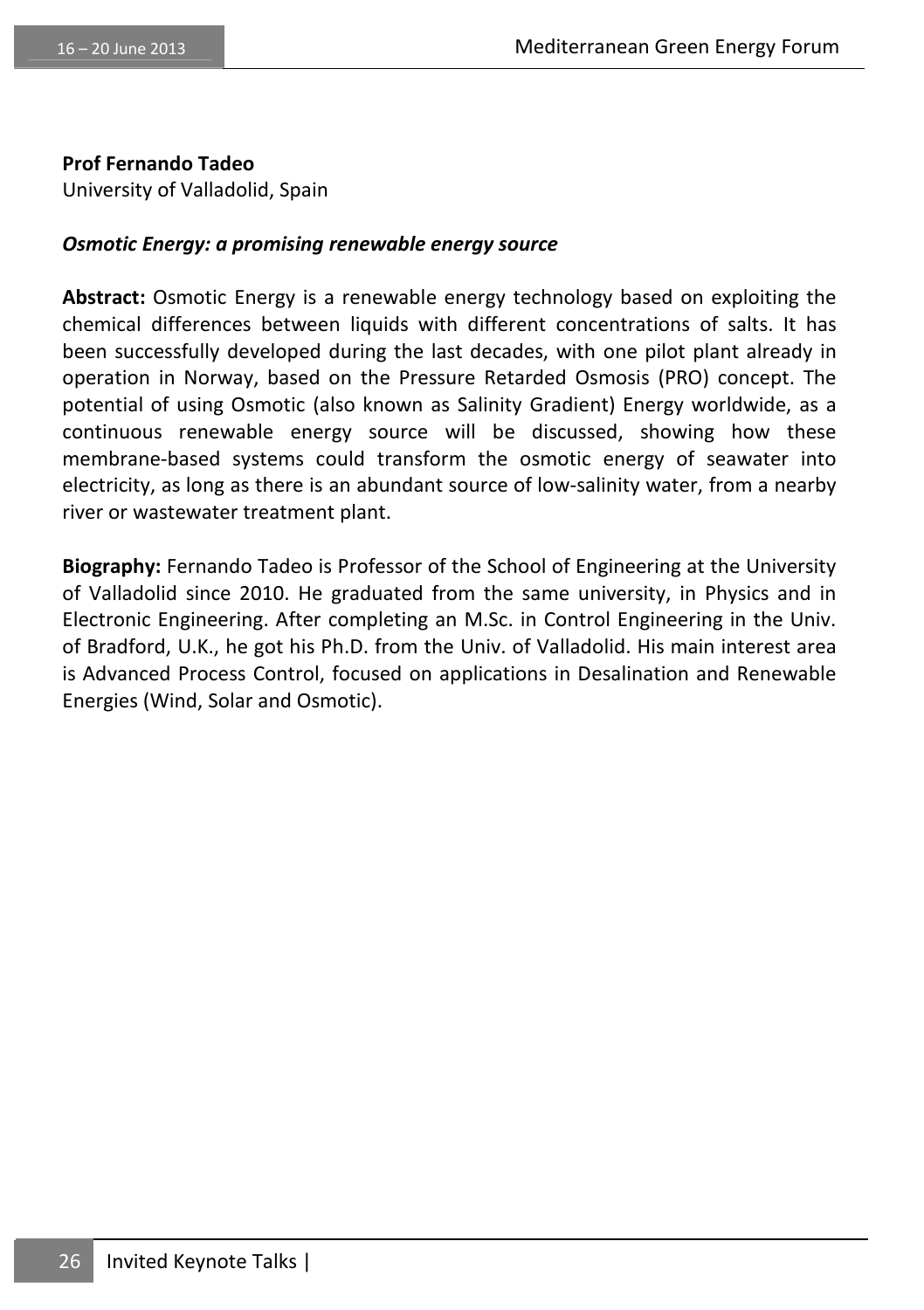#### **Prof Anastasia Zabaniotou**

University of Thessaloniki, Greece

#### *Biomass Thermochemical Technologies and Biorefineries*

**Abstract:** Biomass solids can be converted to liquid and gaseous biofuels in a variety of processes. A crucial step in developing the bio-industry is to establish integrated bio-refineries that are capable of efficiently converting a broad range of biomass feed stocks into commercially viable biofuels, biopower, and other bioproducts.

Integrated bio-refineries are similar to conventional refineries in that they produce a range of products to optimize both the use of the feedstock and production economics. Integrated bio-refineries use novel technologies and diverse biomass feedstocks, requiring significant investments in research, development, and deployment to reduce costs and improve performance to achieve competitiveness with fossil fuels.

There are many types of non-food sources (organic matter such as plants, residue from agriculture and forestry, the organic component of municipal and industrial wastes, algae and other micro-organisms that can now be used to produce fuels, chemicals, and power. This flexibility in feedstock has resulted in increased use of biomass technologies.

The technological development on energy production from biomass focuses for higher efficiently of processing complex feed stocks. Decentralized electricity production is likely to play an important role in future energy supply.

For Mediterranean Countries, facilities utilizing indigenous renewable sources and designed to supply local communities and decentralized energy users are in the forefront of energy and environmental policies. The approach of biomass energy utilization very close or at the place of origin minimizing transportation and logistics cost provides a means of boosting sustainable development in rural areas. Agricultural and forestry activities incorporation in energy production sector enhances the potential of decentralized energy market creation bio-businesses in rural areas.

**Biography:** Anastasia Zabaniotou is Prof. at the Chemical Engineering Dept. of the Faculty of Engineering of University of Thessaloniki, Greece and member of the Board of the centre for sustainable development of the Aristotle University. She holds a Ph.D. from Ecole Centrale de Paris and has been working for 4 years in the European Commission in DG research. For the 10 last years she is the leader of the Biomass and Waste Group of AUTh, which carries out fundamental and applied research in cooperation with several public and private organizations in the field of renewable energy production, with emphasis in biomass and waste valorisation by using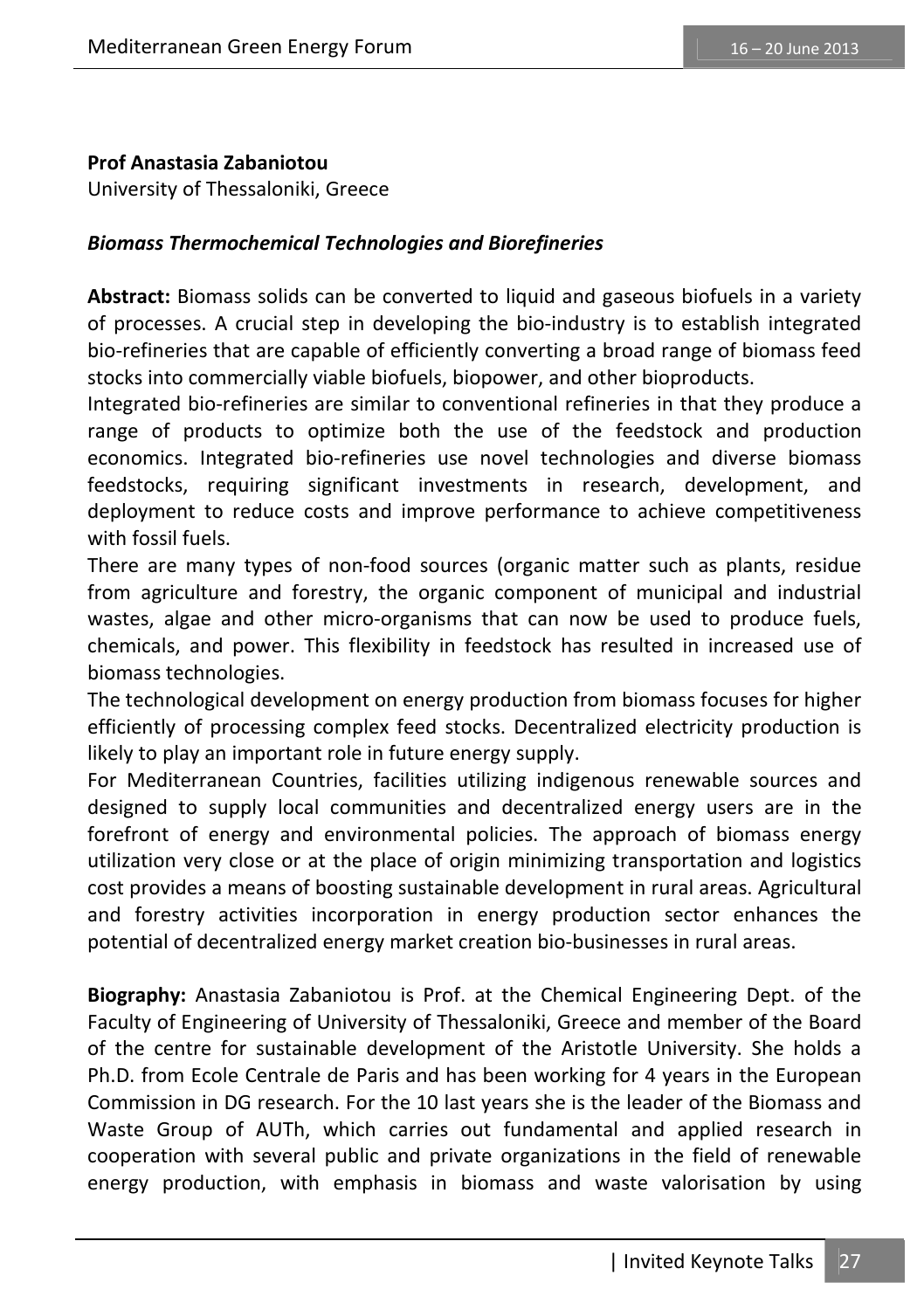innovative technologies of fast and slow pyrolysis, high temperature fixed and fluidized bed gasification and in topics of green chemistry and biorefinery. Group's mission is to stimulate and promote know how and innovative solutions that meet the specific technological needs of the Greek and European bio-energy and waste management companies. She has been involved in more than 25 national and international research projects. She is author and co-author of more than 75 papers in international journals and more than 100 conference presentations.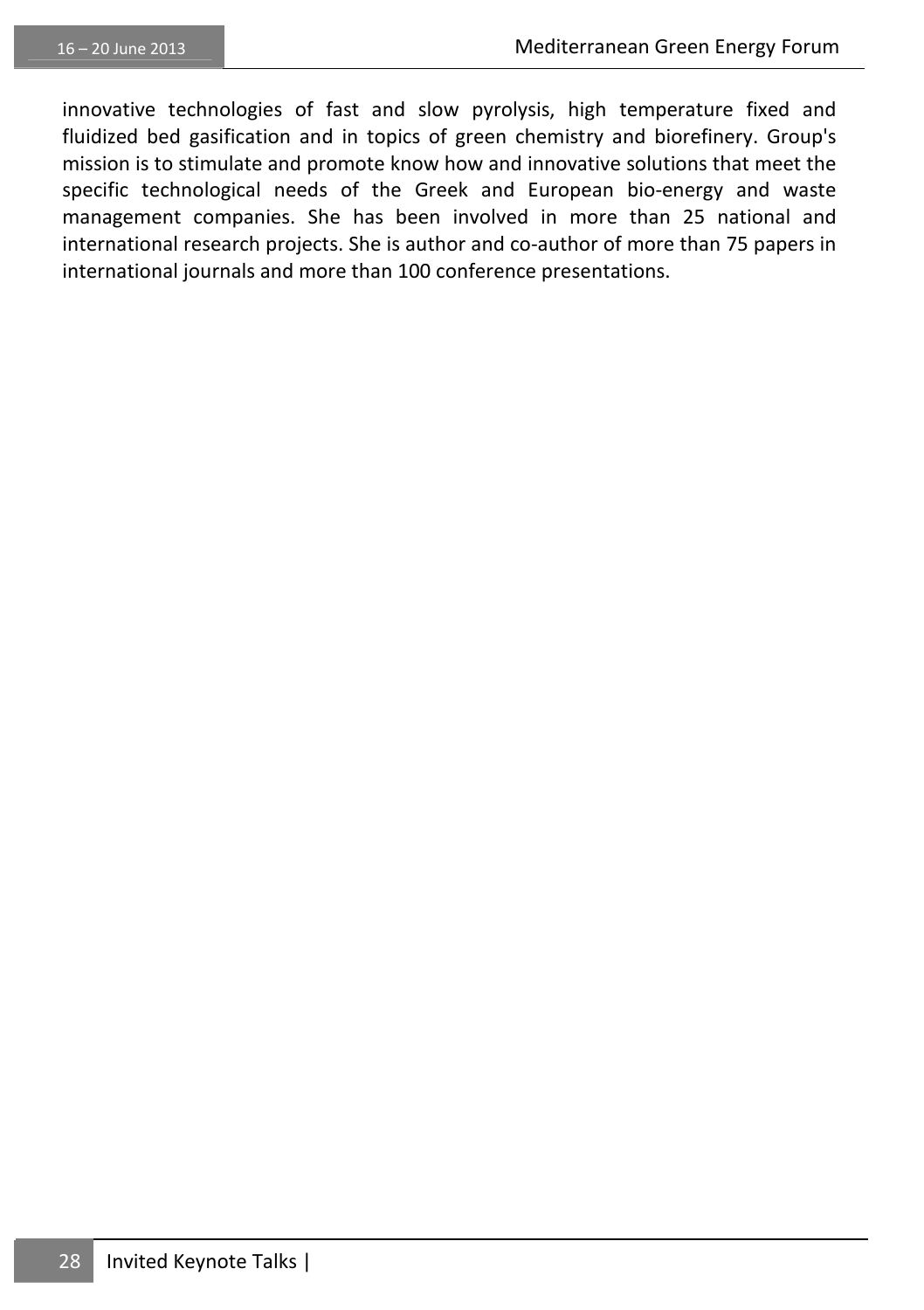## **Conference Schedule**

| Sunday 16 June 2013                    |  |
|----------------------------------------|--|
| 18.00 - 20.00   Early Registration and |  |
| welcome reception                      |  |

|             | Monday 17 June 2013       |                                                                   |
|-------------|---------------------------|-------------------------------------------------------------------|
| 8.00        | Registration &            |                                                                   |
|             | Networking                |                                                                   |
| 9.30-10.30  | <b>Conference Opening</b> | Dr Abdulaziz Othman Altwajiri, Director                           |
|             | and Welcome               | General of ISESCO                                                 |
|             |                           | Prof Serghini Farissi, President of University                    |
|             |                           | Sidi Mohammed Ben Abdellah, Fes                                   |
|             |                           | Prof Ali Sayigh, Chairman of World Renewable                      |
|             |                           | <b>Energy Congress</b>                                            |
|             |                           | Prof Robert J. Howlett, Executive Chair, KES                      |
|             |                           | International                                                     |
|             |                           | Dr Osman Benchikh, UNESCO                                         |
|             |                           | Prof Driss Aboutajdine, Head of CNRST,                            |
|             |                           | Morocco                                                           |
| 10:30-11.00 | Coffee & Networking       |                                                                   |
| 11:00-11.45 | Invited Keynote Talk      | Ali Sayigh                                                        |
|             |                           | -- Solar and Wind Energy will supply 50% of                       |
| 11.45-12.30 |                           | Global Electricity by 2030<br>Osman Benchikh                      |
|             | Invited Keynote Talk      |                                                                   |
|             |                           | -- The UNESCO Programme in Sustainability<br>and Renewable Energy |
| 12:30-13.30 | Lunch                     |                                                                   |
| 13.30-14.15 | Invited Keynote Talk      | <b>Andrew Geens</b>                                               |
|             |                           | -- Energy Efficiency - The newEnergy                              |
|             |                           | Efficiency                                                        |
| 14.15-15.00 | Invited Keynote Talk      | <b>Rainer Hinrichs-Rahlwes</b>                                    |
|             |                           | -- Renewable Energy for secure energy supply                      |
|             |                           | and climate protections - Experience from                         |
|             |                           | Europe and Germany in the global context                          |
| 15:00-15.30 | Coffee & Networking       |                                                                   |
| 15.30-18.10 | Session M1                | ISO1a: Buildings Energy Performance in the                        |
|             |                           | Mediterranean area                                                |
|             |                           | Chair: Brahim Benhamou, Cadi Ayyad                                |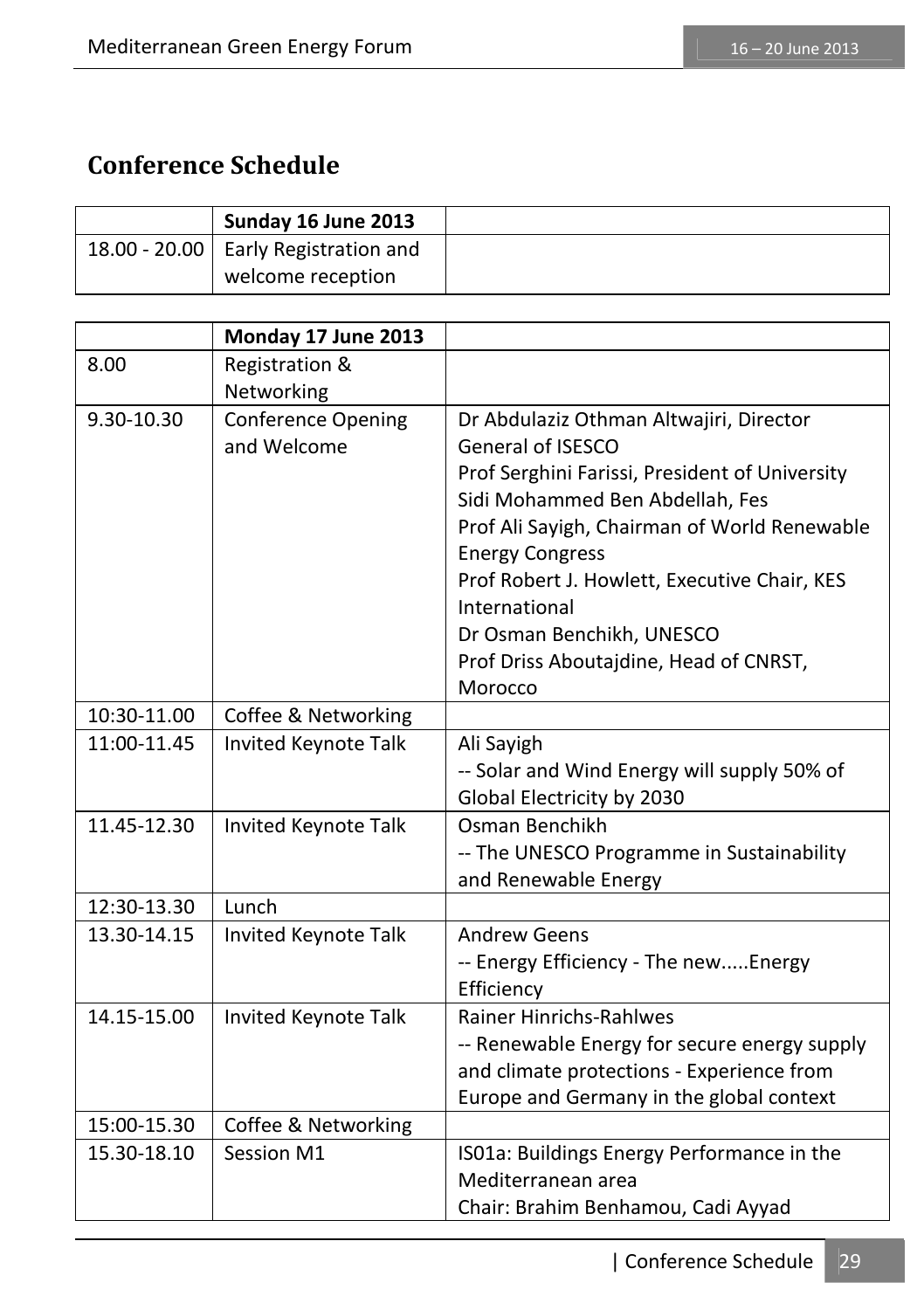|             |                | University, Marrakech                         |
|-------------|----------------|-----------------------------------------------|
| 15.30-17.30 | Session M2     | IS02: Impact of innovative integrated solar   |
|             |                | technologies on the energy performance of     |
|             |                | buildings.                                    |
|             |                | Chair: Antonio Gagliano                       |
| 15.30-17.30 | Session M3     | IS03: Improving Building Energy and           |
|             |                | <b>Environmental Assessment Rating</b>        |
|             |                | Chair: Emeka Osaji                            |
| 15.30-17.30 | Session M4     | <b>ISO7: Smart Technologies for Renewable</b> |
|             |                | Energy                                        |
|             |                | Chair: Nader Anani                            |
| 18.00       | Sessions close |                                               |
| Evening     | Free           |                                               |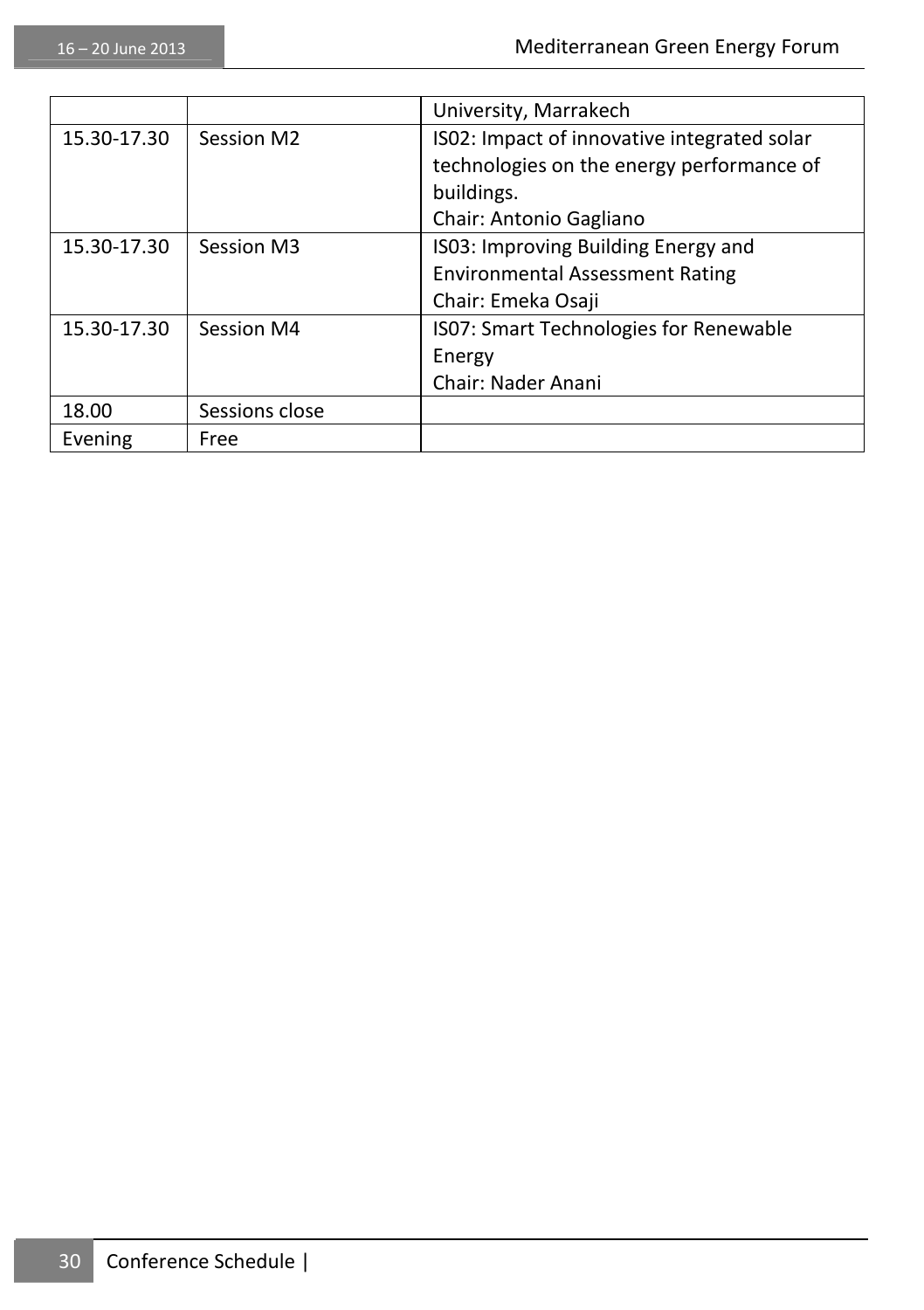|             | Tuesday 18 June 2013                 |                                              |
|-------------|--------------------------------------|----------------------------------------------|
| 8:00-9.00   | <b>Registration &amp; Networking</b> |                                              |
| 9:00-9.45   | Invited Keynote Talk                 | Ahmed Ennaoui                                |
|             |                                      | -- Thin-film Photovoltaic Technology: The    |
|             |                                      | Coming Decade of Opportunity                 |
| 9.45-10.30  | Invited Keynote Talk                 | John Littlewood                              |
|             |                                      | -- To be or not to be that is the question   |
|             |                                      | for quantitative and/or qualitative holistic |
|             |                                      | building performance assessment              |
| 10.30-11.00 | Coffee & Networking                  |                                              |
| 11:00-13.00 | Session T1                           | GT01a: Direct Solar                          |
|             |                                      | Chair: Rainer Hinrichs-Rahlwes               |
| 11:00-13.00 | Session T2                           | GT02a: Sustainable Building: Science and     |
|             |                                      | Technology                                   |
|             |                                      | Chair: John Littlewood                       |
| 11:00-13.10 | Session T3                           | IS01b: Buildings Energy Performance in the   |
|             |                                      | Mediterranean area                           |
|             |                                      | Chair: Brahim Benhamou, Cadi Ayyad           |
|             |                                      | University, Marrakech                        |
|             |                                      |                                              |
| 11:00-13.00 | Session T4                           | IS10a: Solar Energy Harvesting               |
|             |                                      | <b>Chair: Mahieddine Emziane</b>             |
| 13:00-14.00 | Lunch                                |                                              |
| 14:00-14.45 | Invited Keynote Talk                 | Anne Håkansson                               |
|             |                                      | -- Environmental Impact Assessment -         |
|             |                                      | Assess for Sustainability                    |
| 14:45-15.30 | Invited Keynote Talk                 | Jazaer Dawody                                |
|             |                                      | -- Fuel Cell based Auxiliary Power Units     |
|             |                                      | (FC-APU) for power generation in trucks      |
|             |                                      | with reduced CO2 release and sub-zero        |
|             |                                      | pollutant emissions                          |
| 15.30-16.00 | Coffee & Networking                  |                                              |
| 16.00-18.00 | Session T5                           | GT01b: Direct Solar                          |
|             |                                      | Chair: Rainer Hinrichs-Rahlwes               |
| 16.00-18.00 | Session T6                           | GT02b: Sustainable Building: Science and     |
|             |                                      | Technology                                   |
|             |                                      | Chair: John Littlewood                       |
| 16.00-18.00 | Session T7                           | IS10b: Solar Energy Harvesting               |
|             |                                      | Chair: Mahieddine Emziane                    |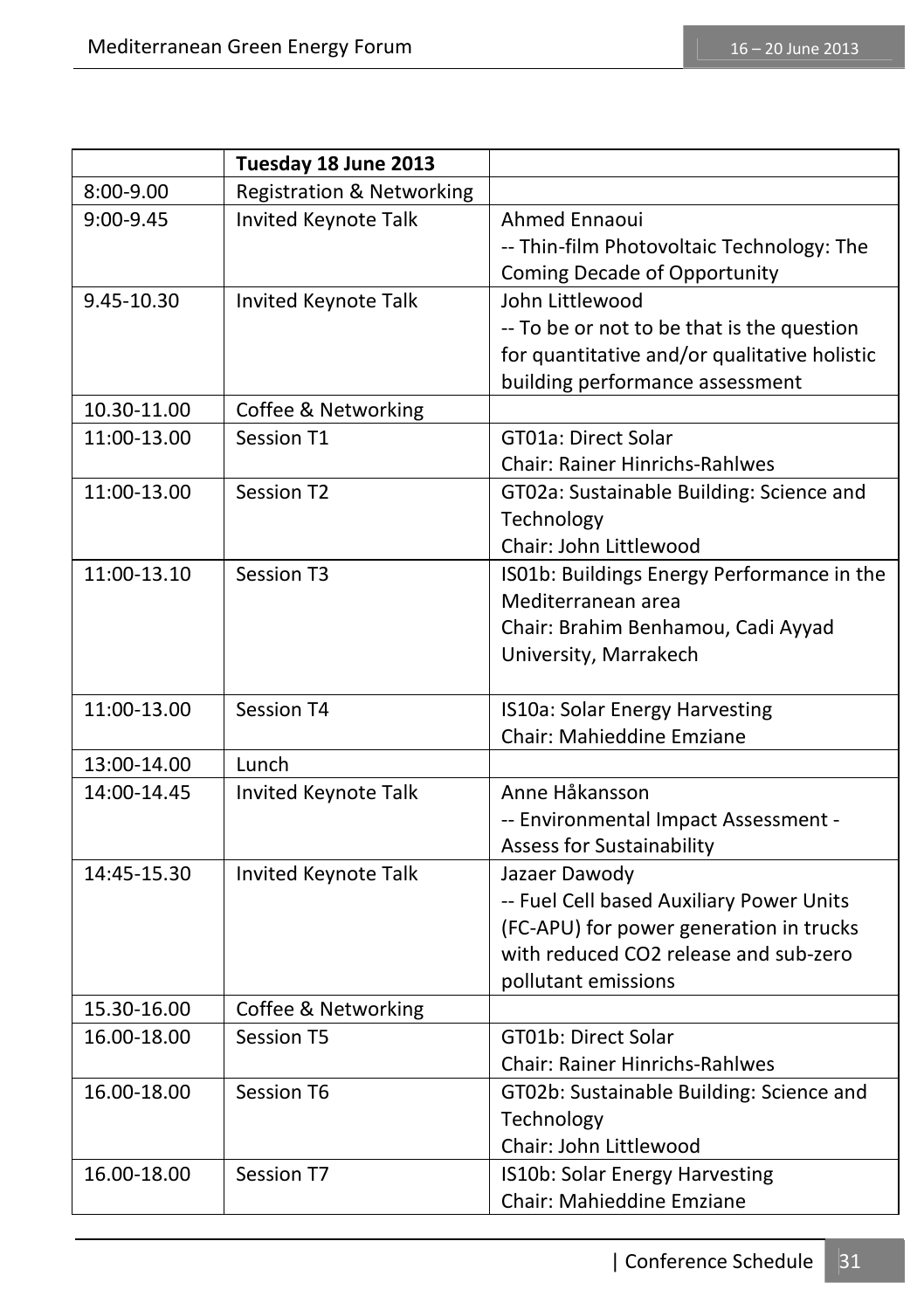| 18.00           | Sessions close                       |                                              |
|-----------------|--------------------------------------|----------------------------------------------|
| Free<br>Evening |                                      |                                              |
|                 | Wednesday 19 June 2013               |                                              |
| 8:00-9.00       | <b>Registration &amp; Networking</b> |                                              |
| 9.00-9.45       | Invited Keynote Talk                 | Mark Barrett                                 |
|                 |                                      | -- Integrating buildings into energy systems |
| 9.45-10.30      | Invited Keynote Talk                 | Fernando Tadeo                               |
|                 |                                      | -- Osmotic Energy: a promising renewable     |
|                 |                                      | energy source                                |
| 10:30-11.00     | Coffee & Networking                  |                                              |
| 11:00-13.00     | Session W1                           | GT02c: Sustainable Building: Science and     |
|                 |                                      | Technology                                   |
|                 |                                      | Chair: John Littlewood                       |
| 11:00-13.00     | Session W2                           | GT05a: Wind and Ocean Energy Conversion      |
|                 |                                      | Chair: Fernando Tadeo                        |
| 11:00-13.00     | Session W3                           | GT06a: Smart Energy Technologies             |
|                 |                                      | Chair: Catalina Spataru                      |
| 11:00-13.00     | Session W4                           | IS09: Monitoring, diagnosis and evaluation   |
|                 |                                      | of Photovoltaic Systems                      |
|                 |                                      | Chair: Ali Tahri                             |
| 13:00-14.00     | Lunch                                |                                              |
| 14:00-14.45     | Invited Keynote Talk                 | Catalina Spataru                             |
|                 |                                      | -- Renewable Energy and Electricity Grid:    |
|                 |                                      | WITH or WITHOUT fear of blackouts?           |
| 14.45-15.30     | Invited Keynote Talk                 | Anders Helman                                |
|                 |                                      | -- Hematite, a promising                     |
|                 |                                      | photoelectrochemical material                |
| 15:30-16.00     | Coffee & Networking                  |                                              |
| 16:00-18.00     | Session W5                           | GT05b: Wind and Ocean Energy Conversion      |
|                 |                                      | IS06: Novel Converters for Ocean Energy      |
|                 |                                      | Chair: Fernando Tadeo                        |
| 16:00-18.00     | Session W6                           | GT06b: Smart Energy Technologies             |
|                 |                                      | Chair: Catalina Spataru                      |
| 16:00-18.00     | Session W7                           | GT03: Novel Technologies                     |
|                 |                                      | Chair: Jazaer Dawody                         |
|                 |                                      | GT04: Bioenergy Technologies                 |
|                 |                                      | Chair: Anastasia Zabaniotou, Aristotle       |
|                 |                                      | University of Thessaloniki, Greece           |
| 16:00-18.00     | Session W8                           | Mediterranean Renewable Energy Cup           |
|                 |                                      | (MedRECup)                                   |
| 18.00           | Sessions close                       |                                              |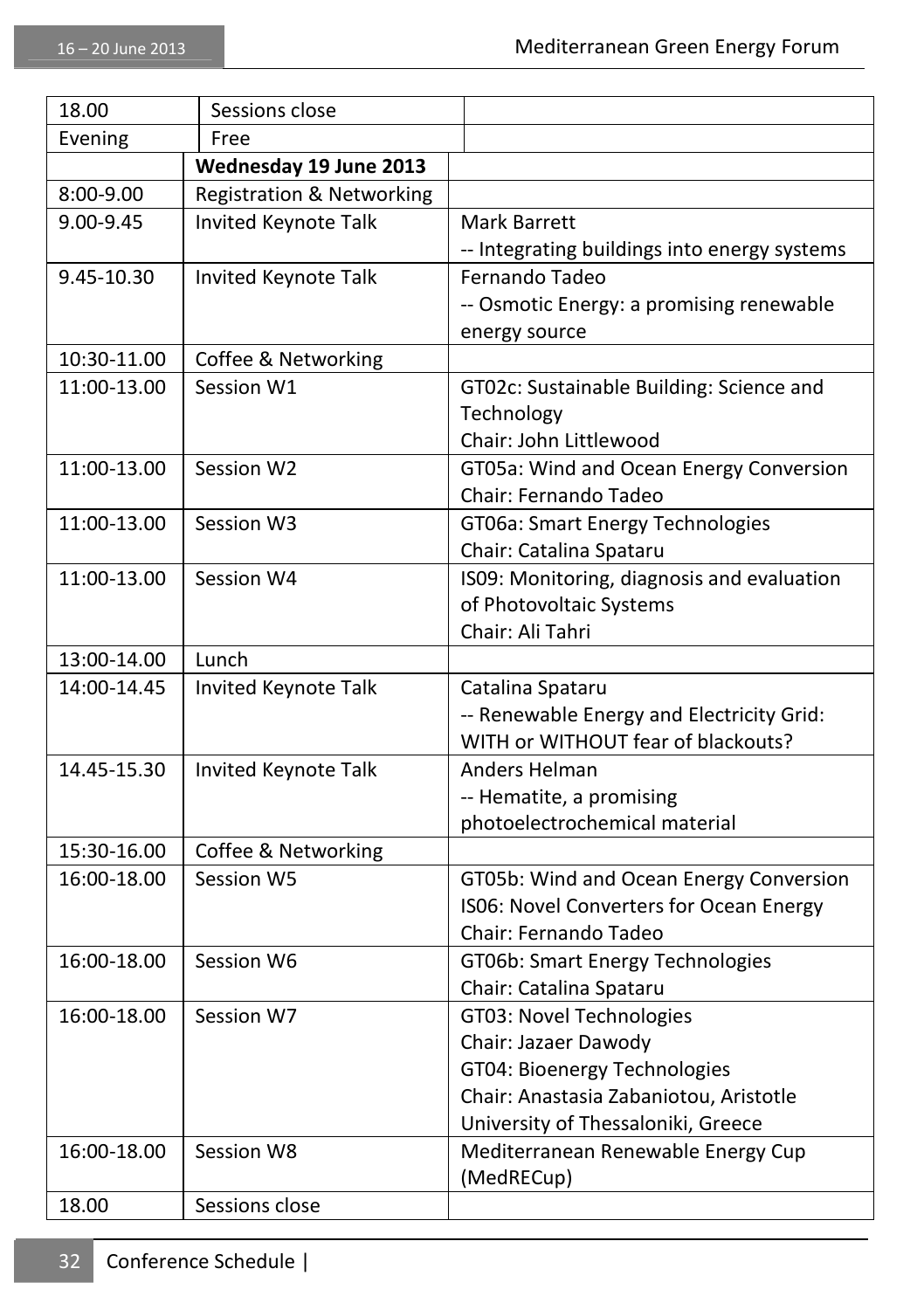19:30 Conference Dinner

|               | Thursday 20 June 2013 |                                            |
|---------------|-----------------------|--------------------------------------------|
| 8:30-9.00     | Registration &        |                                            |
|               | Networking            |                                            |
| $9:00 - 9.45$ | Invited Keynote Talk  | Anastasia Zabaniotou                       |
|               |                       | -- Biomass Thermochemical Technologies and |
|               |                       | <b>Biorefineries</b>                       |
| 9.45-10.30    | Invited Keynote Talk  | Yasser Gaby Dessouky                       |
|               |                       | -- Renewable Energy and Energy Efficiency  |
|               |                       | Policies                                   |
| 10.30-11.00   | Coffee & Networking   |                                            |
| 11:00-13.00   | Session H1            | WS01a: Mediterranean Efficient Renewable   |
|               |                       | Intelligent Energies                       |
|               |                       | Chairs: Nacer Kouider M'Sirdi and Aziz     |
|               |                       | Naamane                                    |
| 11:00-13.00   | Session H2            | ISO4a: Renewables in Algeria               |
|               |                       | -- Messaouda Azzouzi                       |
| 11:00-13.00   | Session H3            | <b>ISO8a: Power Electronics</b>            |
|               |                       | -- Kouzou Abdellah                         |
| 13:00-14.00   | Lunch                 |                                            |
| 14:00-14.45   | Invited Keynote Talk  | Nacer Kouider M'Sirdi                      |
|               |                       | -- Title to Follow                         |
| 14.45-15.30   | Invited Keynote Talk  |                                            |
| 15.30-16.00   | Coffee & Networking   |                                            |
| 16:00-18.00   | Session H5            | WS01b: Mediterranean Efficient Renewable   |
|               |                       | Intelligent Energies                       |
|               |                       | Chairs: Nacer Kouider M'Sirdi and Aziz     |
|               |                       | Naamane                                    |
| 16:00-18.00   | Session H6            | ISO4b: Renewables in Algeria               |
|               |                       | -- Messaouda Azzouzi                       |
| 16:00-18.00   | Session H7            | <b>ISO8b: Power Electronics</b>            |
|               |                       | -- Kouzou Abdellah                         |
| 18.00         | Conference close      |                                            |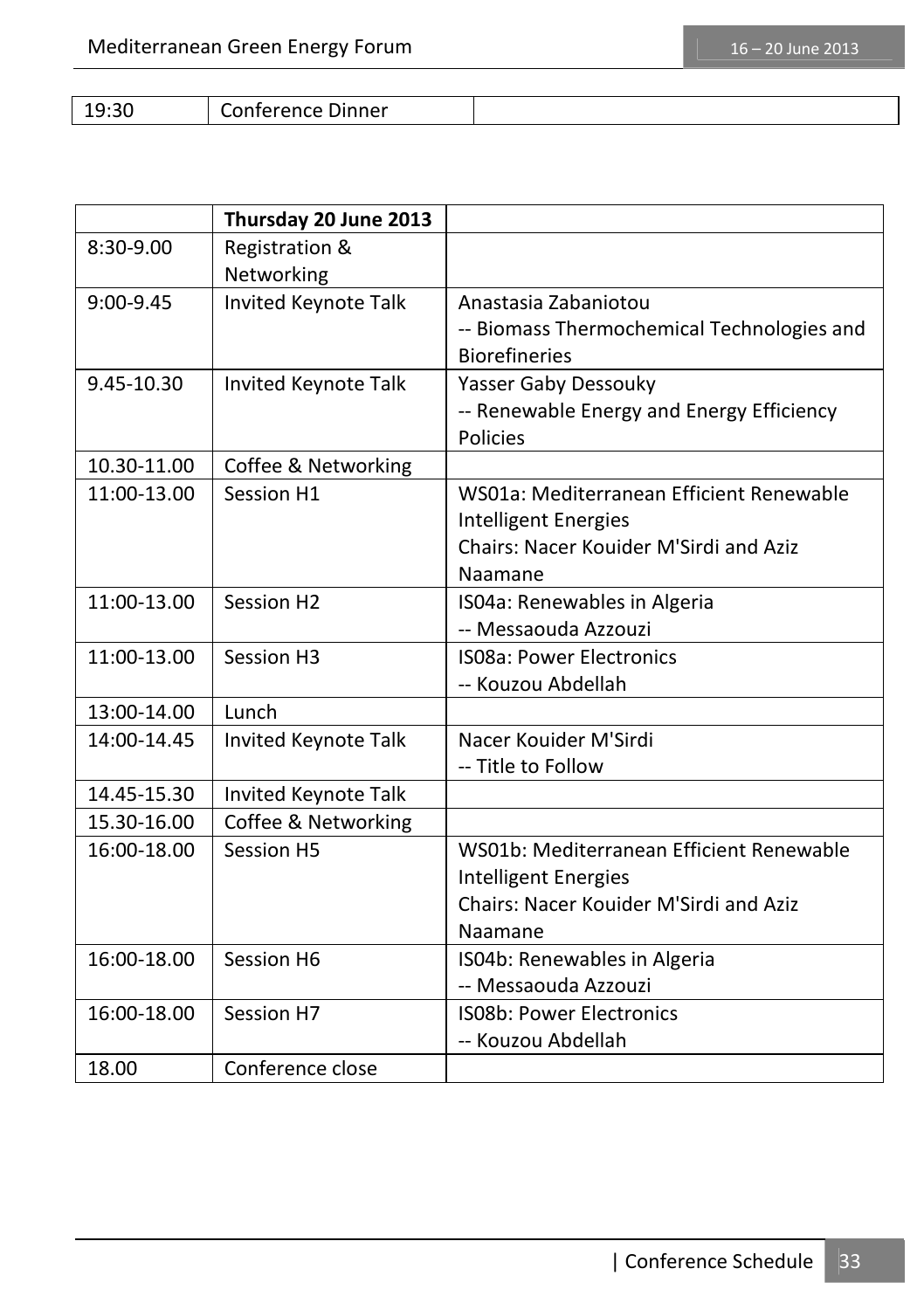### **Paper Presentations**

**MONDAY 17 JUNE: 15.30-17.30** 

*M1: Session IS01a: Buildings Energy Performance in the Mediterranean area Chair: Brahim Benhamou, Cadi Ayyad University, Marrakech* **15.30-18.10** 

**Energy Performances of a Passive Building in Marrakech: Parametric Study**  *Brahim Benhamou, Amin Bennouna* 

**Nearly Zero Energy Buildings. Application in Mediterranean hotels**  *Theocharis Tsoutsos* 

**The energy balance behavior in streets of different geometry**  *Moufida Boukhabla, Djamel Alkama, Noureddine Moummi*

**Identification of thermal characteristics of a building**  *Toufik Bouache, Walter Bosschaerts, Stephane Ginestet, karim Limam, Guilherme Lindner* 

**A case study of Energy Efficiency Retrofit in social housing units**  *Antonio Gagliano, Francesco Nocera, Francesco Patania* 

**The identification of the environment disposal of the traditional Algerian houses**  *Sabrina Kacher* 

**Energy qualification in buildings. The effect of changes in construction methods in the Spanish A4 climate zone** 

*Xavier Lastra-Bravo, Víctor Fernández-Membrive, Isabel Flores-Parra, Alfredo Tolón-Becerra* 

**Study of thermal comfort quality of a passive solar building in Tunis**  *D Yosr Boukhris*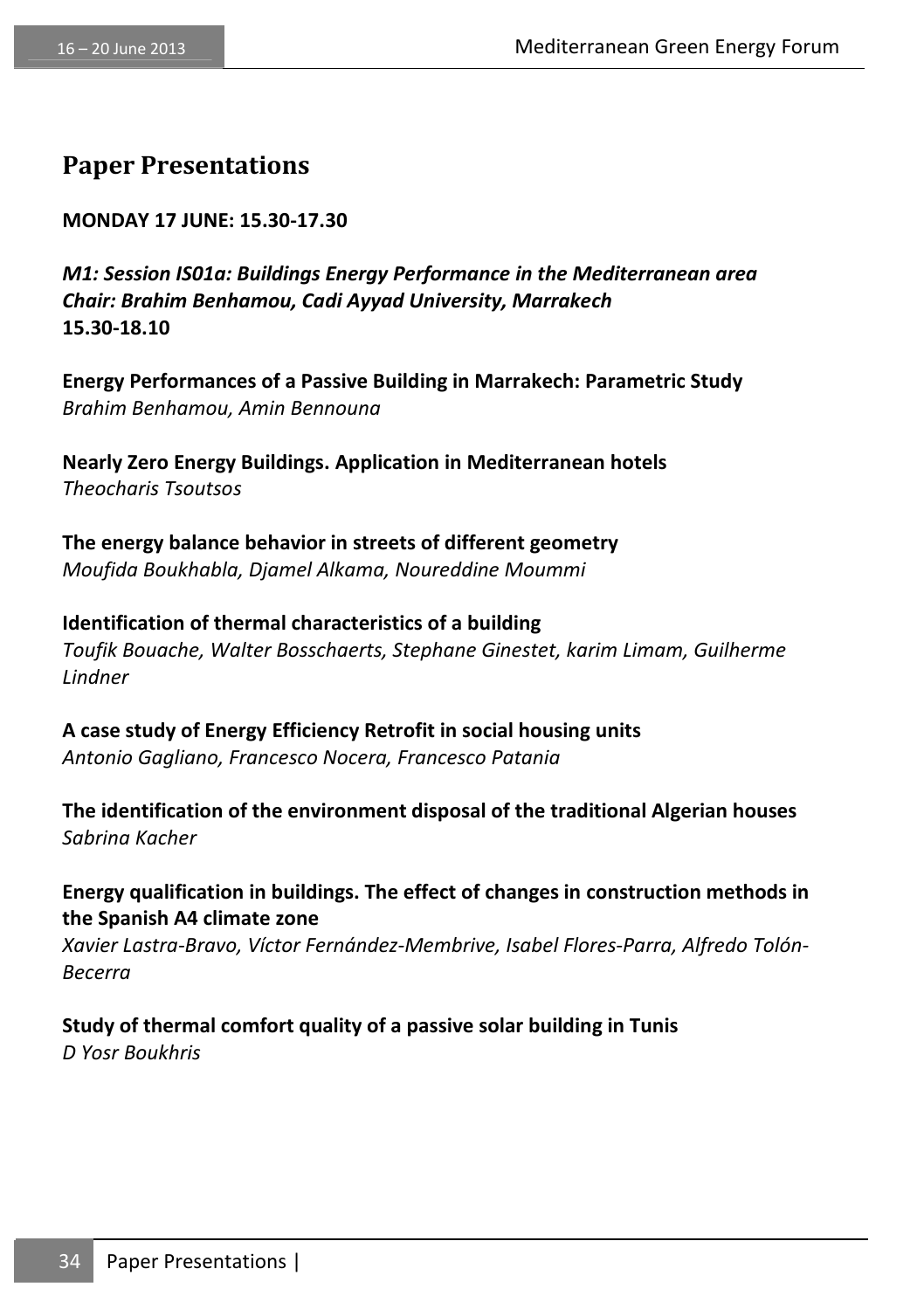#### *M2: Session IS02: Impact of innovative integrated solar technologies on the energy performance of buildings. Chair: Antonio Gagliano*

### **New patented solar thermal concept for high building integration: Test and modelling**

*Gilles Notton, Dr Jean Louis Canaletti, Christian Cristofari, Fabrice Motte* 

**Photovoltaic glazing: analysis of thermal behavior and indoor comfort**  *Giuseppe Tina, Antonio Gagliano, Francesco Nocera, Francesco Patania* 

#### **Historic buildings in Mediterranean area and solar thermal technologies: architectural integration vs preservation criteria**

*Angela Moschella , Maurizio Detommaso, Alessandro Lo Faro, Azzurra Privitera, Angelo Salemi, Giulia Sanfilippo* 

#### *M3: Session IS03: Improving Building Energy and Environmental Assessment Rating Chair: Emeka Osaji*

**An assessment of low energy design practices in housing retrofit projects**  *Mohamed Osmani, Philip Davies* 

#### **Solar System and Ground Heat Exchanger at Bragadiru Passive House – Amvic Office Building**

*Ruxandra Crutescu, Viorel Badescu, Mihai Ceacaru, Alexandru Tudor* 

#### **Influence of phase change materials on the inertia of wall buildings**  *Abdelaziz Oubarra, Bouchra Abouelkhayrat, Hamid Hamza, Jawad Lahjomri*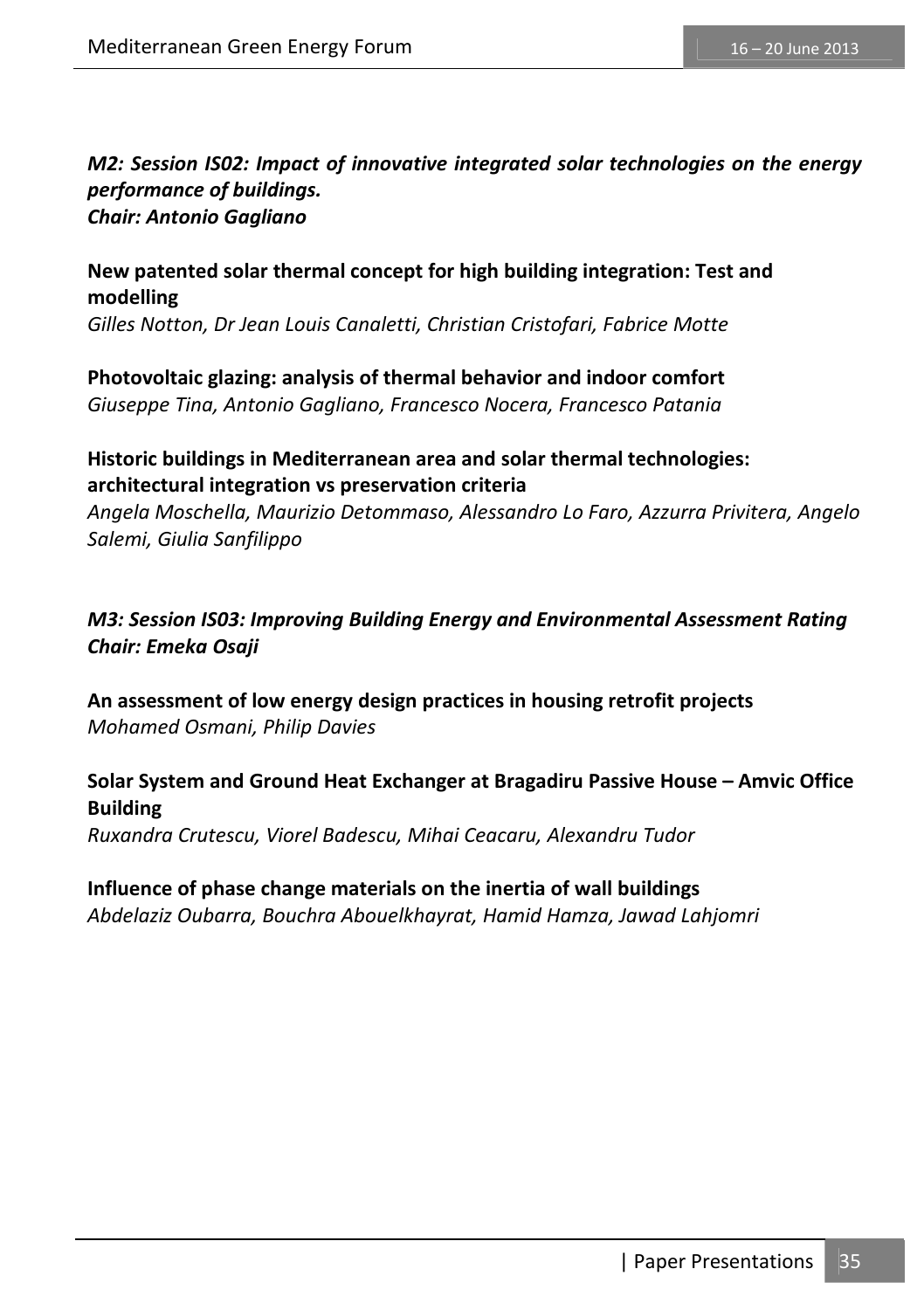#### *M4 Session IS07: Smart Technologies for Renewable Energy Chair: Nader Anani*

**High Speed Generator for Turbocharger based Domestic Combined Heat and Power Unit Employing the Inverted Brayton Cycle** 

*Bashar Zahawi, Bobby James* 

#### **Location Based Security for Smart Grid Applications**

*Bamidele Adebisi, Bahram Honary, Eraj Khan* 

**Maximum Efficiency or Power Tracking of Stand-Alone Small Scale Compressed Air Energy Storage System**  *Vorrapath Kokaew, Suleiman Sharkh, Mohamed Torbati* 

### **A CAD Package for Modeling and Simulation of PV Arrays under Partial Shading Conditions**

*Nader Anani, Omar Al-kharji, Joao Ponciano, Mohd Shahid* 

#### **A Novel Algorithm for Demand Reduction Bid based Incentive Program in Direct Load Control**

*Essam Al-Ammar, Imthias Ahamed, Muhammad Babar, Aqueel Shah*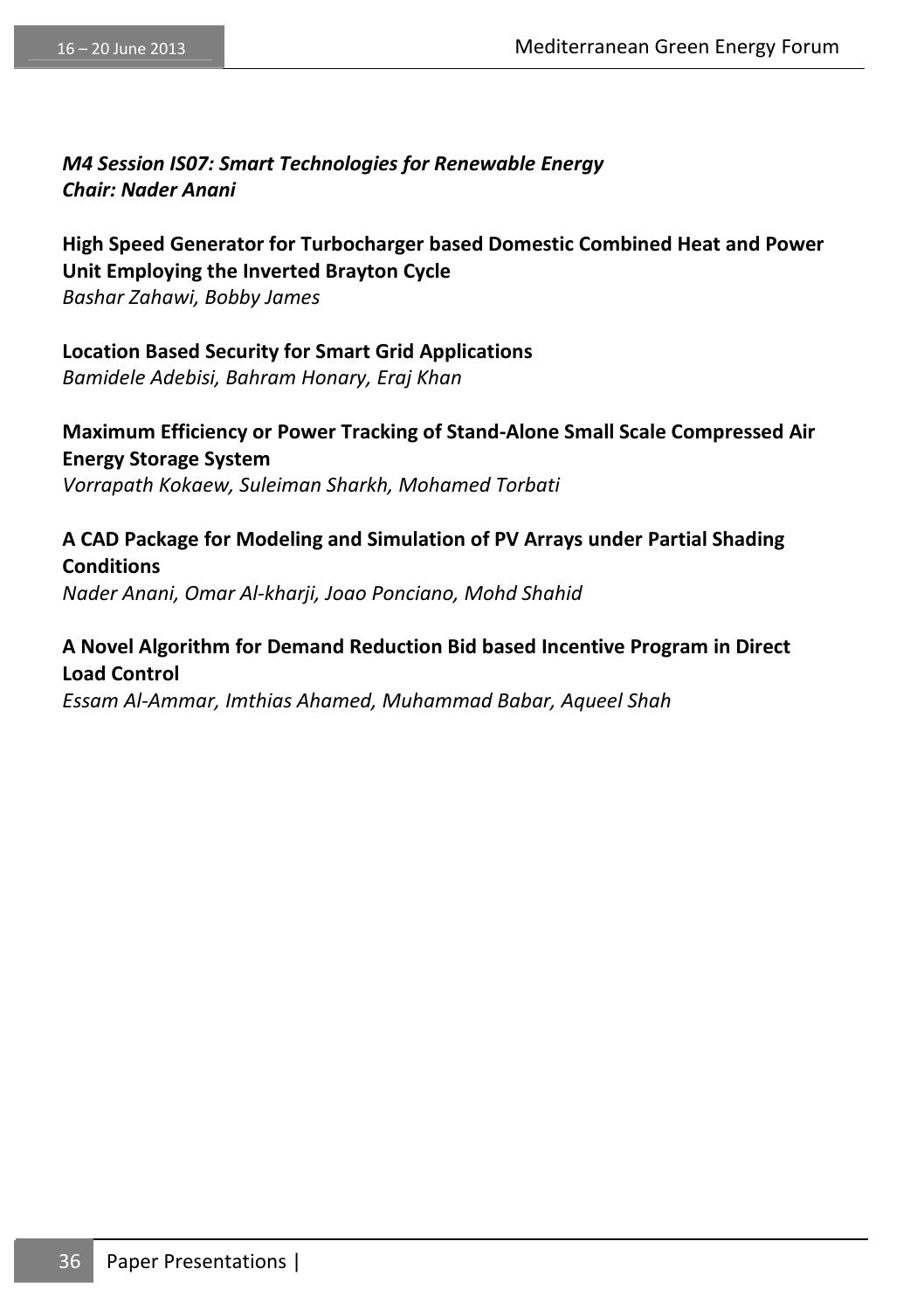#### **TUESDAY 18 JUNE: 11.00-13.00**

*T1: Session GT01a: Direct Solar Chair: Rainer Hinrichs-Rahlwes* 

**MPPT with Inc.Cond method using conventional interleaved boost converter**  *Zahra Mirbagheri, Saad Mekhilef, Mohsen Mirhassani* 

# **Estimation of tilted solar irradiation using Artificial Neural Networks**

*Gilles Notton, Said Diaf, Christophe Paoli* 

### **Solar Tracking with Photovoltaic Panel**

*Student Lalia Miloudi, Dalila Acheli, Ahmed Chalb* 

#### **Evaluation of the Moroccan Power Grid Adequacy with introduction of Concentrating Solar Power (CSP) using solar tower and parabolic trough mirrors technology**

*Mohamed Oukili, Mohamed El hafyani, Taoufik Ouchbel, Mohammed Seddik, François Vallée, Smail Zouggar* 

**A Non linear control technique used for photovoltaic water pumping System**  *Azeddine Draou, Abdelaziz Al Ghonamy, Ridha Andoulssi, Houssem Jerbi, Brahim Khiary* 

#### **PV System Performance and the Potential Impact of the Green Deal Policy on Market Growth in London, UK**

*Trevor Sweetnam, Mark Barrett, Billy Cliffen, Catalina Spataru, Spyridon Zikos*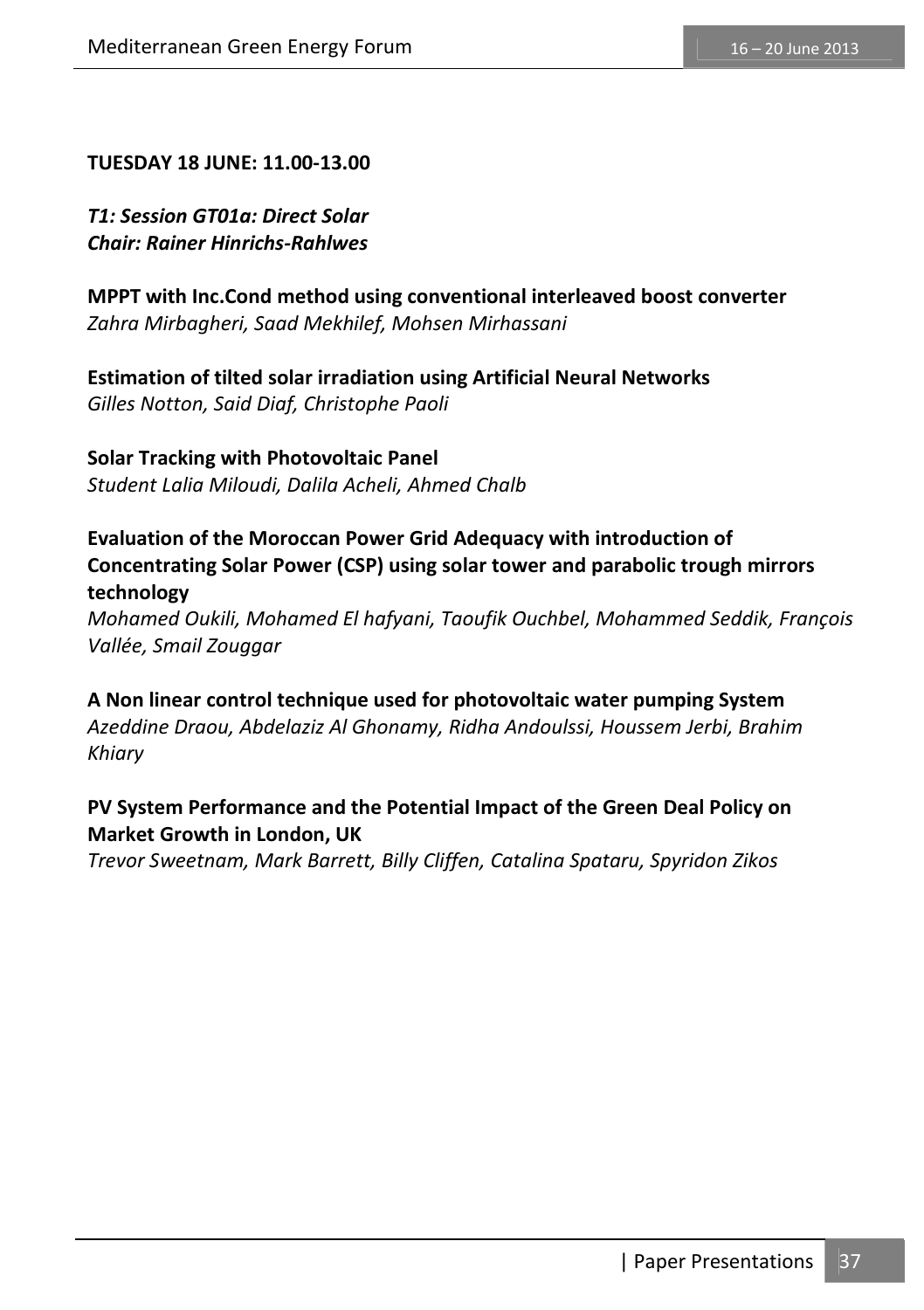#### *T2: Session GT02a: Sustainable Building: Science and Technology Chair: John Littlewood*

**Opportunities in Spanish energy efficiency. Current situation, trends and potential in the building sector** 

*Alfredo Tolón-Becerra, Víctor Fernández-Membrive, Isabel Flores-Parra, Xavier Lastra-Bravo* 

**Granular cork content dependence of thermal diffusivity, thermal conductivity and heat capacity of the composite material / Granular cork bound with plaster.**  *Abou-bakr Cherki, Dominique Baillis, Abdelhamid Khabbazi, Benjamin Remy* 

**Heat transfer analysis of the transpired solar façade**  *Hoy-Yen Chan, Saffa Riffat, Jie Zhu* 

**Quantitative Evaluation of the Performance of a Wind Tower for a Natural Ventilation and a Passive Cooling in the Hot and Semi Areas Arid Case of Study Ouled Djellal in Algeria** 

*Said Mazouz, Torkia Assil* 

*T3: Session IS01b: Buildings Energy Performance in the Mediterranean area Chair: Brahim Benhamou, Cadi Ayyad University, Marrakech* **11.00-13.10** 

**Methods and results of experimental researches of thermal conductivity of soils**  *Tetiana Nikiforova, Limam Karim, Savytskyi Mykola, Belarbi Rafik, Bosschaerts Walter* 

**Calculation of indoor convective heat transfer coefficients under forced convection in buildings. Approximating 3D models from 2D equivalent models**  *Alejandro Rincón Casado, Enrique Ángel Rodríguez Jara, Ismael Rodríguez Maestre, Francisco José Sánchez de la Flor* 

**A comparative analysis of the energy performance of traditional wooden shutters and contemporary aluminium roller shutters in Istanbul**  *Fatih Yazicioglu* 

**Numerical simulation of heat transfers in a room in the presence of a thin horizontal heated plate** 

*Lahcen Boukhattem, Hassan Hamdi*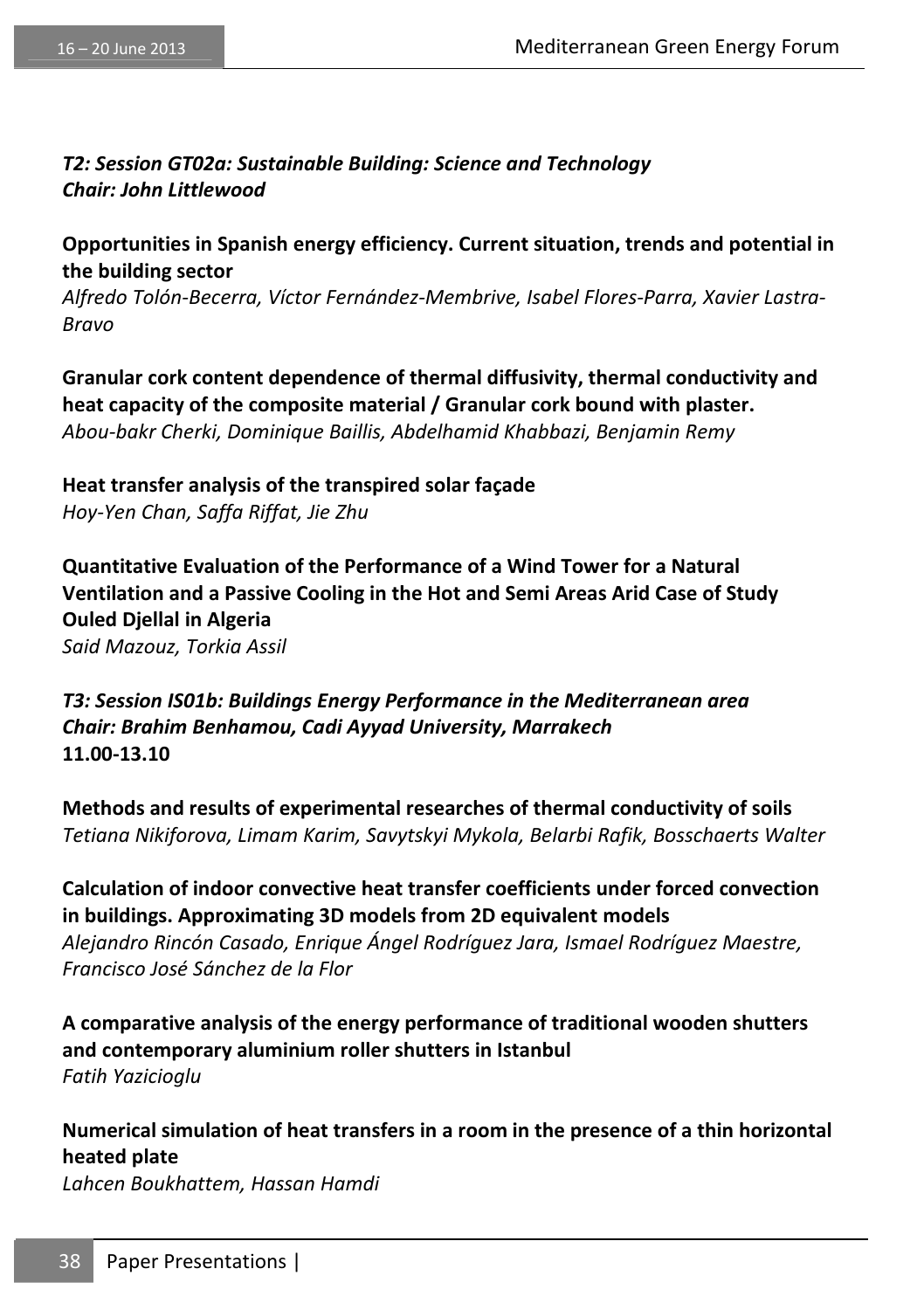#### **Fault Detection Analysis of Building Energy Consumption Using Data Mining Techniques**

*Imran Khan, Alfonso Capozzoli, Stefano Corgnati, Cerquitelli Tania* 

#### **Thermal characterization of a Tunisian gypsum plaster as construction material**

Sadok Ben Jabrallah, Mohammed Ben Mansour, Brahim Benhamou, Amel Soukaina Cherif

#### *T4: Session IS10a: Solar Energy Harvesting Chair: Mahieddine Emziane*

**In situ Study Tracker Parabolic Solar Concentrator and compare with Solar Flux**  *Mohammed Bensafi, Belkacem Draoui, Mohammed Hasnat, Noureddine Kaid, Boudjamaa Ouradj* 

**Design, realization and optimization of the photovoltaic systems**  *Kassmi Khalil, Baghaz El Hadi, Yaden Faysal, Mahroug Kamal, Melhaoui Mustapha* 

#### **Latitude Based Model for Tilt Angle Optimization for Solar Collectors in the Mediterranean Region**

*Driss Lahjouji, Hassane Darhmaoui* 

### **Design and realization of an autonomous PV system equipped with a regulator of charge/dischargeand digital MPPT command**

*Kassmi Khalil, Baghaz ElHadi, Yaden Faysal, Hirech Kamal, Melhaoui Mostapha* 

#### **Improvement In Perturb and Observe Method Using State Flow Approach**  *Rana Ahmed, Aziz Naamane*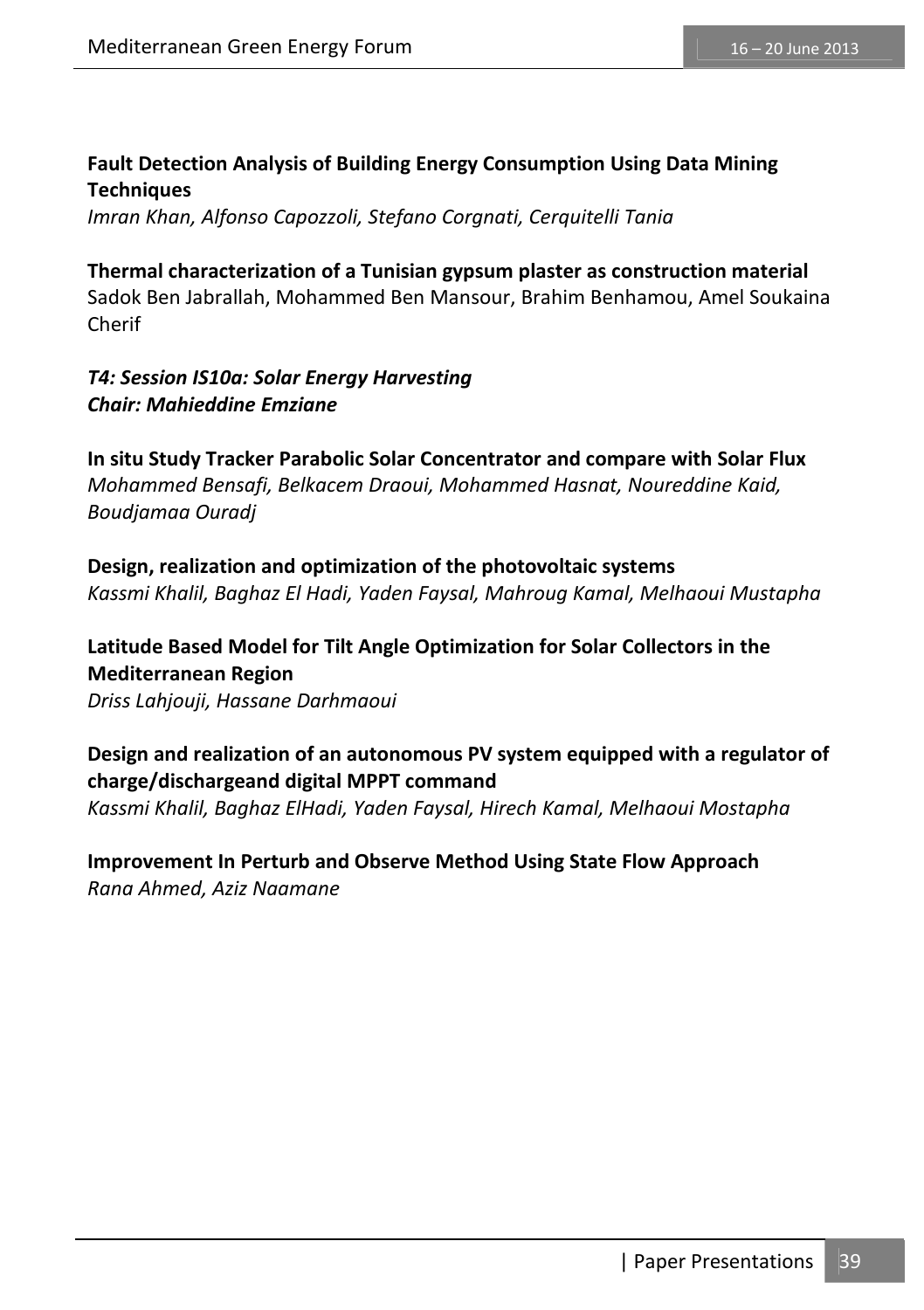#### **TUESDAY 18 JUNE: 16.00-18.00**

*T5: Session GT01b: Direct Solar Chair: Rainer Hinrichs-Rahlwes* 

*Chikh, Mohamed Laour* 

#### **Estimation of Global Solar Radiation Using Three Simple Methods**

*Abdelhak Ben Jemaa, Najib Essounbouli, Abdelaziz Hamzaoui, Faicel Hnaien, Souad Rafa, Farouk Yalaoui* 

**Multi-technologies photovoltaic pilot plant of 12.5KWp connected to the grid at UDES, Algeria**  *Achour Mahrane, Fethi Akel, Douadi Bendib, Ingénieur Zouheir Boudeheb, Madjid* 

**A comparative study of three topologies of inverter three-phase (5L) for a PV system**  *Abdelaziz Fri, Rachid El bachtiri, Abdelaziz Elghzizal* 

**Sustainable Industrial Growth in Turkey & An assessment of the EU's Carbon Dioxide Emissions**  *Erhan Atay* 

**Modeling of photovoltaic pumping system using centrifugal pump and DC motor**  *Sarah Abdourraziq and Rachid EL Bachtiri*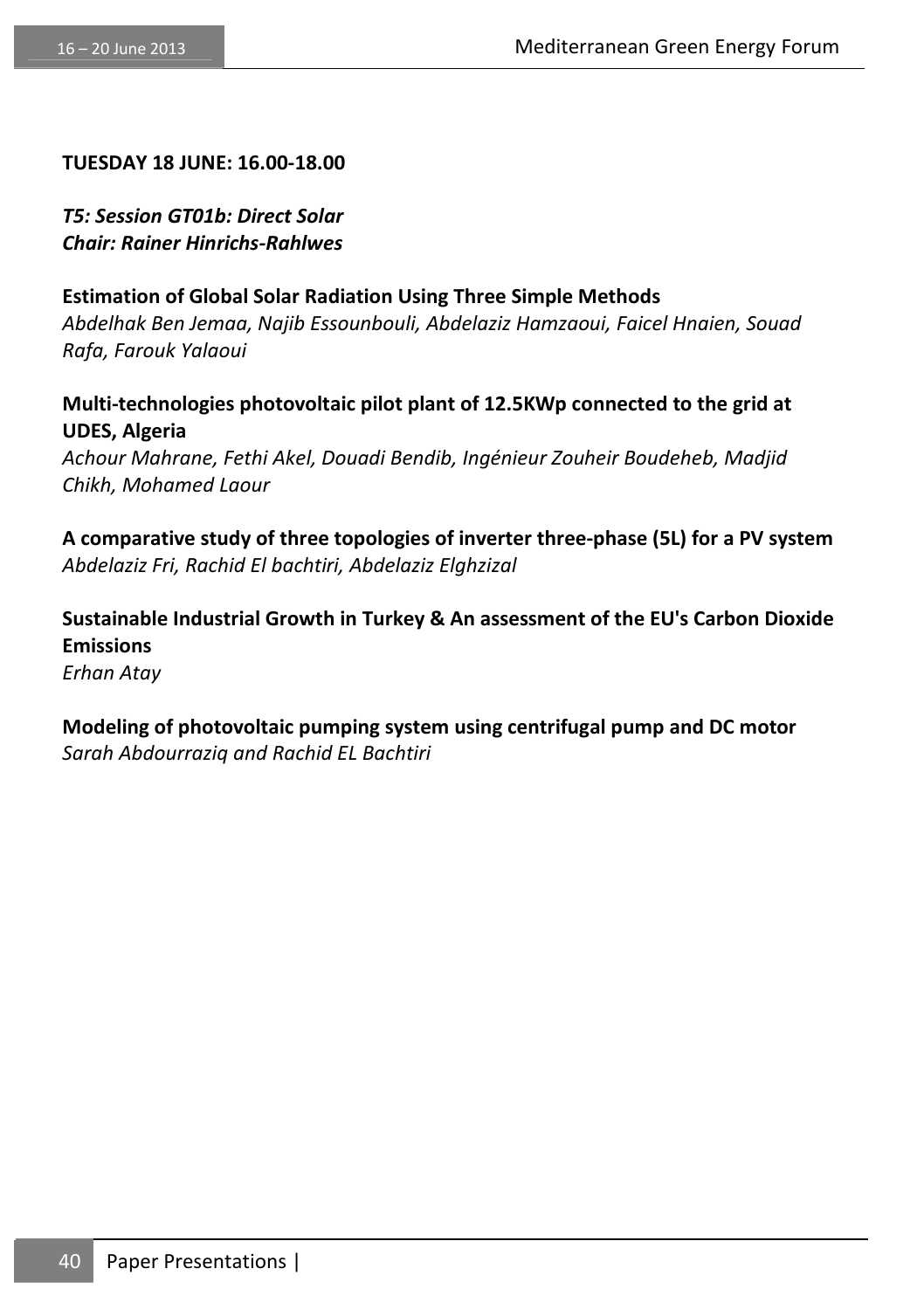*T6: Session GT02b: Sustainable Building: Science and Technology Chair: John Littlewood* 

**Modelling and optimisation in terms of CO2 emissions of a solid oxide fuel cell based micro-CHP system in a four bedroom house in London** 

*Alexandros Adam, Dan Brett, Eric Fraga* 

#### **Thermal properties of a sample prepared using mixtures of clay bricks**

*Laaroussi Najma Najma, Khabbazi Abdelhamid Abdelhamid, Cherki Aboubaker Aboubaker, Feiz Amir Amir, Garoum Mohammed Mohammed*

**Feedback from occupants in 'as designed' low carbon apartments, a case study in Swansea, UK,**  *Masoudeh Nooraei, Nick Evans, John Littlewood* 

#### **Compact cities as a response to the challenging local environmental constraints in hot arid lands of Algeria**

*Ammar Bouchair, Mustapha Blibli, Amar Hammouni, Med Cherif Lehtihet, Hocine Tebbouche* 

*T7: Session IS10b: Solar Energy Harvesting Chair: Mahieddine Emziane* 

### **Optical transmission enhancement of Fluorine doped Tin Oxide (FTO) on glass for thin film photovoltaic applications**

*Farsad Chowdhury, Thomas Blaine, Adel Gougam* 

#### **Performance Analysis of Rooftop PV Systems in Abu Dhabi**

*Mona Al Ali, Mahieddine Emziane* 

#### **Design of Si/Ge Dual Junction Solar Cell Devices**  *Sara Alshkeili, Mahieddine Emziane*

#### **Modeling and Simulation of a Thermophotovoltaic System with NaF Heat Storage**  *Mohamed Al Hosani, Mahieddine Emziane*

#### **Tecnoeconomic Analysis of Medium and Large-Sacle Desalination Plants Driven by Concentrated Solar Systems in the Mena Region**

*Abdel Hakim Hassabou, Wolfgang Polifke, Markus Spinnler*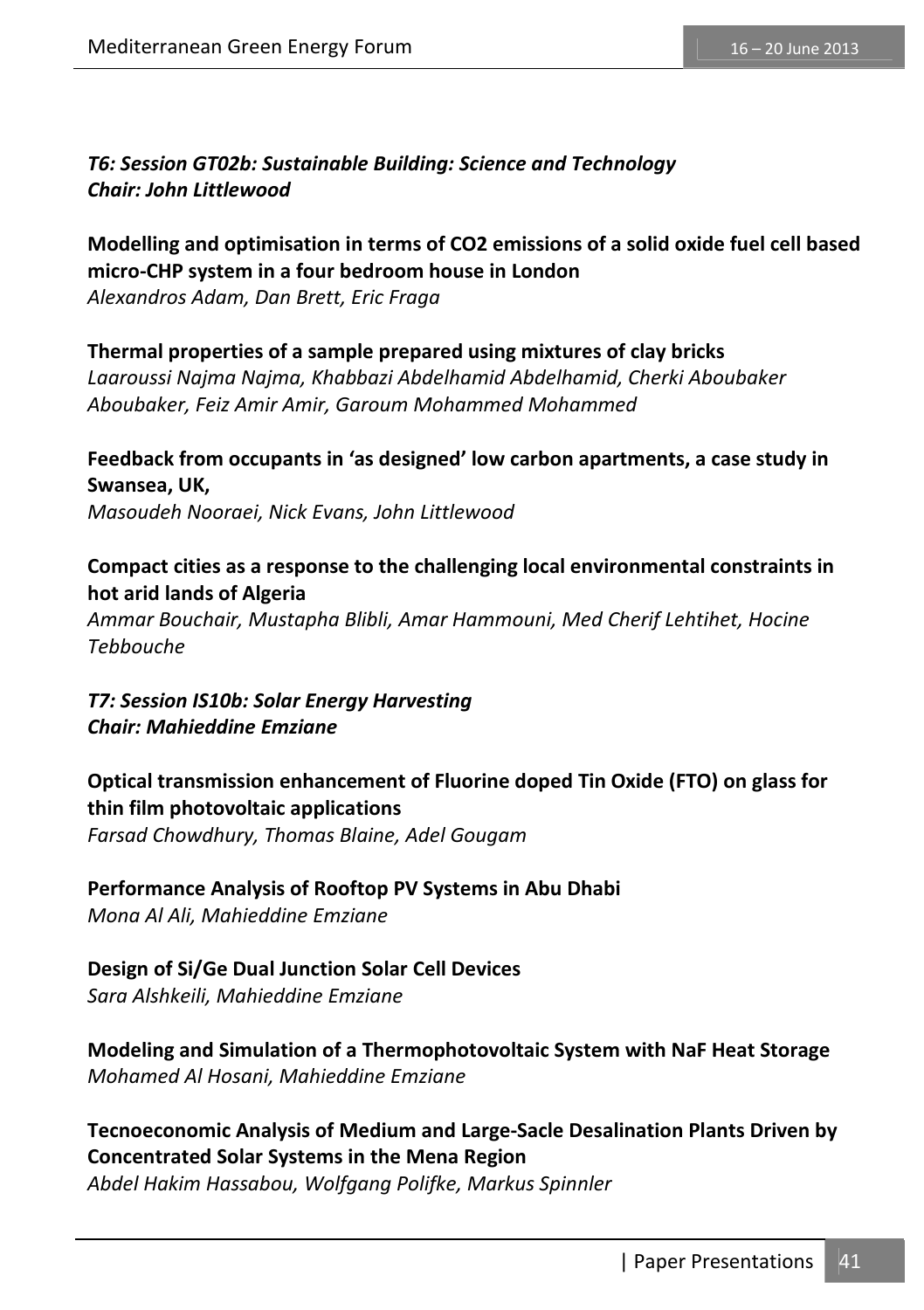#### **WEDNESDAY 19 JUNE: 11.00-13.00**

*W1: Session GT02c: Sustainable Building: Science and Technology Chair: John Littlewood* 

**The Evaluation of a palette of Low Carbon Measures applied to a Conservation Area Victorian Terraced House**  *Jon Moorhouse, John Littlewood* 

**Hybrid Green Technologies for Retrofitting Heritage Buildings in North African Medinas: Combining vernacular and high-tech solutions for an innovative solar powered lighting system for hammam buildings**  *M Sibley, M Sibley* 

**Building Energy Consumption Modeling with Neural Ensembling Approaches for Fault Detection Analysis**  *Fiorella Lauro, Alfonso Capozzoli, Stefano Pizzuti* 

**Design Philosophy of the traditional Kuwaiti house**  *Mohammad Alhazim, Keireine Canavan, Paul Carey, John Littlewood* 

*W2: Session GT05a: Wind and Ocean Energy Conversion*  Chair: Fernando Tadeo

**Investigation of Electricity Generation from Wind Energy in Malacca, Malaysia**  *M.R. Islam, S. Mekhilef, R. Saidur* 

**Power Control of Wind Turbine based on Fuzzy Controllers**  *Abdel Ghani Aissaoui, Mohamed Abid, Najib Essounbouli, Frederic Nollet, Ahmed Tahour* 

**Fuzzy Predictive Control of a Variable Speed Wind Turbine**  *Bououden Sofiane, Chadli Mohammed, Filali Salim* 

**Model based design of wind energy systems**  *Ingénieur Jamila Elhaini, PH mohammed Radouani, PES Abdelmjid Saka*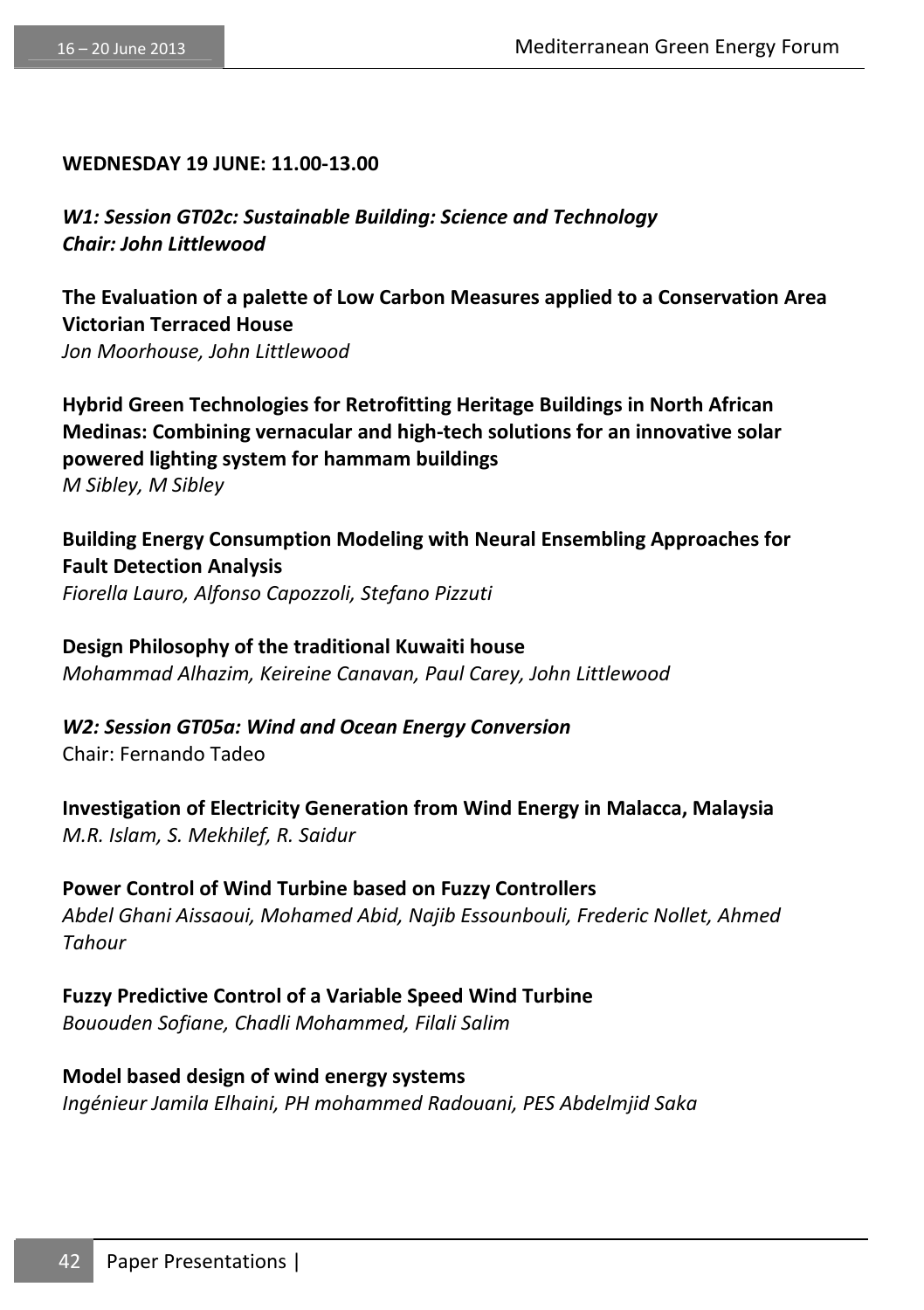*W3: Session GT06a: Smart Energy Technologies Chair: Catalina Spataru* 

**HPLEMS: Hybrid Plug Load Energy Management Solution**  *Sunil Vuppala, Kiran HS* 

**SWITCH: Case studies in the demand side management of washing appliances**  *Rob Shipman, Mark Gillott, Eldar Naghiyev* 

**A Highly Configurable Simulator for Assessing Energy Usage**  *Naveed Arshad, Usman Ali, Fahad Javed* 

**Intelligent Control of Renewable Holonic Energy Systems**  *Fouzia Ounnar, Nacer-Kouider M'Sirdi, Aziz Naamane, Patrick Pujo* 

*W4: Session IS09: Monitoring, diagnosis and evaluation of Photovoltaic Systems Chair: Ali Tahri* 

**PV power plant for decentralized suply of electricity**  *Abdelkader Outzourhit, Amine Elfathi* 

### **Competing risk of degradation processes of a photovoltaic system under several conditions**

*Iberraken Fairouz, Aissani Djamil, Medjoudj Rabah* 

**Performance assessment of different roof integrated photovoltaic modules under Mediterranean Climate**  *Marco D'Orazio, Elisa Di Giuseppe, Costanzo Di Perna* 

**Monitoring and evaluation of photovoltaic system**  *Ali Tahri, Azzedine Draou, Takashi Oozeki* 

### **Sustainable development by Sahara Solar Breeder plan: Energy from the desert of Algeria**

*Amine Boudghene Stambouli, Hideomi Koinuma*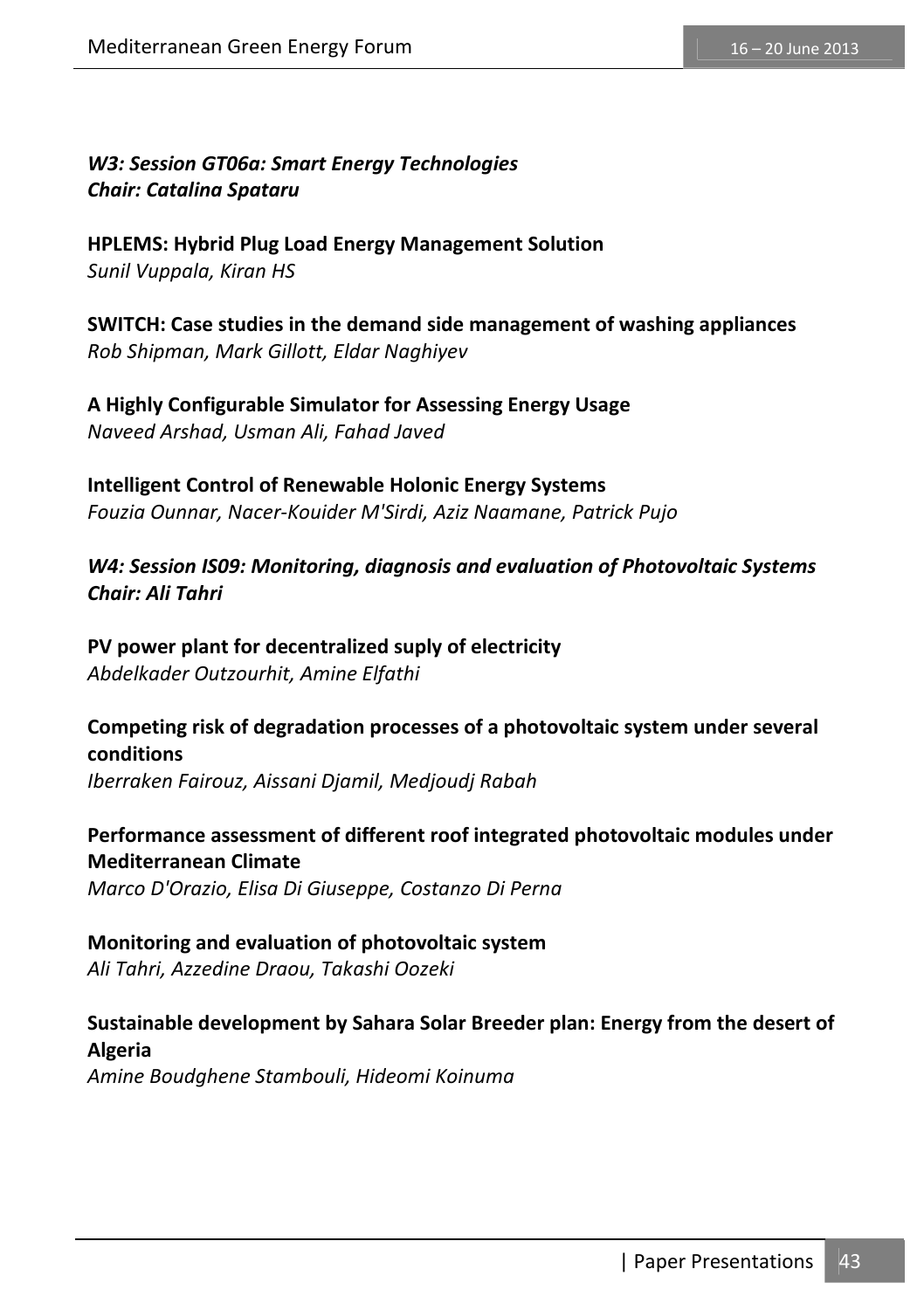#### **WEDNESDAY 19 JUNE: 16.00-18.00**

*W5: Session GT05b: Wind and Ocean Energy Conversion and IS06: Novel Converters for Ocean Energy Chair: Fernando Tadeo* 

*Wind power systems: environmental aspects and impacts Louiza haddad, Zeroual Aouachria* 

*Evaluation of the Potential of Osmotic Energy as Renewable Energy Source in Realistic Conditions Khaled Touati, Schiestel Thomas* 

**Fault detection and isolation in DFIG driven by a wind turbine with a variable rotor resistance**  *Hakim Ouyessaad, Houcine Chafouk* 

*W6: Session GT06b: Smart Energy Technologies Chair: Catalina Spataru* 

**Storage in energy systems**  *Mark Barrett, Catalina Spataru* 

**A New VSAS approach for Maximum Power Tracking for Renewable Energy Sources (RES)**  *Nacer M'Sirdi, Mouna Abarkan, Abdelhamid Rabhi* 

*W7: Session GT03: Novel Technologies Chair: Jazaer Dawody* 

**Energy analysis of single effect absorption chiller (LiBr/H2O) in an industrial manufacturing of detergent**  *Chougui Mohamed Lamine, Zid Said* 

**Proton conductivity of Nafion membrane in actual direct methanol fuel cell operation** 

*Chaiwat Prapainainar, Stuart Holmes*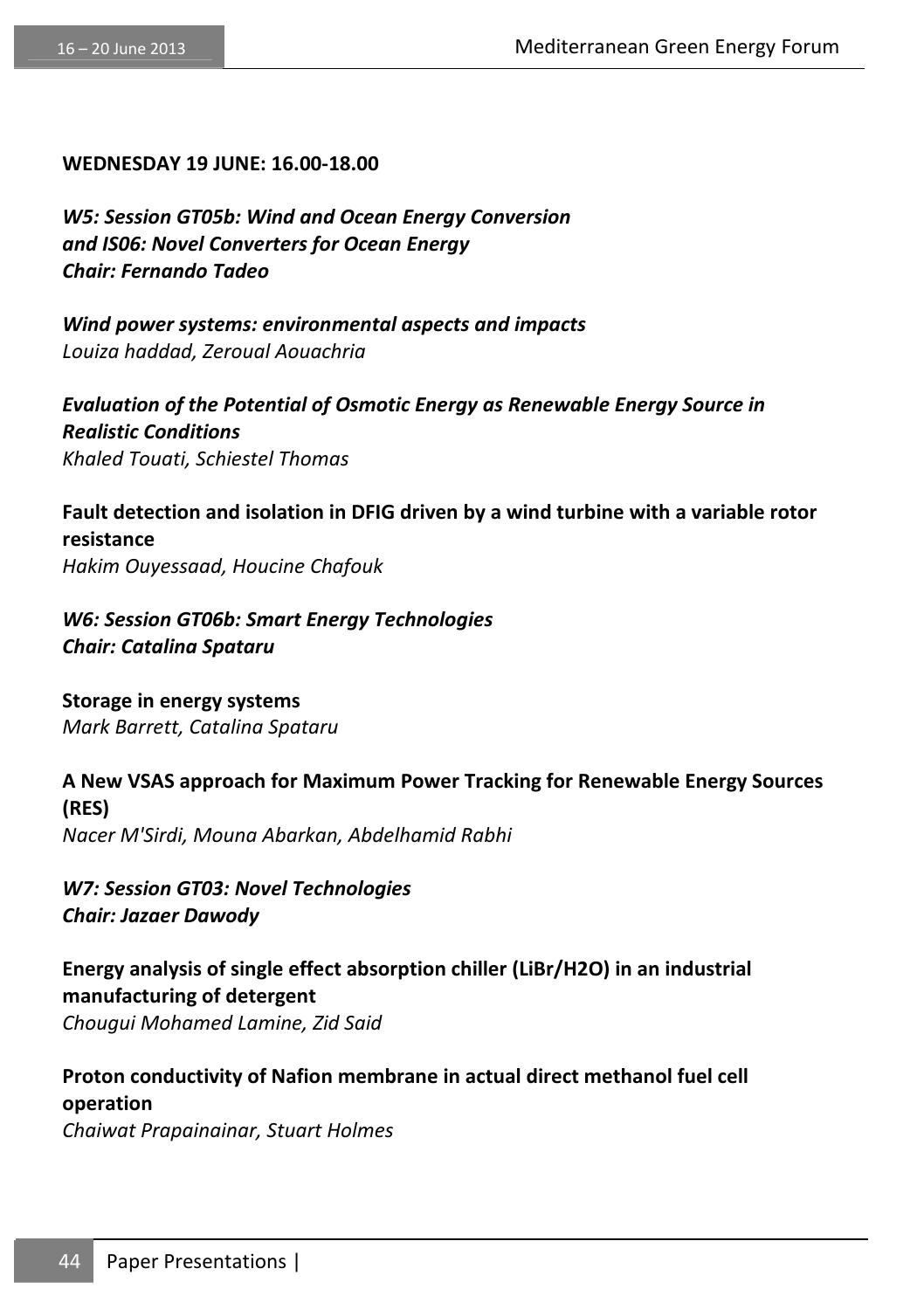#### *W7: Session GT04: Bioenergy Technologies Chair: Anastasia Zabaniotou, Aristotle University of Thessaloniki, Greece*

#### **Biofuel: policy, standardization and recommendation for sustainable future energy supply**  *Mofijur Rahman, Shahabuddin Ahmmad, Masjuki Hassan, Abul Kalam*

**A Study of Wear Properties of Different Soybean Oils**  *Kraipat Cheenkachorn* 

**Evaluation of techno-economic feasibility biomass-to-energy by using ASPEN Plus: A case study of Thailand**  *Phavanee Narataruksa, Piyapong Hunpinyo* 

*W8: Mediterranean Renewable Energy Cup (MedRECup)* 

**Chargeur solaire à port USB**  *Lahlou Houda, Karim Karima, Rachidi Fatim Ezzahra, Mehdaoui Khadija, Laanaya Alae* 

#### **Commande de l'éclairage par la technologie des Courants Porteurs en Ligne.**

*El Fellahi Hassan (Chef de groupe), Moubarik Yassine, Miquas Oussama, Salama Jihad, Marzaq Hafida* 

**Contrôleur des consommations électriques**  *BRAHMI Amine, IDRISSI Mohammed, ZATTI Mohamed, CHABBAR Houria* 

**Réalisation d'un panneau publicitaire autonome et intelligent**  *Mama Yassine, El Bahaoui Abdelmajid, Oudra Wassim, Boukhris Mohamed Ayoub.* 

#### **Chauffe-eau et chauffage solaire à système photovoltaïque intégré**

*Boukdir Youssef, El Omari Hamid*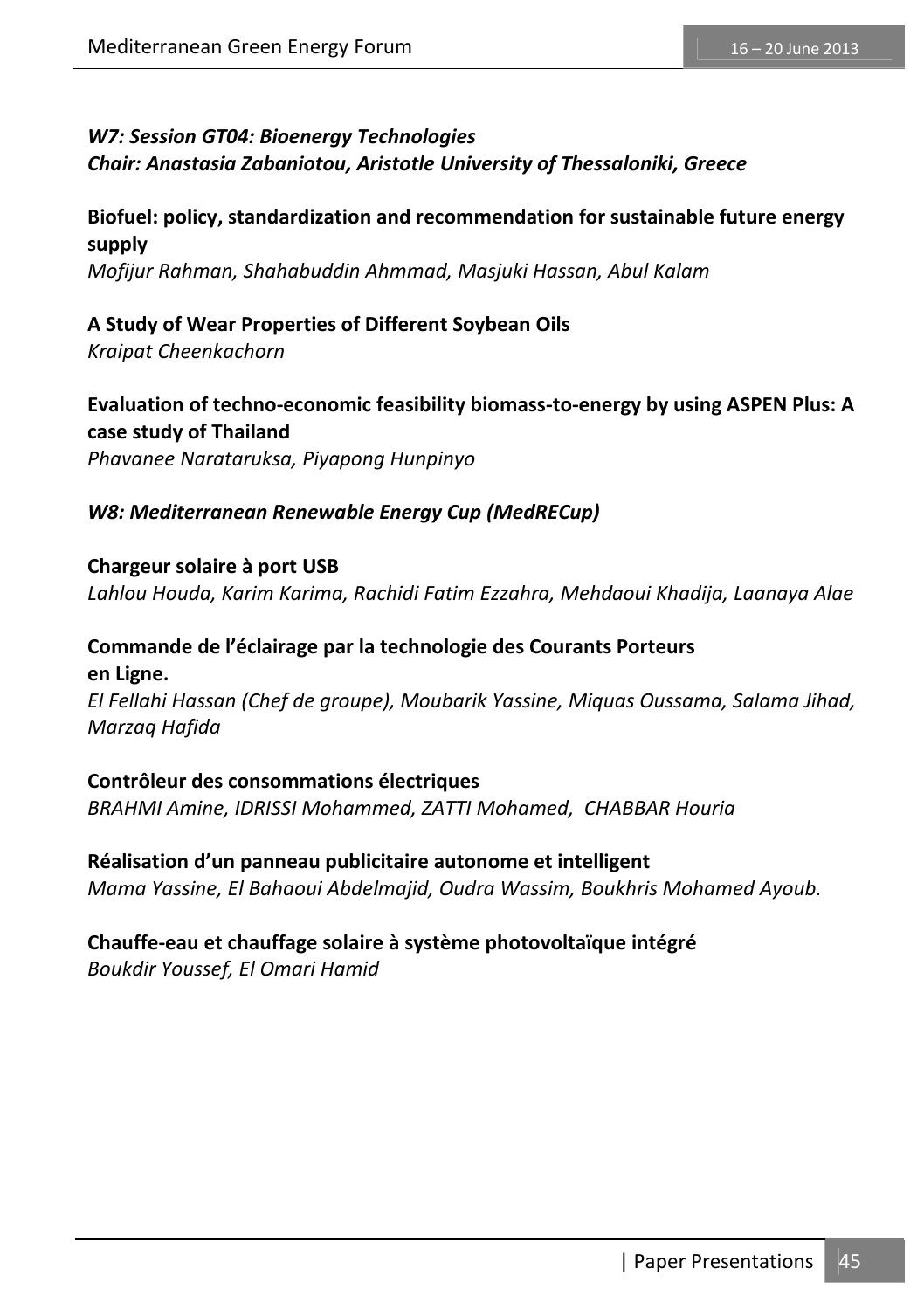#### **THURSDAY 20 JUNE: 11.00-13.00**

*H1: Session WS01a: Mediterranean Efficient Renewable Intelligent Energies*  Chairs: Nacer Kouider M'Sirdi and Aziz Naamane

**Optimization of Hybrid Renewable Energy Resources Using PSO for Cost Reduction**  *Motaz Amer* 

**Adaptive Sliding Mode Observer for estimation of State of Charge**  *Belhani Ahmed, Naamane Aziz, M'sirdi Nacer Kouider* 

**Analysis of Energy Consumption for a Building using Wind and Solar Energy Sources**  *Abarkan Mouna, Naamane Aziz, Errahimi Fatima, M'Sirdi Nacer Kouider* 

**Maximum power point tracking using P&O control optimized by a neural network approach: a good compromise between accuracy and complexity**  *Mohamed Aymen Sahnoun, Jean-Claude Carmona, Julien Gomand, Héctor Manuel Romero Ugalde* 

*H2: Session IS04a: Renewables in Algeria Chair: Messaouda Azzouzi* 

**Technical and economic assessment of wind farm power generation at Adrar in Southern Algeria**  *Said Diaf, Djamila Diaf, Gilles Notton* 

**Feasibility Study of Parabolic trough Solar Power Plant under Algerian Climate**  *Abdou Messai, Younes Benkedda, Mohammed Benzerga, Sofiane Bouaichaoui* 

**Assessment of a solar parabolic trough power plant for electricity generation under Mediterranean and arid climate conditions in Algeria** 

*Mohamed Abbas, Aburidah Hanane, Kasbadji Merzouk Nachida, Belgroun Zoubir* 

**Field Diagnostic Testing of Current Transformers Using Modern Techniques**  *Mohamed Bouchahdane, Messaouda Azzouzi, Aissa Bouzid*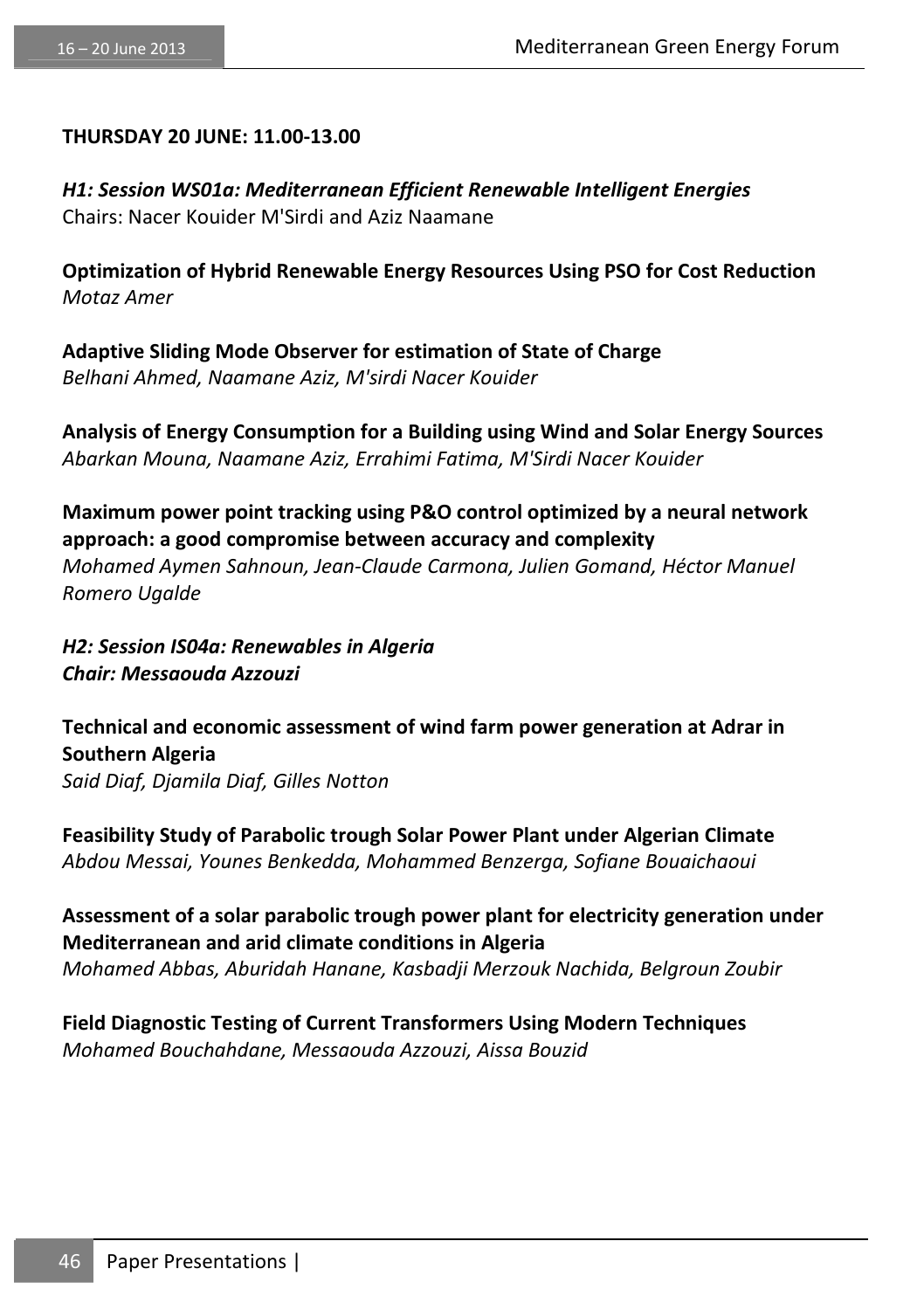*H3: Session IS08a: Power Electronics Chair: Kouzou Abdellah"* 

**Performance of wind energy conversion systems using a cycloconverter to control a doubly fed induction generator**  *Abderraouf Boumassata, Nedjoua Bennecib, Naim Cherfia, Djallel Kerdoun* 

#### **Nine-to-Three Phase Direct Matrix Converter with Model Predictive Control for Wind Generation System**  *Omar Abdel-Rahim, Haitham Abu-Rub, Abdellah Kouzou*

**Control of a PMSG Based Wind Energy Generation System for Power Maximization and Grid Fault Conditions**  *Youssef Errami, Mohamed Maaroufi, Mohammed Ouassaid*

### **Development and Realization of an Intelligent Power Strip for Energy Consumption Management in Hybrid Wind/Photovoltaic Systems**

*Souad Rafa, Said Diaf, Fouad Khenfri*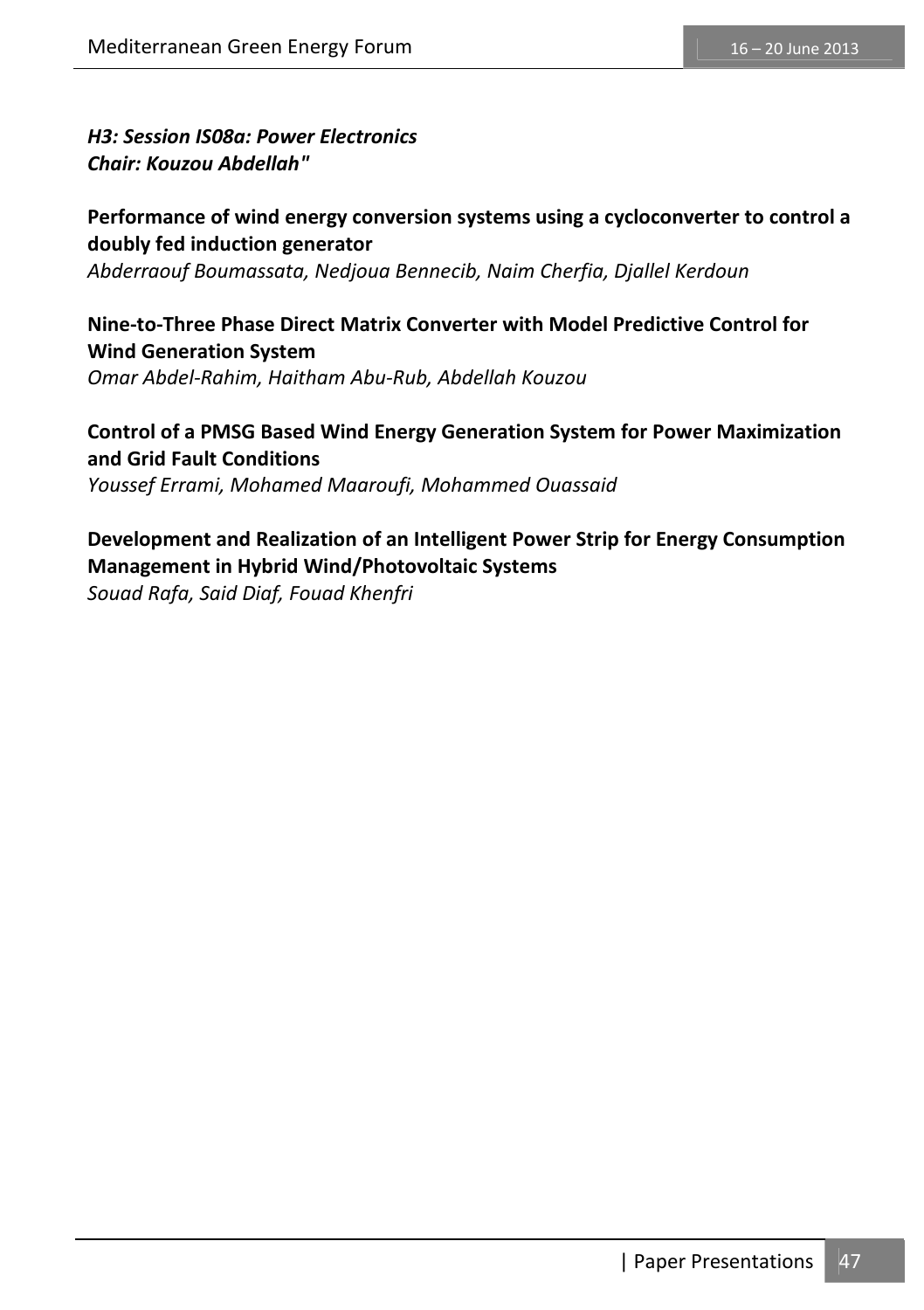#### **THURSDAY 20 JUNE: 16.00-18.00**

*H5: Session WS01b: Mediterranean Efficient Renewable Intelligent Energies Chairs: Nacer Kouider M'Sirdi and Aziz Naamane* 

**Minimization of the Operation Costs of a Solar/Gas Air-conditioning System using Duration-based Predictive Control**  *Johanna Salazar, Maria del Mar Castilla, Francisco Rodriguez, Fernando Tadeo* 

**Concentrating Solar Power Using Parabolic Trough, Pilot Project at the Islamic University of Gaza**  *Yunes Mogheir* 

*H6: Session IS04b: Renewables in Algeria Chair: Messaouda Azzouzi* 

**Sliding Mode Control of a variable speed wind power generation with DFIG**  *Kerrouche Kamel, Mezouar Abdelkader* 

**Decoupled Control of Doubly Fed Induction Generator by Vector Control for Wind Energy Conversion System**  *Djamel Kerrouche kamel* 

**PWM Converters and Its Application To The Wind-Energy Generation**  *Adel Mehdi, Hocine Benalla, Abdelmalek Boulahia, Houssam Medouce, Fateh Mehazzem, Salah Eddine Rezgui*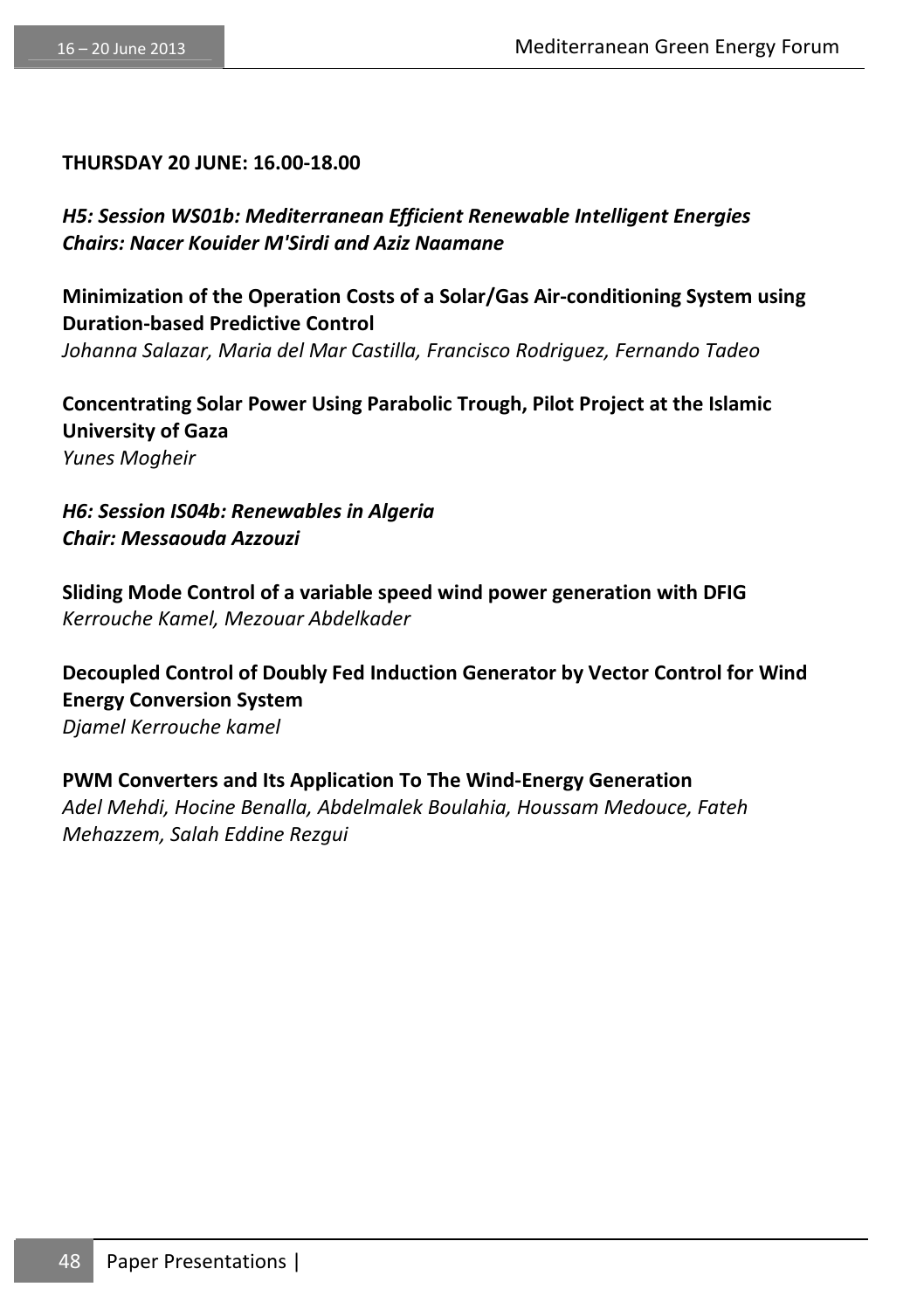#### *H7: Session IS08b: Power Electronics Chair: Kouzou Abdellah*

#### **Characterization and Control of Supercapacitors Bank for Stand-Alone Photovoltaic Energy**

*Nabil Benyahia, Nacereddine Benamrouche, Mustapha Bouheraoua, Hakim Denoun, Salah Tamalouzt, Mustapha Zaouia* 

#### **A Comparison Between Static and Dynamic Performances of a Z-source and a Dual-Stage Boost Converter Under SMC for PV Energy Applications**

*Abdelali El Aroudi, Cid-Pastor A, Kouzou Abdellah, Reham Haroun, Luis Martinez Salamero* 

#### **Energy and power quality efficiency of a new three cell inverter structure**

*Kelaiaia Mounia Samira, Hocine Hocine, Kelaiaia Samia, Mesbah Tarek* 

#### **Efficient conversion of solar energy by a new multi-cells inverter structure applied in isolated mode**

*Labar Hocine, Kelaiaia Mounia Samira, Kelaiaia Samia, Mesbah Tarek*